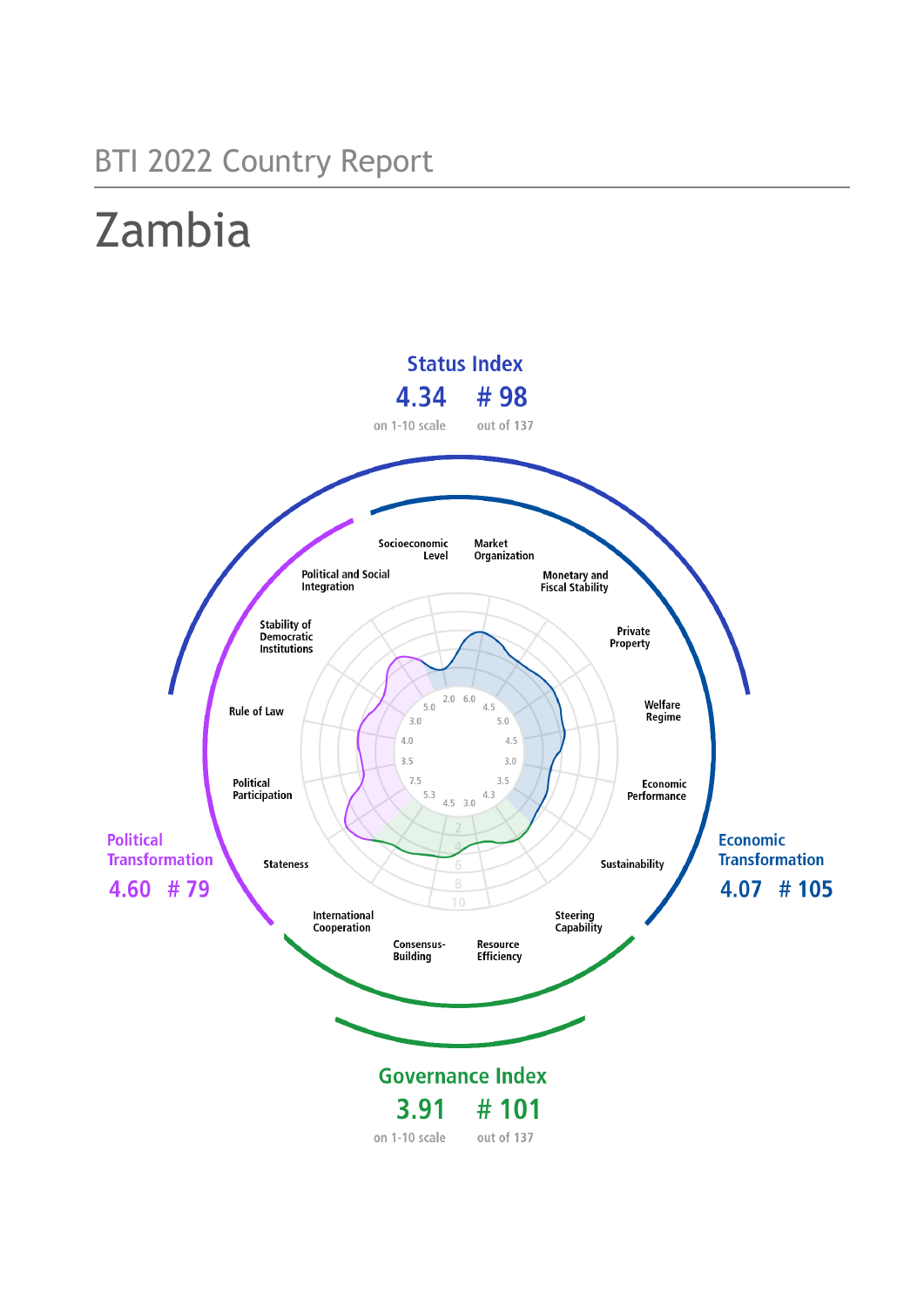This report is part of the **Bertelsmann Stiftung's Transformation Index (BTI) 2022**. It covers the period from February 1, 2019 to January 31, 2021. The BTI assesses the transformation toward democracy and a market economy as well as the quality of governance in 137 countries. More on the BTI at [https://www.bti-project.org.](https://www.bti-project.org/)

Please cite as follows: Bertelsmann Stiftung, BTI 2022 Country Report — Zambia. Gütersloh: Bertelsmann Stiftung, 2022.

This work is licensed under a **Creative Commons Attribution 4.0 International License**.

#### **Contact**

Bertelsmann Stiftung Carl-Bertelsmann-Strasse 256 33111 Gütersloh Germany

**Sabine Donner** Phone +49 5241 81 81501 sabine.donner@bertelsmann-stiftung.de

**Hauke Hartmann** Phone +49 5241 81 81389 hauke.hartmann@bertelsmann-stiftung.de

**Claudia Härterich** Phone +49 5241 81 81263 claudia.haerterich@bertelsmann-stiftung.de

#### **Sabine Steinkamp** Phone +49 5241 81 81507 sabine.steinkamp@bertelsmann-stiftung.de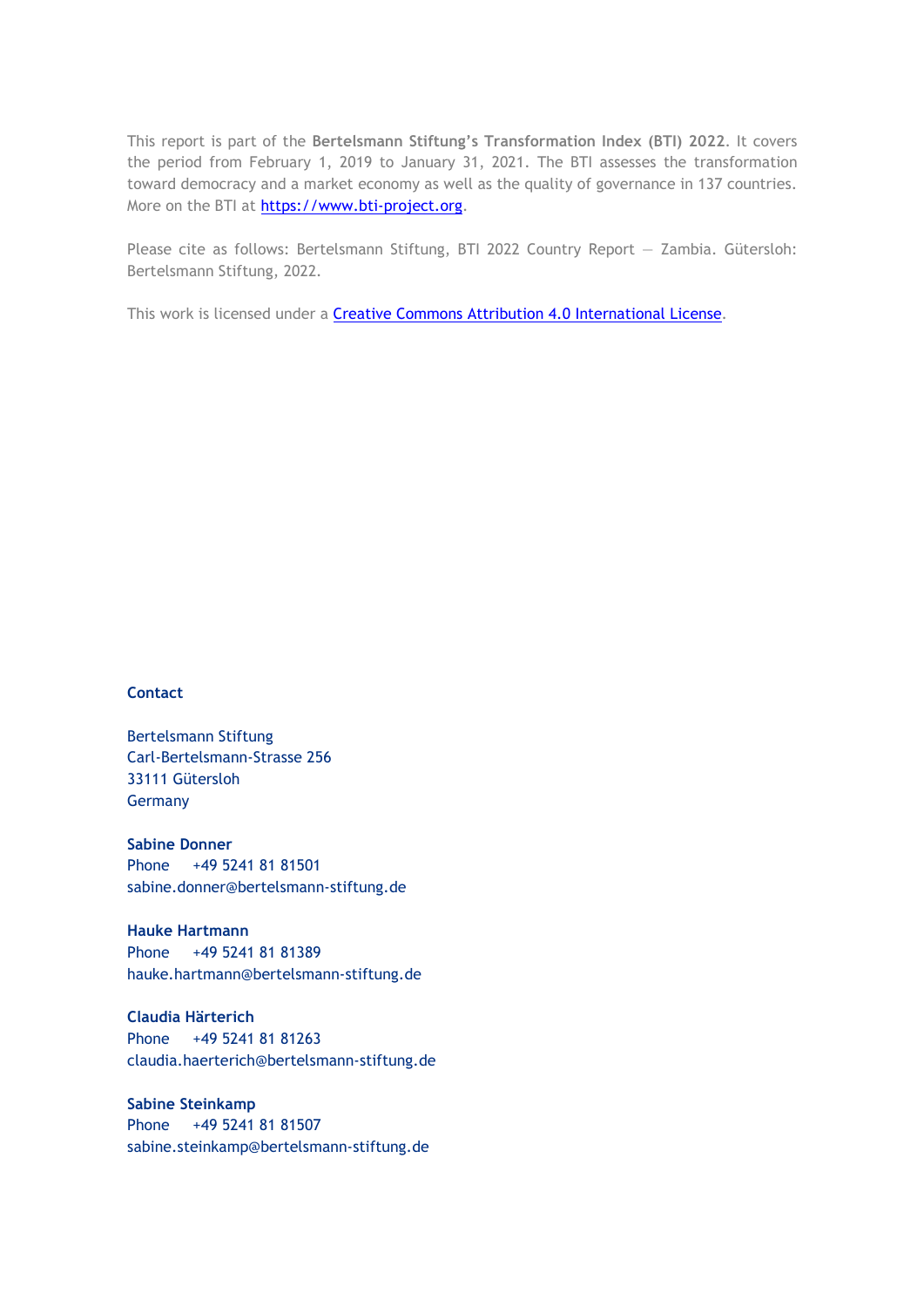#### **Key Indicators**

| Population               | M      | 18.4 | HDI                            | 0.584 | GDP p.c., PPP $\ S$          | 3450 |
|--------------------------|--------|------|--------------------------------|-------|------------------------------|------|
| Pop. growth <sup>1</sup> | % p.a. | 2.9  | HDI rank of 189                | 146   | Gini Index                   | 57.1 |
| Life expectancy          | vears  | 63.9 | UN Education Index             | 0.557 | $\%$<br>Poverty <sup>3</sup> | 75.4 |
| Urban population %       |        | 44.6 | Gender inequality <sup>2</sup> | 0.539 | Aid per capita $\sqrt{5}$    | 54.7 |
|                          |        |      |                                |       |                              |      |

Sources (as of December 2021): The World Bank, World Development Indicators 2021 | UNDP, Human Development Report 2020. Footnotes: (1) Average annual growth rate. (2) Gender Inequality Index (GII). (3) Percentage of population living on less than \$3.20 a day at 2011 international prices.

## Executive Summary

Between 2019 and 2021, political and economic governance in Zambia continued to decline, while dissatisfaction with the status quo has increased. The currency has lost roughly 50% of its value against the U.S. dollar, which has resulted in increasing prices for goods and services. In early 2021, inflation reached more than 20%. The accumulation of high levels of public debt since 2011 led to Africa's first COVID-19-era sovereign debt default in late 2020.

Zambia remains one of the least developed countries in Africa, with 54% of the population living on less than \$1.90 a day and an average life expectancy of 63.5 years. Early research on the impact of the COVID-19 pandemic on the population shows that it has pushed a substantial number of Zambians further into precarious circumstances and has increased food insecurity. Zambia ranked 143 out of 189 countries in the 2019 Human Development Index, with 48% of the population unable to meet their minimum calorie requirements and more than one-third of children under five stunted.

Besides slowing economic growth rates, there are several other barriers to sustainable development. For example, Zambia's landlocked position is a natural obstacle to economic growth. Although there has been an increase in the export of nontraditional goods, the economy remains heavily dependent on the export of copper. Copper exports accounted for 73% of total exports in 2020 – an increase from 2018.

From 2011, the Patriotic Front (PF) administration borrowed heavily on international markets to fund infrastructure development. The Lungu administration, in power since 2015, has borrowed substantially from China and Israel, with rumors of debt accumulation increasingly being conducted at ministerial level without the involvement of the Treasury. There have been serious high-profile corruption scandals involving tenders, public procurement and construction projects, which are believed to have been significantly inflated due to corruption. Corruption in the health care sector has undermined the government's response to COVID-19 and has had problematic consequences for public health more broadly.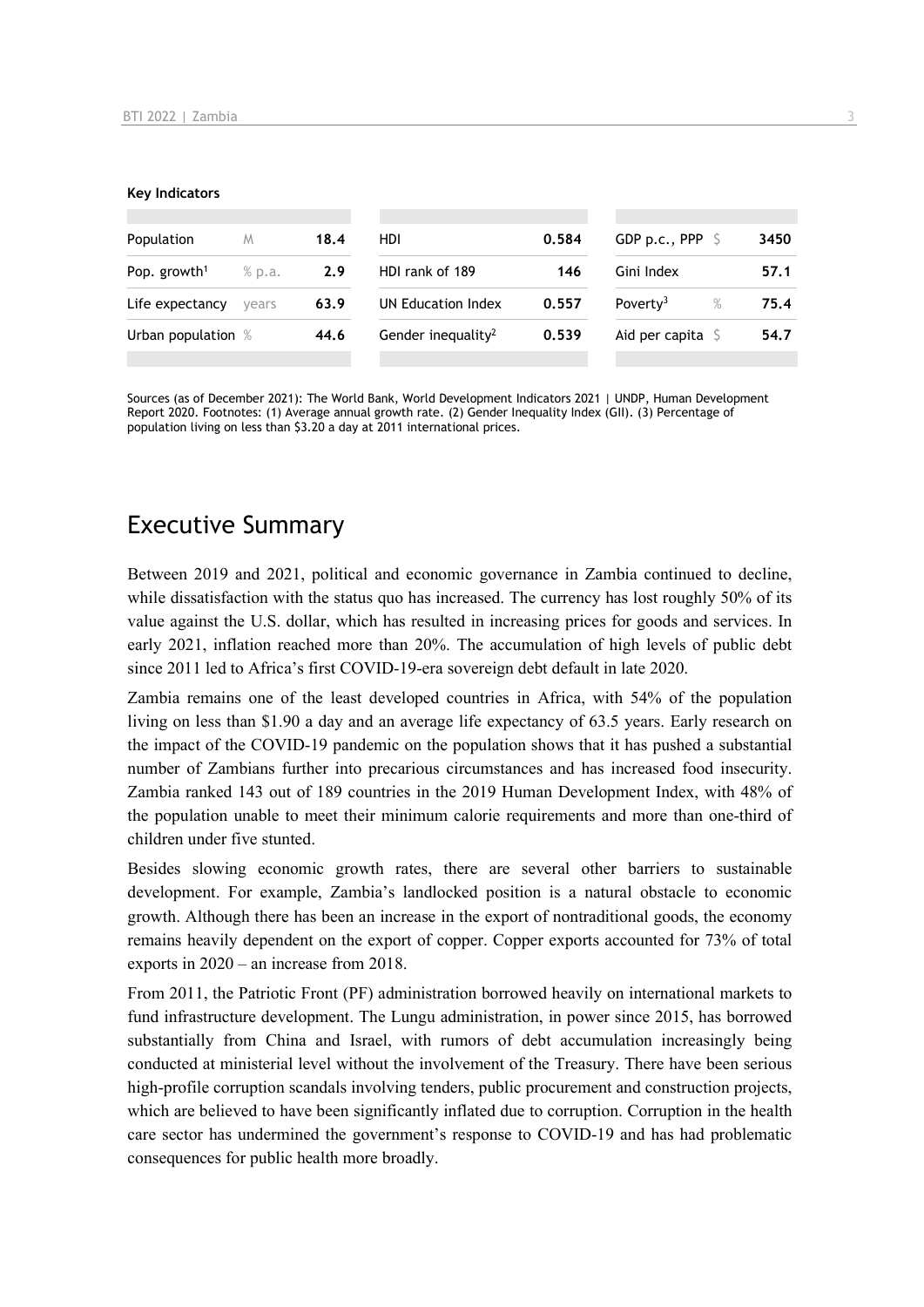Zambia's foreign loans have ballooned since 2014 to over \$12 billion, and total public and publicly guaranteed debt is now estimated to be over 110% of gross domestic product (GDP). Against this background, the sacking of the central bank governor in August 2020 – which was widely seen to have been politically motivated – further undermined confidence in the government's willingness to put national economic development ahead of its own needs. In November 2020, Zambia defaulted on a \$42 million eurobond payment, triggering a sovereign debt default. A bailout from the IMF and a deal to restructure Zambia's debt may not happen before the country's next election in August 2021, as President Lungu seeks to avoid spending cuts that would see his government lose further popularity.

The period between 2019 and 2021 has seen increased state intolerance of criticism, clampdowns on civil society, public protests and online activism as well as the passing of the Cybersecurity and Cybercrimes Draft Bill, which has had a chilling effect on public criticism of the government. The closing down of the independent station Prime TV in 2020 has undermined freedom of the media. Increasing arrests of opposition and civil society figures as well as several arrests of private citizens for "insulting the president" on social media has limited free speech, and COVID-19 restrictions have been used to curtail freedom of assembly.

In March 2020, Zambia recorded its first COVID-19 cases. In August and again in December 2020, the number of infections increased significantly. Measures to contain the spread of the virus included the closure of schools and universities, the suspension of non-essential foreign travel, and the closure of bars. The towns of Kafue and Nakonde have been temporarily locked down.

## History and Characteristics of Transformation

Economic and political transformation took place in Zambia simultaneously. Democratic transformation began in March 1990, when the ruling single party, the United National Independence Party (UNIP), was forced to start a debate about a return to a multiparty political system. In 1991, UNIP was ousted by the Movement for Multiparty Democracy (MMD), led by the former trade unionist Frederick Chiluba.

In the 1990s, a dominant party system emerged, which proved unconducive to democratic consolidation. The problematic behavior of Chiluba and his ministers was exacerbated by a lasting sense of insecurity in the face of a state administration manned by supporters and clients of the former one-party state.

Although he initially attempted to bid for a third term in office, Chiluba ultimately supported Levy Mwanawasa in the controversial 2001 elections. The 2008 by-election necessitated by the death of President Mwanawasa saw the MMD's vote share decline again to 41% of the vote.

The 2011 presidential and parliamentary elections were not fair, though they were essentially free. To the surprise of many, Michael Sata and his Patriotic Front were allowed to win. However, this was only after backstage wrangling with high-ranking Zambian officials from the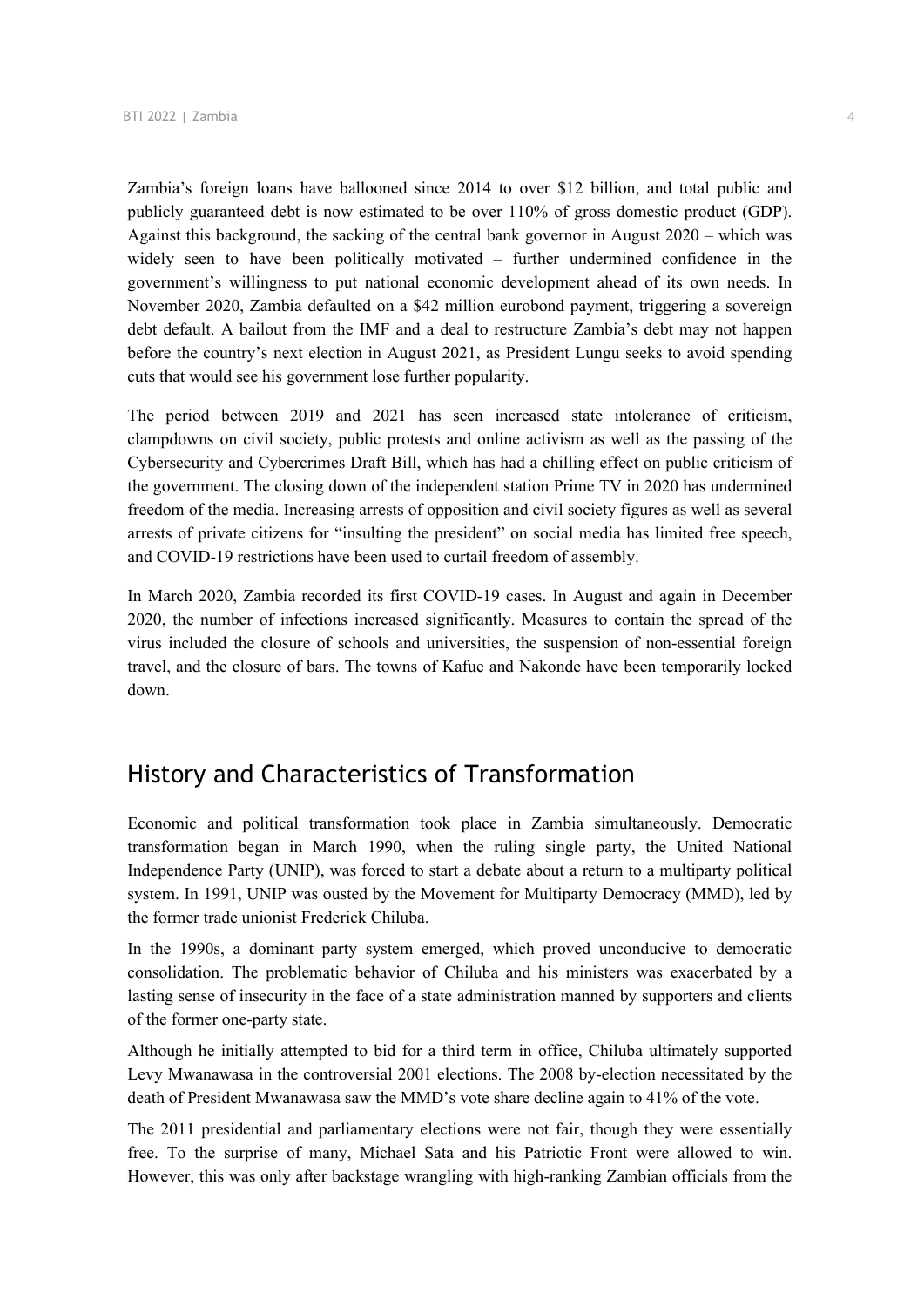Electoral Commission and probably leaders of the military as well as some international diplomats. Soon thereafter, the government began implementing a number of reforms that were promised during the election campaign, targeting the formal labor force and increasing social expenditure. Faced with increased criticism, the government demonstrated growing intolerance and resorted to the same repressive instruments as its predecessors.

The death of Michael Sata on October 28, 2014, necessitated a presidential by-election. High turnout in United Party for National Development (UPND) areas, combined with low turnout in much of the rest of the country, saw the UPND increase its share of the vote. Following this highly competitive election, a scheduled general election was held just 18 months later on August 11, 2016. The ruling party addressed some of the issues that had allowed the opposition to gain support in 2015 – including copper mine closures, late payments to farmers, a civil service pay freeze and popular pressure for constitutional reform. In addition, the ruling party deployed state institutions to hinder the opposition's campaign and used state resources to support its re-election. Following the contentious  $-$  and at times violent  $-$  campaign, the opposition UPND contested the results in the newly-established Constitutional Court. The government has proven increasingly intolerant of criticism, taking a heavy-handed approach to dealing with opposition leaders, civil society members, online dissent and public protests.

Zambia's economic transformation into a free-market system began toward the end of 1991, in stark contrast to the statist African socialist regime of Kaunda. To tackle a serious economic crisis, the government agreed to introduce substantial economic reforms to secure much-needed loans from the World Bank and IMF. One of the greatest challenges was the privatization of the country's copper mines, Zambia's prime export earner. Due to international investment and a recovery in the world price of copper, the profitability of the mining sector improved between 2007 and 2016. The sector contributed substantially to GDP growth rates of more than 5% over the 15 years between 2000 and 2015, though growth slowed due to reduced global demand for copper.

This slowing growth has dampened the government's fiscal space and they have turned to international markets, contracting expensive loans to finance consumption and infrastructure development. Living standards for the majority of the population have not improved. Although the rate of poverty has started to decline in recent years, it is the small high- and middle-class segments of the population that have benefited from Zambia's economic growth. At the same time, there is a common perception that corruption is widespread and largely ignored. Multiple major corruption scandals have rocked the government since 2018 with evidence that links the corruption to State House, but few officials have been held accountable.

After successive derailments of constitutional reform processes, the PF created a new Constitutional Court, eradicated the need for presidential by-elections and introduced a "50% + 1" amendment in January 2016, which would require a candidate to secure an absolute majority of the votes to win a presidential election.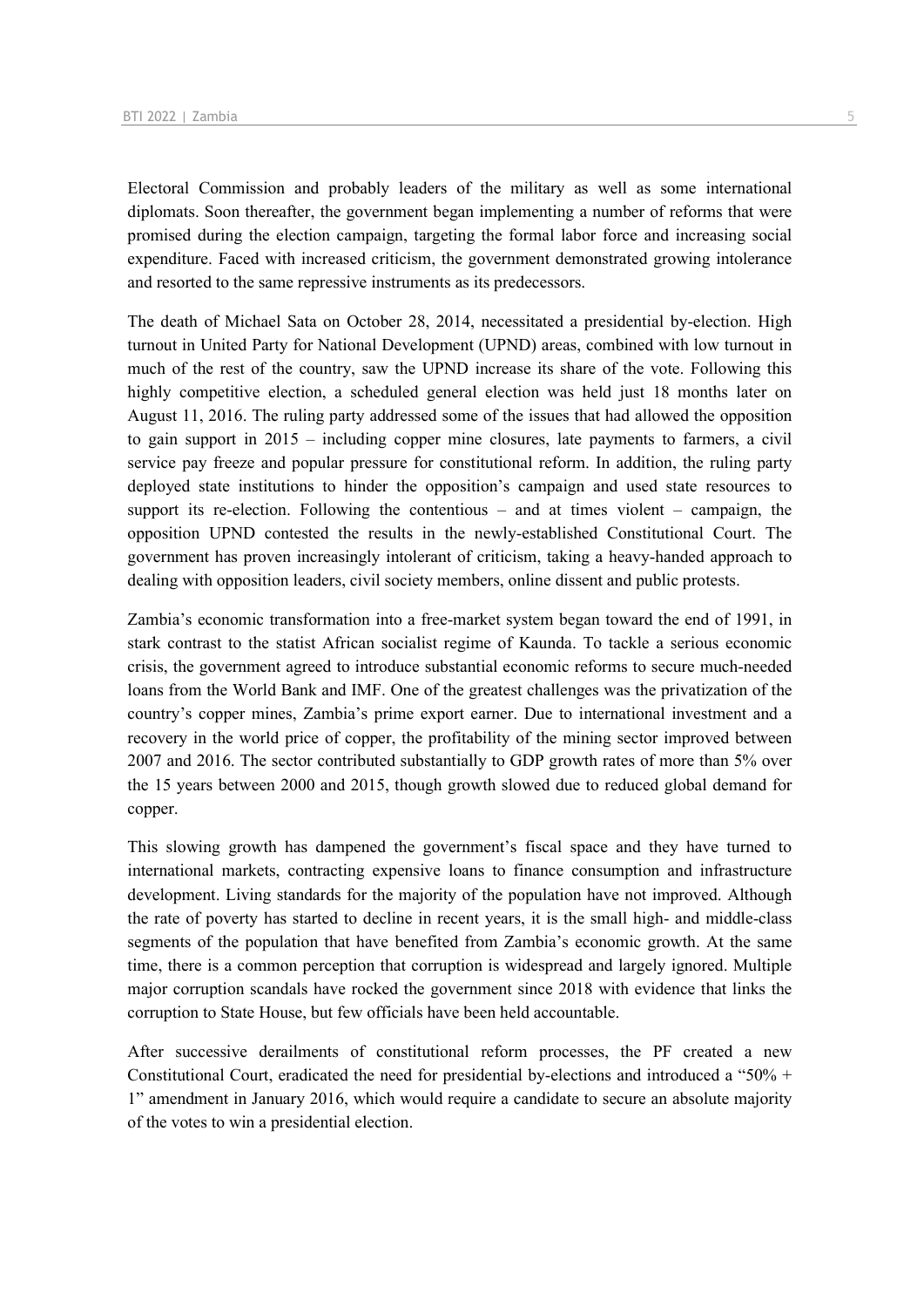The BTI combines text analysis and numerical assessments. The score for each question is provided below its respective title. The scale ranges from 1 (worst) to 10 (best).

## Transformation Status

## I. Political Transformation

#### **1 | Stateness**

The Zambian state is relatively weak and lacks administrative capacity in many rural areas. However, there exist no rebel groups or guerrillas seeking to challenge the state, which therefore enjoys a de facto monopoly on the use of force throughout the territory. From 2012 to 2016 in the Western Province, activist groups advocated for greater federal powers for "Barotseland." Calls for secession reduced but may resurface amidst widespread allegations of ethnoregional favoritism by the administration, which does not favor Western Province. These calls do not currently have substantial popular support among the population of Western Province, and do not challenge the government's monopoly on the use of force.

All groups in society accept and support the dominant concept of the nation-state, though some groups contest the legitimacy of the current administration. All citizens have the same civil rights, including immigrants. There is a general consensus concerning the nature of citizenship, and no serious efforts have been undertaken to deny this right to any specific group. Following the contentious 2016 election and its aftermath, there was some evidence of a degree of marginalization of Tonga-speaking citizens in response to their region's overwhelming support for the main opposition party. It is alleged that this extended to Tonga-speaking members of the government and civil service being removed from their positions or being pressured to retire. This has contributed to a widespread sense of growing political polarization.

Some citizens of Western Province continue to demand greater powers to be devolved on the basis of both historical claims and promises made by the late president Michael Sata. This demand for greater devolution continues in the background, with consistent but quiet calls from Barotseland nationalists for the formation of their own state. This currently lacks popular support and thus does not represent a threat to a broader agreement on the legitimacy of the nation-state. In the event of increased marginalization, Barotse activists might find greater support for their cause.

#### **Question** Score

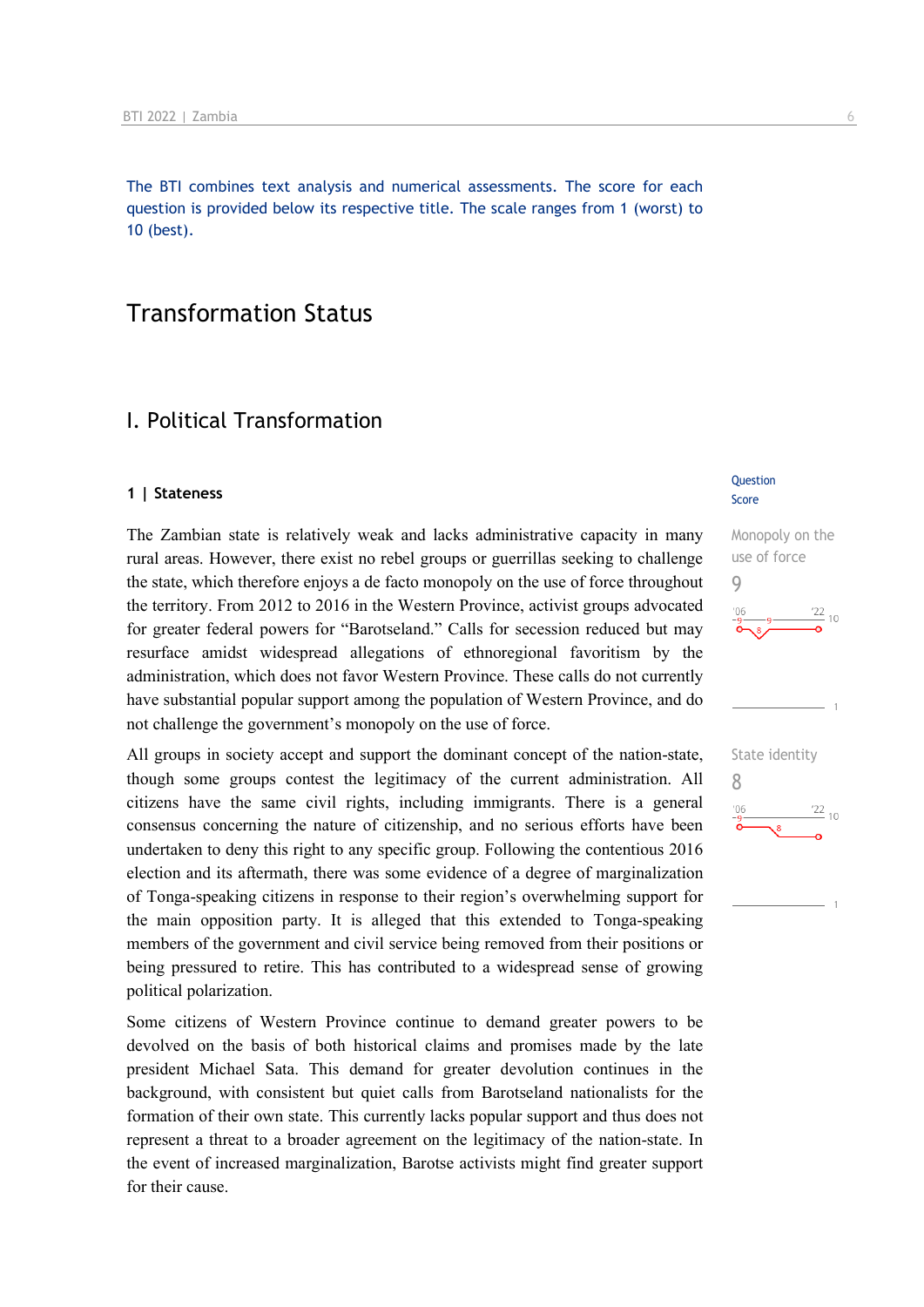Although the state is defined as secular, Zambia was declared a Christian nation by the president in 1996. However, this had no negative impact on the secular order in general, as religious dogma has had no significant influence on politics or law. There is no serious discrimination based on religion.

In September 2016, President Lungu created the Ministry of National Guidance and Religious Affairs and appointed a Pentecostal-Charismatic Church pastor to be the inaugural minister. Initially, the actions of this ministry were relatively innocuous and largely limited to making statements on advertising that it considers to be offensive to Zambia's "moral standing." But in 2019, the minister intervened to prevent a South African celebrity traveling to attend an event in Lusaka on the basis of his sexuality. The minister argued that inviting a gay person to Zambia would corrupt citizens' morals. Conservative religious bodies have also been outspoken in 2020 about the revision and implementation of Zambia's Comprehensive Sexuality Education for school children.

A constitutional amendment, known as Bill 10 (2019), included a proposal to delete the phrase which describes Zambia as a "multi-religious" state in the preamble to the constitution and replace it with "Christian" nation. The bill was roundly condemned by constitutional scholars and ultimately failed but raised concern regarding the influence of religious dogma in Zambia.

The state's basic infrastructure – administrative institutions, state officeholders, basic court jurisdictions, bodies that implement political decisions – extends throughout the territory. However, the reach of the state is limited in rural areas. For example, justice is often decided on by traditional leaders rather than by judges. The networks of political parties and public administration remain limited.

Poor physical infrastructure remains a challenge in rural areas, with the quality of infrastructure varying greatly between provinces. According to the 2018 Zambia Demographics and Health Survey, 92% of the urban population has access to improved water sources, but this falls to 58% for the rural population. The same source shows that access to improved sanitation ranges from 80% of the population in Lusaka to only 6% of the population in Western Province. COVID-19 has not substantially altered access to most services, except to basic health care services during times of stress on the health care system. A key factor that has seen a decline in services is the country's poor financial position in which funding for services has been reduced in order to service the country's debt burden.

No interference of religious dogmas 8



Basic administration 5 $-06$  $\frac{22}{10}$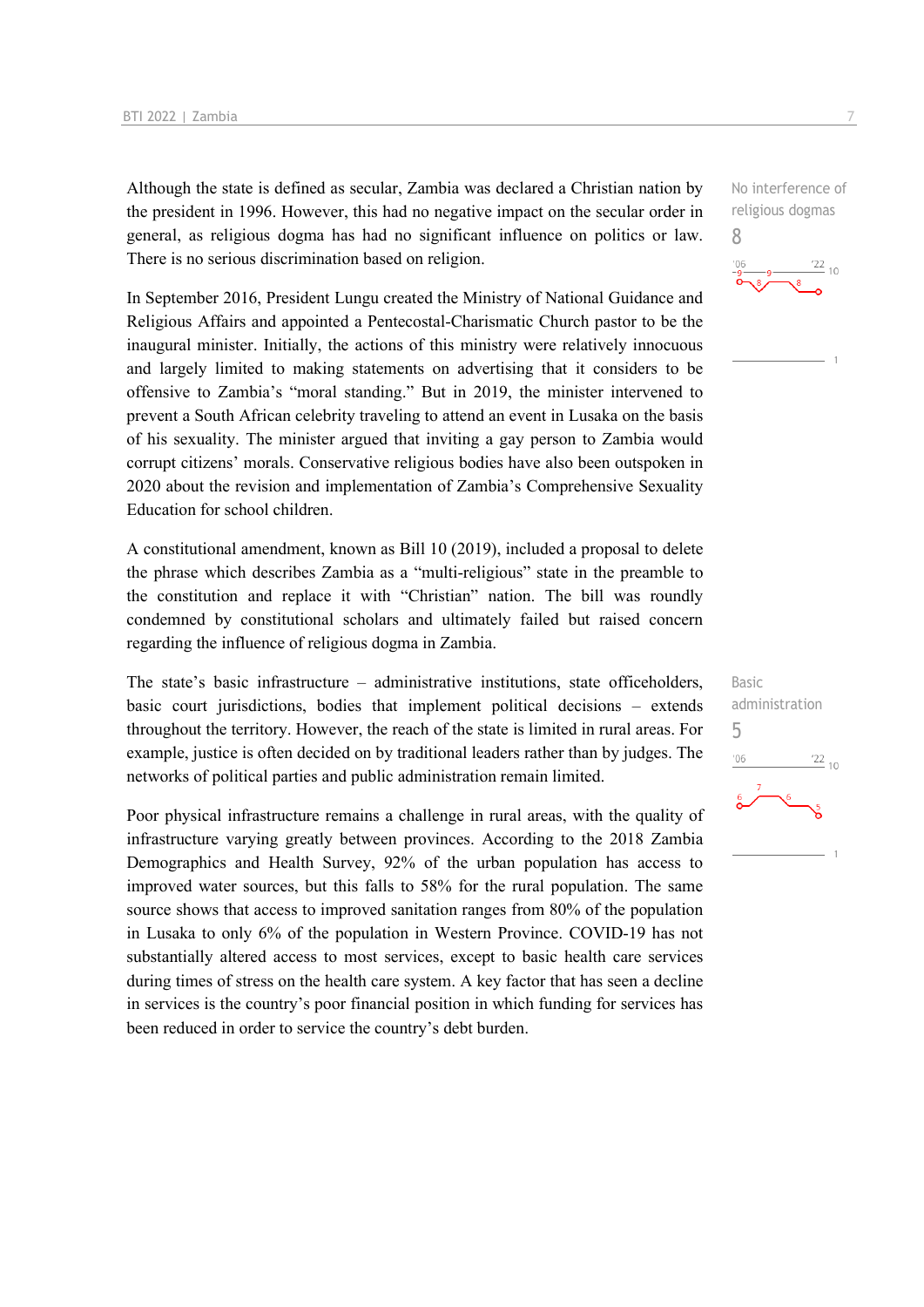#### **2 | Political Participation**

The peaceful transitions of power from UNIP to the MMD (1991) and the MMD to the PF (2011) suggests that elections can be free and fair. However, the constitution continues to allow the incumbent to enjoy substantial advantages. This includes control over traditional leaders and the ability to manipulate state offices and use state resources for partisan ends.

Since the 2016 election, by-elections and mayoral polls have been highly contentious and marked by high levels of violence. This is largely perpetrated by groups affiliated to the ruling PF.

Rising dissatisfaction and unrest across the country has been blamed on the opposition. In April 2017, the main opposition leader was arrested and imprisoned for four months on charges of treason, disqualifying him from the elections in 2021. In December 2018, President Edgar Lungu was allowed by the Constitutional Court to run for election again in 2021, a decision that opposition parties and some civil society groups say was clearly prohibited by the constitution.

There are serious concerns about the capacity of the Environmental Council of Zambia (ECZ) ahead of the 2021 elections. When the ECZ released the numbers of registered voters in each province in early 2021 and those numbers were compared to the 2016 voters' roll, analysts found that in ruling party-supporting regions there were more registered voters in 2021 than 2016. However, the numbers of registered voters in opposition-supporting regions had declined relative to 2016. This has raised concerns about selective registration and active manipulation of the voters' roll for partisan ends.

COVID-19 regulations have been similarly used to prevent opposition gatherings, while the ruling party has continued to campaign using development projects and other state initiatives, which are branded as party projects.

In early 2021, the ECZ released a statement which refused to allow an independent audit of the voters' roll, as they had in the past; suggested that international observers may not be able to observe the polls; and that due to COVID-19 restrictions parties should have "minimal or no contact with a crowd." These restrictions are not being enforced against the ruling party.

Free and fair elections 5 $\frac{22}{10}$  $-06$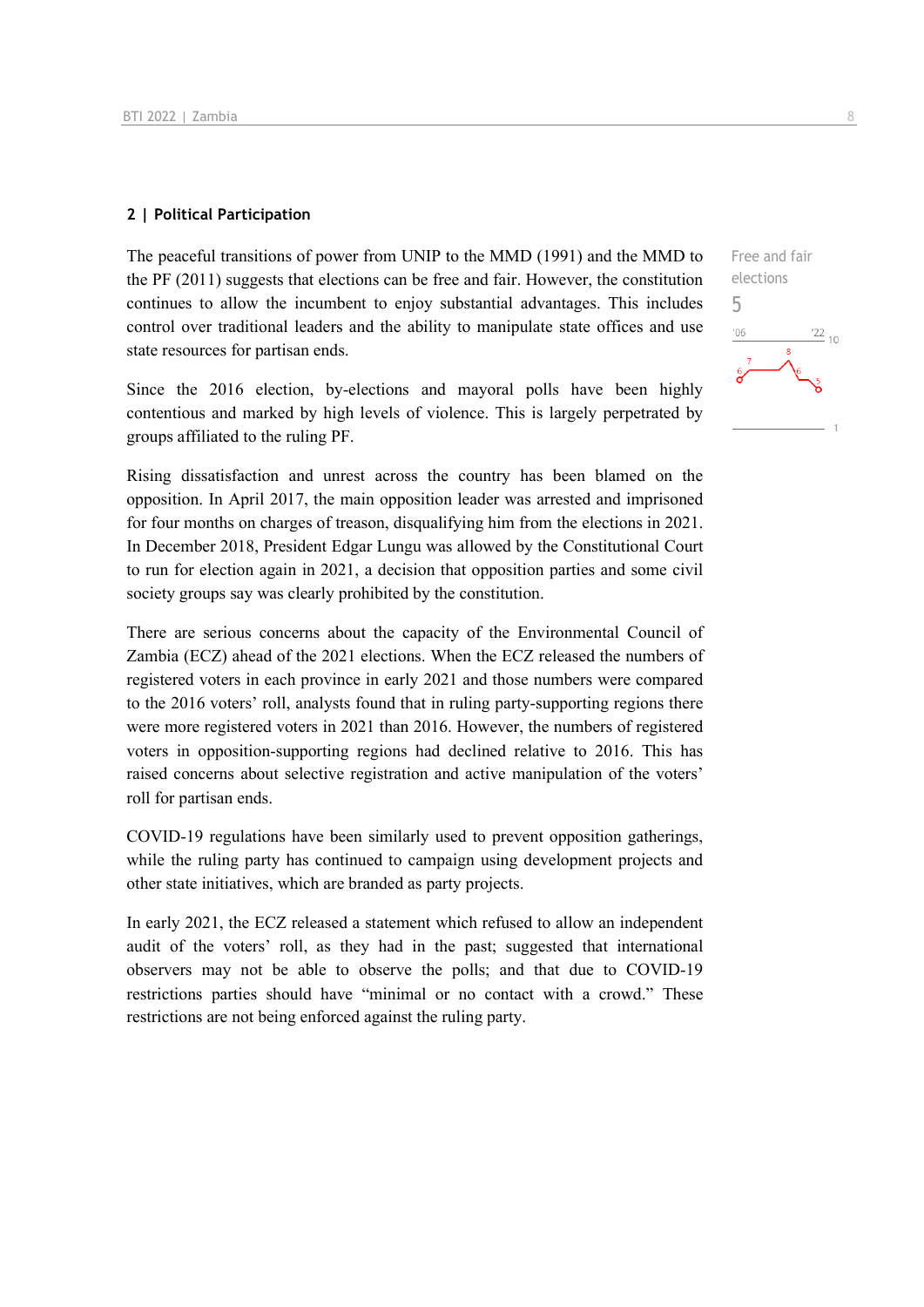There are no serious threats to the ability of the democratically elected representatives to govern. The military is firmly under civilian control, and there are no significant rebel or criminal networks that challenge the government.

However, particularly in rural areas, elected officials must contend with traditional power structures (village chiefs, tribal authorities etc.) when it comes to making and enforcing decisions. Given the limited reach of the state, these traditional power structures can sometimes be de facto more powerful than elected officials, and able in some cases to frustrate the latter's authority.

While the constitution provides for freedom of association and assembly, this has often been qualified and restricted. Freedom of assembly is limited by the Public Order Act (POA), which is often used selectively to prohibit assemblies by civil society groups and opposition parties. Opposition parties require a police permit to hold public meetings, while demonstrations and rallies of the political opposition, labor unions and civil society groups have been forcibly dispersed and obstructed by security forces.

Since the 2016 elections, tensions between the PF and the opposition UPND have continued. In December 2019, two civil society activists were arrested, and charged with "assault on a police officer" and "disorderly conduct" while supporting a singer and activist who was also being targeted after criticizing the ruling party. In September 2020, opposition United Party for National Development (UPND) deputy Secretary-General Patrick Mucheleka was arrested by the police and charged with aggravated robbery. Mucheleka's case was dropped in early 2021, although the prosecutor's office failed to throw out the case but instead entered a nolle prosequi, which allows the state to reopen the case and re-arrest the individual at any time.

The Electoral Commission of Zambia released a statement on the upcoming 2021 elections in which it appeared to declare that the campaigns would need to be conducted "with minimal or no contact with a crowd" due to COVID-19 restrictions. However, this measure seems to only apply to the opposition.

These cases demonstrate an escalation in the use of the POA and COVID-19 restrictions to restrict opposition activities and suppress dissent against the administration and ruling party. These issues demonstrate that the space for dissent in Zambia is increasingly constrained as the government becomes more resistant to criticism.



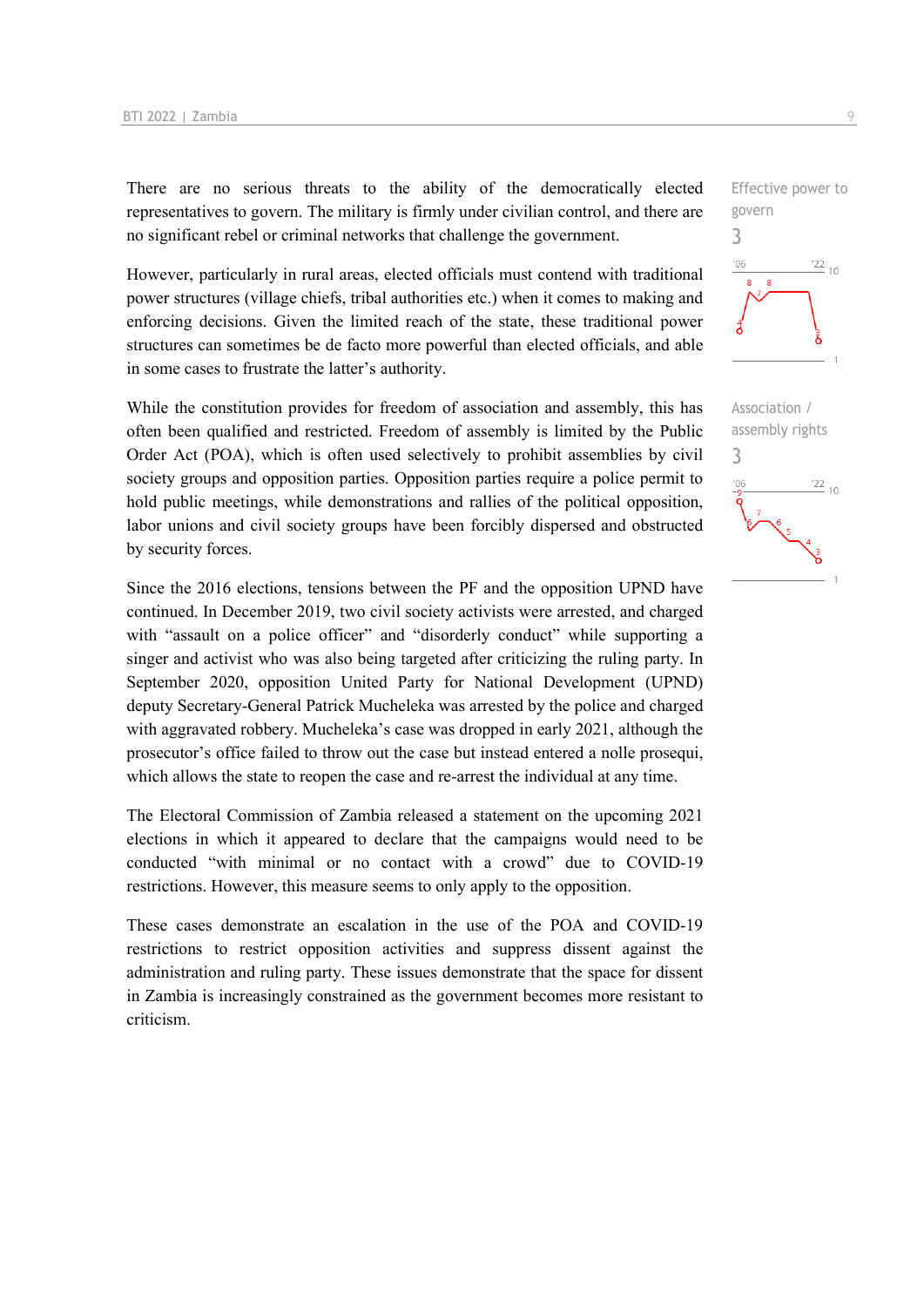The space for critical voices has been increasingly constricted since the 2016 election. As the government has become less tolerant of dissent, freedom of expression in Zambia has come under strain.

Most radio and TV broadcasting is state-controlled and heavily politicized. According to Freedom House, the government is the largest source of advertising revenue for traditional media outlets and has been known to withhold advertisements from critical outlets. Private companies often do not advertise in news outlets that seem antagonistic to government policies out of fear of the potential repercussions. State-owned or state-sympathetic media reproduces the government's line, often despite clear contradictory evidence.

Journalists are occasionally intimidated, threatened and assaulted by members of the police and political cadres. There have also been several incidents of rulingparty cadres interrupting radio broadcasts or events which are critical of the ruling party, such as the Law Association's discussion forum on Bill 10 in February 2020.

From March 2020 to January 2021, at least six people – including a 15-year-old boy – were arrested for "defamation" or insulting the president on Facebook or WhatsApp. If passed, the new Cybercrimes Bill will be instrumental in controlling online dissent for the government, given that the government's COVID-19 restrictions will limit the ability of the opposition to campaign online. The bill will have a chilling effect on freedom of expression and on the capacity of the opposition to mobilize ahead of the 2021 elections.

#### **3 | Rule of Law**

Despite multiple rounds of constitutional amendments, there has been little progressive constitutional reform since the reintroduction of multiparty politics. Successive presidents have pledged to introduce constitutional reforms, which would reduce the powers of the president. However, these pledges have consistently been dropped. As a result, the constitution remains "top heavy," it does not include sufficient checks and balances on the executive.

Regarding the diffusion of power and authority, State House plays an increasingly central role. It now houses government agencies and projects, such as the Roads Development Agency (RDA) and private-public projects (PPP). Major decisions that should be made at the ministerial level are now taken at the executive level.

The president has the power to dissolve parliament, and to appoint electoral commissioners, the vice president, ministers of cabinet, the cabinet secretary, secretary to treasury, provincial permanent secretaries and the attorney general, among others. The parliament has rarely challenged appointments made by the executive.



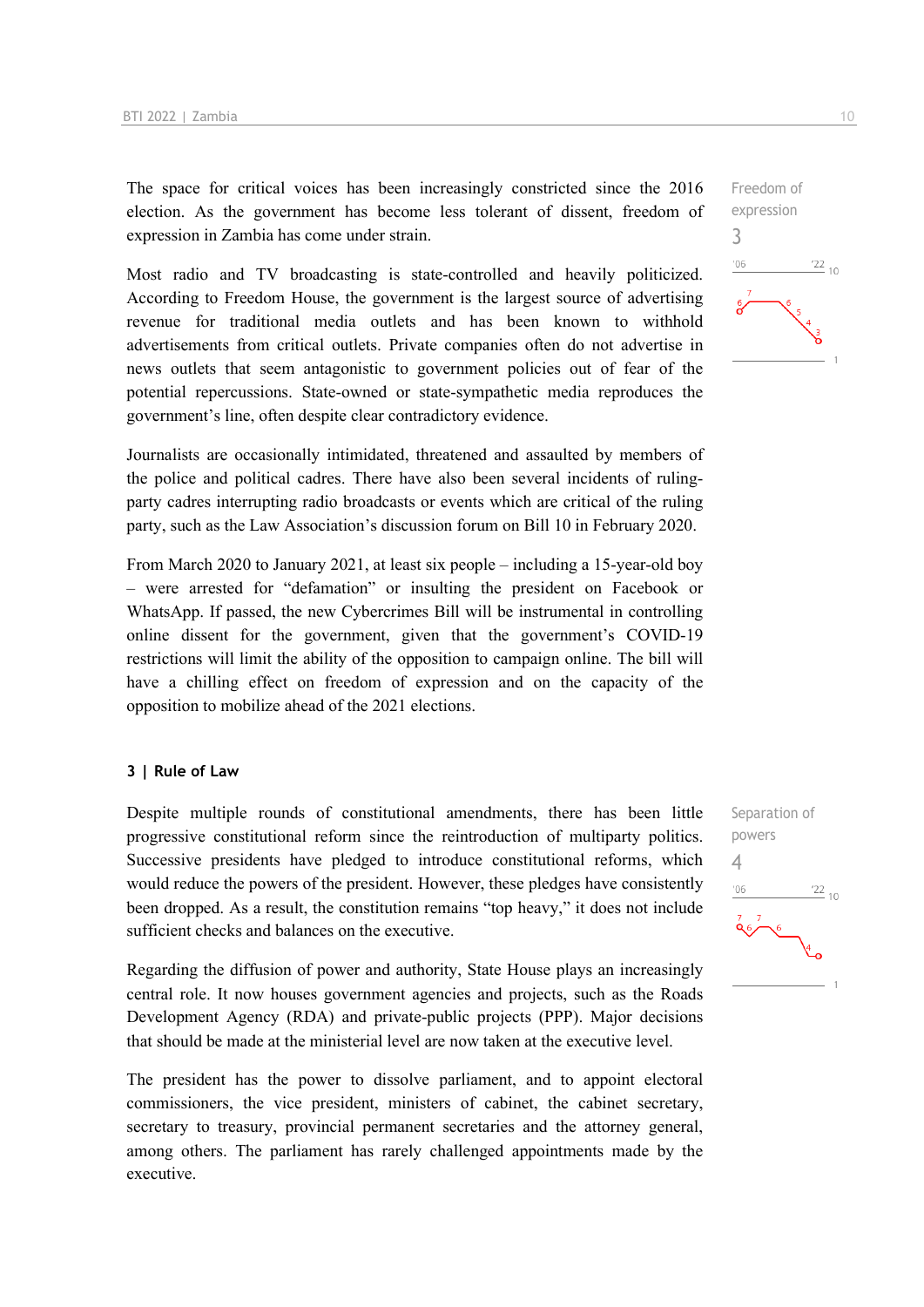A constitutional amendment, known as Bill 10 (2019), was introduced by the ruling party. The bill was widely criticized both by legal groups in Zambia and externally for being regressive. It ultimately failed to achieve the required two-thirds majority in parliament due to an opposition veto. The bill would have substantially undermined the independence of several crucial state institutions and radically strengthened the powers of the executive.

Even though the bill failed, the ruling party has said that it will bring in another, similar piece of legislation following the 2021 elections.

In order to respond to the COVID-19 pandemic, the government declared two statutory instruments. The first declared COVID-19 a notifiable infectious disease in line with Section 9 of the Public Health Act. The second, SI No. 22 of 2020, set out measures aimed at controlling the spread of COVID-19, including hand washing, restrictions on gatherings and mandatory mask wearing. However, these restrictions were not backed up by any legislation, leading activists and constitutional scholars to raise questions about the rule of law, abuse of power and protection of human rights.

An independent judiciary exists in principle, but in reality, executive manipulation has compromised the image of the bench. Judges are appointed by the Judicial Service Commission, which is an independent agency. The members of the Judicial Service Commission, however, are directly or indirectly appointed by the executive.

The executive continually manipulates the police, judiciary and legislature. As a result, it is rare for the judiciary or parliament to act against the executive, despite many attempts by international donors to strengthen the judiciary and parliament. The judiciary lacks the resources needed to prosecute cases in a timely manner, which leads to lengthy delays.

At the same time, rumors of corrupt deals involving members of the judiciary have called into question judgments on a number of important economic cases. Between 2015 and 2019, Zambia's judicial independence score in the World Economic Forum's "Global Competitiveness Report" declined dramatically from 4.04 to 2.7.

Especially in cases that are politically sensitive, the judiciary is subject to significant pressure from the ruling party. This includes controlling judicial personnel, something that is made possible by the president's power to determine appointments. When President Sata came to power, he used this authority to sack judges who had ruled against him while in opposition. The new Constitutional Court was established in 2016. President Lungu appointed six judges who failed to meet the statutory requirements for their positions, some of whom were known to be close to the president.

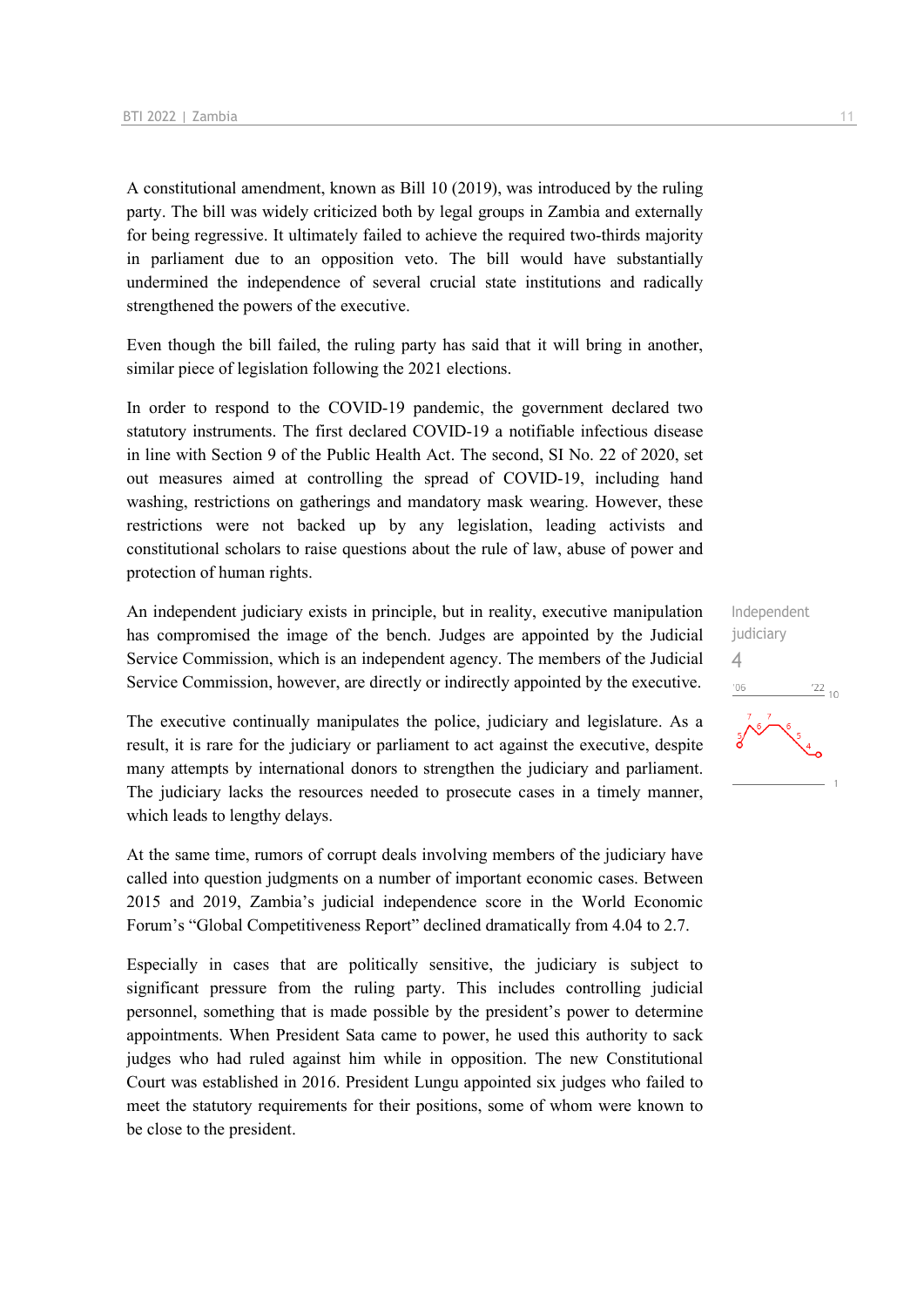Prosecutions for the abuse of public office tend to be extremely political. That is to say, it is a political tool used by a recently elected ruling party to prosecute members of the former ruling party or members of current ruling party factions who have fallen out of favor. Despite the political motivations behind these prosecutions, there is often substance to the charges.

High-profile corruption cases involving the president's close aides appear to be dropped, as with the case against Health Minister Dr Chitalu Chilufya in 2020. Chilufya's involvement in a major public health sector procurement scandal – known as the Honeybee scandal – received widespread coverage in independent media and caused public outrage. After Chilufya was ultimately fired, following nearly a year of reports alleging corruption, he was appointed to the Parliamentary Budget Committee.

The Anti-Corruption Commission (ACC) has also come under pressure from the president in 2020, who publicly stated that he was unhappy with the way the ACC was conducting investigations. This was broadly understood to be a threat intended to stop the ACC investigating those close to the presidency.

An example of a major corruption scandal that has not been investigated is the Mukula Cartel scandal, which implicated the president, the president's daughter, Minister of Lands and Natural Resources Jean Kapata and Minister of Justice Given Lubinda in the illegal logging and trafficking of endangered trees.

Officials often engage in corrupt practices with impunity, and corruption remains one of the greatest obstacles to good governance and economic growth in Zambia. Reported cases of high-level corruption within the executive and by persons closely associated with the ruling elite have created a widespread perception that the government is willing to tolerate extensive corruption.

The Zambian government is rhetorically committed to human rights, and the systematic abuse of specific communities is rare. However, the police and security forces have a poor record, including unlawful killings, torture and other abuses of criminal suspects and detainees. Zambia also has a problem with pretrial detainees who are often held for years in harsh conditions without access to legal aid.

Women are often denied the right to inherit land and are subject to gender-based violence. Traditional leaders continue to dispense "justice" based on established norms and practices in many rural areas. Members of the lesbian, gay, bisexual and transgender (LGBT) community face a high level of discrimination. Colonial era laws that prescribe up to 15 years in prison for homosexual activity among males remain in place, although this is erratically enforced.

Police officers are rarely held accountable for acts of brutality or violations of civil rights. There is an increasing tendency for the police to arrest opposition leaders and civil society activists on spurious charges. According to Freedom House, the



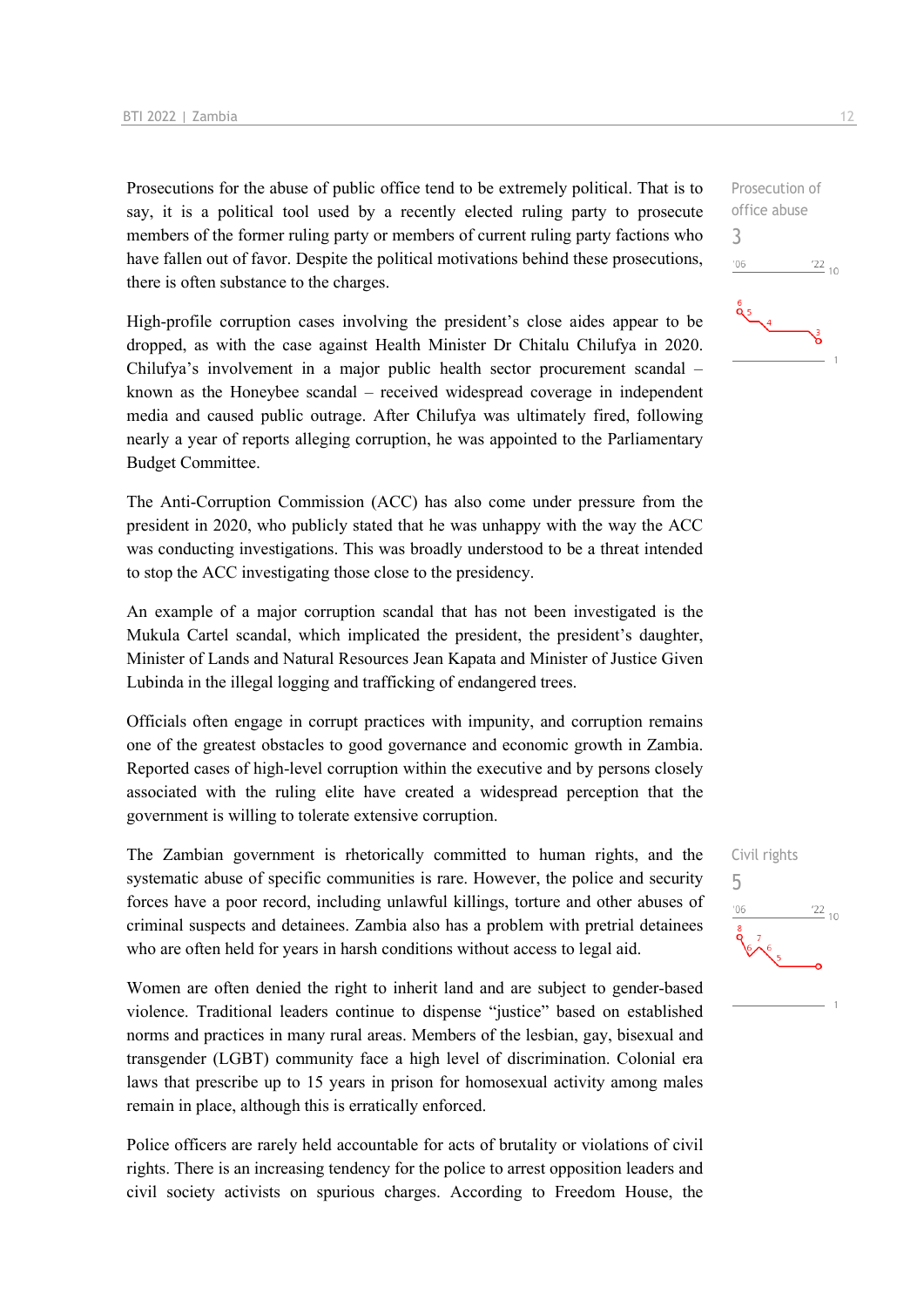government has introduced two statutory instruments under the Public Health Act in order to manage the COVID-19 pandemic. Both are thin on details as to how the health regulations will be enforced. These are interpreted and selectively applied by state agencies.

Police have used the COVID-19 restrictions to further infringe on the rights of citizens. On September 26, 2020, a 17-year-old was shot dead in Lusaka as police tried to enforce COVID-19 restrictions against nightclubs. The COVID-19 restrictions are being selectively applied. Government officials and individuals considered close to the ruling party freely hold rallies and large public gatherings without the appearance of any health and safety regulations being adhered to.

#### **4 | Stability of Democratic Institutions**

The performance of Zambia's democratic institutions varies considerably. Political power in Zambia is centered in the capital city and in the executive in particular. The legislature has generally failed to adequately perform its oversight function, with the notable exception of the opposition's blocking of regressive legislation in 2020.

One way in which the executive has been able to manipulate the legislature has been through the poaching of opposition members of parliament. This creates disunity within the opposition, increases the government's power and restricts the ability of the opposition to hold the government to account.

The judiciary is also compromised when it comes to issues of horizontal accountability and has been subject to executive manipulation. The bureaucracy has also performed weakly since the election of the Patriotic Front in 2011. This is due to limited administrative capacity and resources, but also to the replacement of the vast majority of senior civil servants with partisan individuals. For example, all 73 district commissioners were replaced.

Decentralization has stalled and promises that more power will be devolved have not been realized. As a result, traditional leaders in the pay of the ruling party, rather than democratic institutions, govern many rural areas. Since 2016, Zambians have directly elected mayors (in cities and municipal councils) and council chairpersons (in district councils). These autonomous individuals have been strong advocates for greater decentralization, but there is heated resistance to the Ministry of Local Government (MLG) ceding actual autonomy to local councils.

Performance of democratic institutions 3 $\frac{22}{10}$  $-06$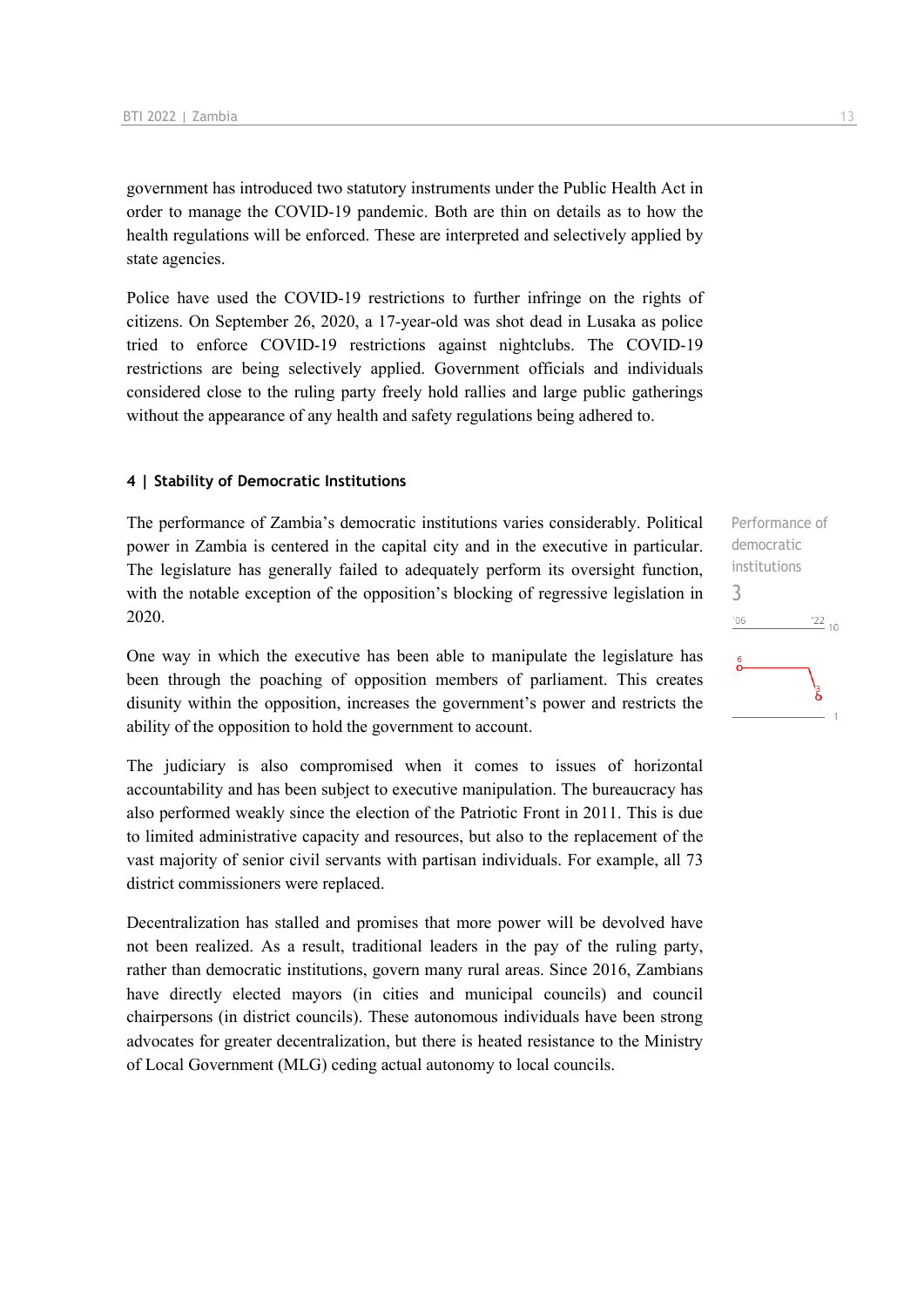There is a clear consensus on the value of multiparty politics and elections, and there have been no serious efforts to return to a one-party state. However, the political elite's toleration of dissent has often been lacking in practice.

Moreover, there are persistent rumors that former President Rupiah Banda, before he agreed to peacefully hand over power to President Sata, contacted the military to gauge levels of support for the declaration of a state of emergency. It is therefore significant that the Zambian military has never held power and, with the exception of two (maybe three) failed coup attempts, has not sought to intervene in civilian politics.

The harassment of journalists, media houses, opposition activists and civil society groups prior to and in the wake of the 2016 election suggests that the administration is less tolerant of dissent than its predecessor and less willing to accept the legitimate roles that these groups inevitably play in a democracy.

When the first few cases of COVID-19 were reported, parliament was debating controversial Bill 10. According to some analysts, after failing to raise the twothirds majority required to pass the legislation, the ruling party asked the speaker to abruptly suspend parliament using the coronavirus as the pretext. When the parliament re-opened, the ruling party attempted to restore the bill to the order paper several times but withdrew it when it appeared unlikely to pass. In October, the ruling party was confident that they had the numbers to pass the bill – after having provided some opposition members of parliament with funds in return for support – but ultimately it failed when opposition members of parliament voted en masse against it.

#### **5 | Political and Social Integration**

The Zambian party system is unstable and subject to rapid change, which is associated with high voter volatility. The ruling party, the Patriotic Front (PF), performed strongly in urban areas, and developed new bases of support in rural areas through its control over patronage and traditional leaders. The former ruling party, the Movement for Multiparty Democracy (MMD), suffered an embarrassing collapse. This was due in part to a series of damaging internal splits. As a result, the party went from being the ruling party in 2011 to placing fourth in the 2015 presidential by-election.

In many rural areas, the MMD was replaced by the United Party of National Development (UPND). In 2016, the PF continued with many of the populist policies that had won Michael Sata the presidency while the UPND argued that it would pursue more business-friendly policies. However, it is important not to exaggerate their differences; both parties made a series of unrealistic election promises. The connection between parties and their supporters is based on a



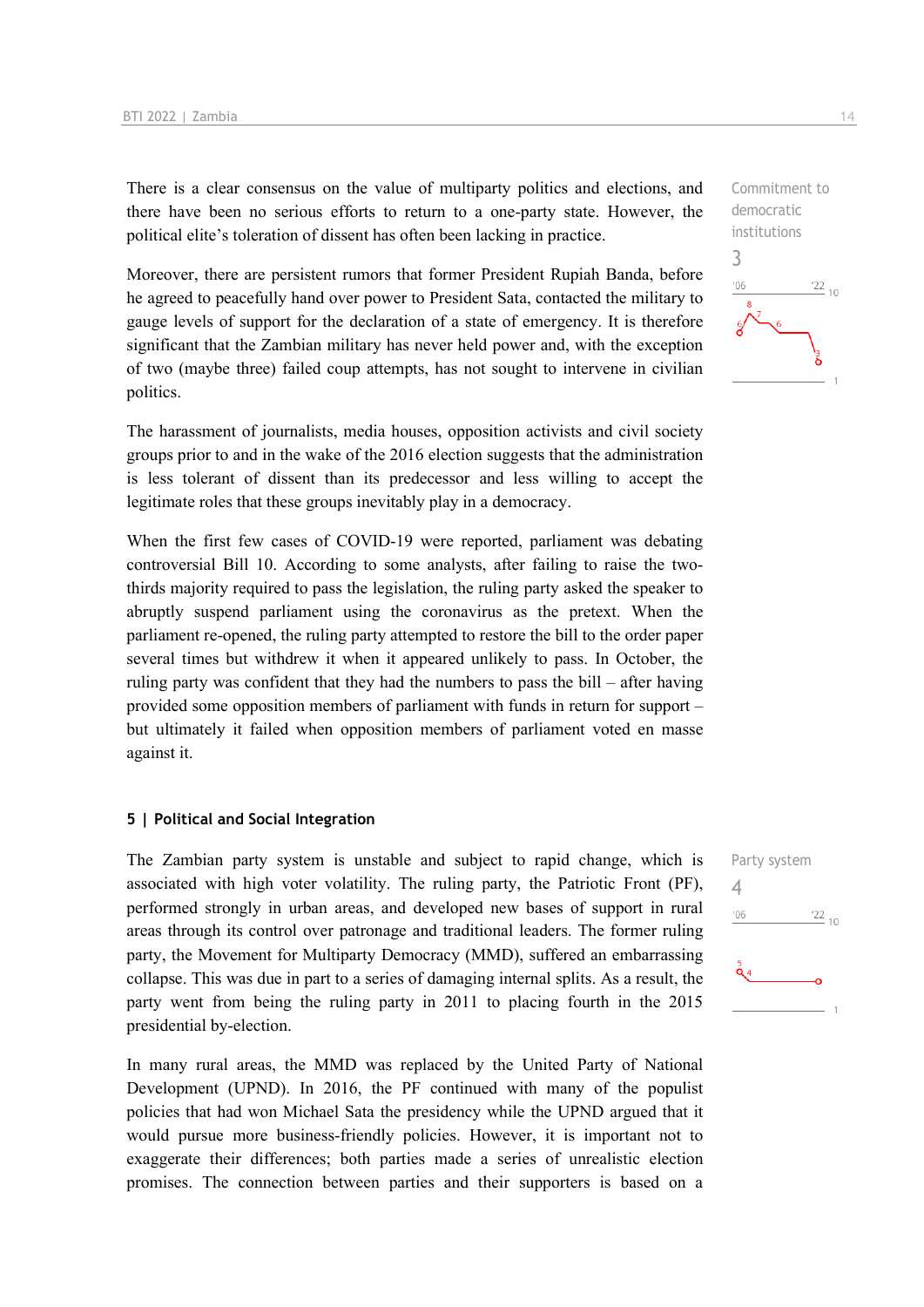combination of different ties, including clientelistic, ethnic and populist. However, party structures are extremely weak, especially outside of leaders' home areas. With the virtual collapse of the MMD – from 55 members of parliament in 2011 to three in 2016 – the party system has consolidated into a two-party system with other opposition parties garnering just over 2% of the presidential vote and only four of 156 National Assembly seats.

There is a relatively high level of voter volatility intertwined with ethnic party strongholds; the UPND has become the party of anti-incumbent voters in areas where it previously garnered almost no votes such as the Copperbelt, Northern and Eastern regions. The arrests of and investigations into several opposition politicians are only likely to increase political polarization and a sense of persecution among opposition supporters ahead of the 2021 polls. With less than six months until the 2021 elections, and in the midst of a significant economic downturn and several major corruption scandals, there are reports of growing urban discontent. Senior ruling party members have been recorded making statements, regarding the ethnicity of their opponents, that border on hate speech. They are increasingly relying on ethnic appeals and clientelism to win in 2021.

Zambian civil society is relatively weak. It is based primarily in Lusaka. The Catholic Church remains highly influential and is one of the few non-governmental organizations to have a national reach. The former Catholic Archbishop of Lusaka had been outspoken and critical on issues of national interest. The government's alleged lobbying of the Vatican resulted in the more amenable church head, Alick Banda, who is much less critical. Banda quickly distanced himself from his predecessor's criticism of the government. However, the Catholic Church has taken a more outspoken stance over the last 12 months.

Trade unions have historically been important and played a critical role in the campaign against colonial rule and the one-party state. However, the twin economic processes of privatization and informalization (i.e., the increasing proportion of the labor force working in the informal sector) have undermined the strength of the unions. In May 2020, ZCTU Secretary-General Cosmas Mukuka was "retired in the national interest" from his civil service position in an apparent bid to undermine the union.

Civil society alliances have come together at key points to protect democracy, and advance constitutional reform processes. For example, the OASIS Forum opposed President Chiluba's attempt to be elected for a third presidential term.

Tensions between different civil society groups and between civil society groups and the government are increasing. The once critical Law Association of Zambia (LAZ), which had previously faced a hostile reception from the ruling party, appears to have been tamed following the selection of a new committee staffed by several members who are sympathetic to or belong to the ruling party. The current administration has made it harder for civil society groups and coalitions to openly mobilize and represent the views and interests of disaffected communities.

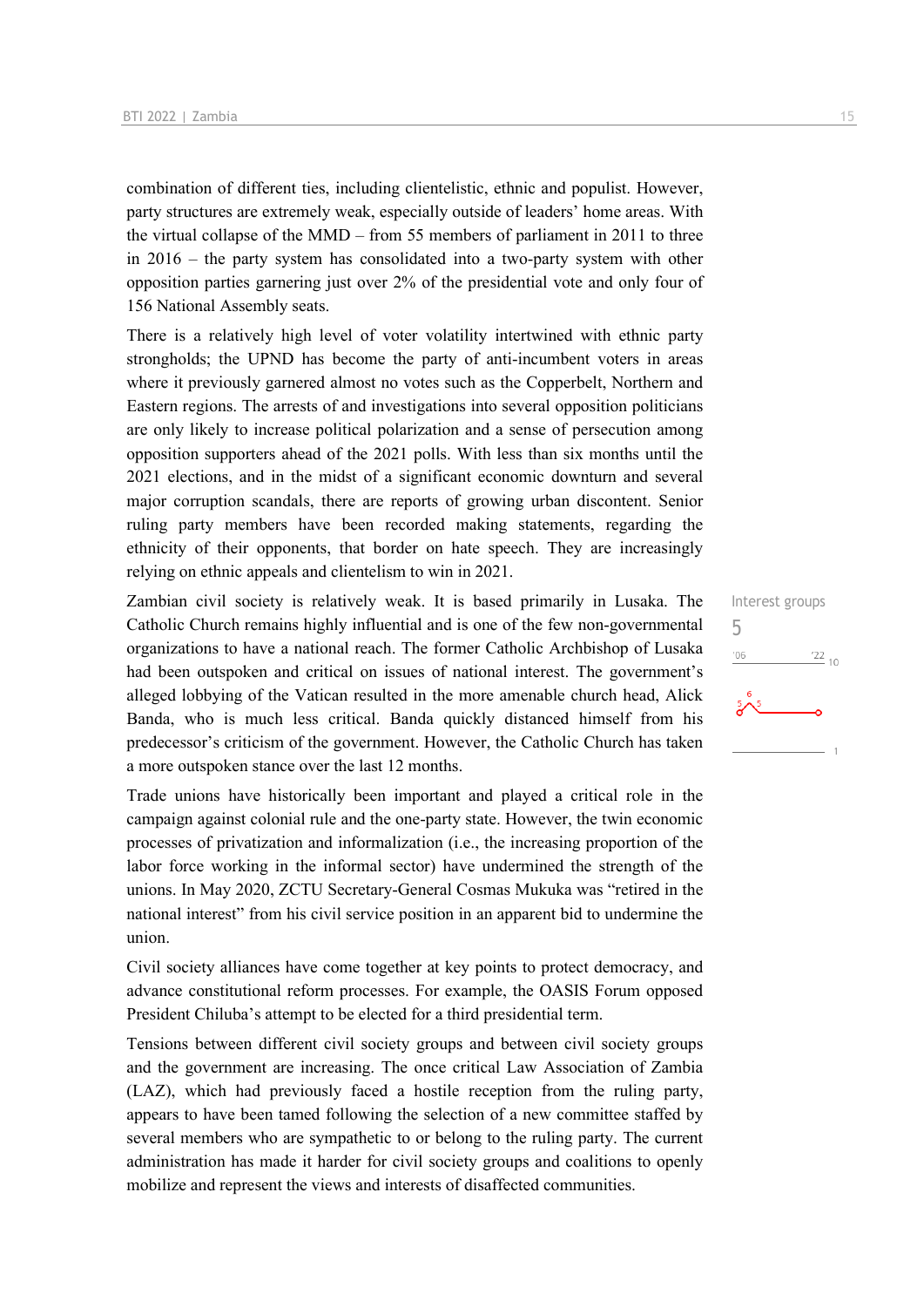There is a strong consensus in favor of democracy. In the 2017 Afrobarometer survey results, democracy was preferred by 81% of Zambian respondents, down from 90% in 2012. The distribution was roughly equal between urban and rural areas. However, 28% of respondents believe that their country is a democracy "with major problems" (up from 24% two years previously), while 25% believe that Zambia is "a full democracy" (down from 31% in 2015). Similarly, while 32% of respondents report being "fairly satisfied" with the way that democracy works (compared to  $45\%$  in 2012), only 16.8% stated that they were "fully satisfied" – down from 29% in 2015.

Trust in public institutions varies greatly. For example, 44% of respondents state that they trust the president "a lot," while 39% and 30% of respondents respectively, state that they trust the judiciary and legislature "a lot." Zambia's enviable democratic record has been challenged between 2014 and 2018 by an increase in political violence, regionalism, intolerance and authoritarianism that, if not addressed, threatens to undermine its democratic gains.

Unfortunately, the most recent Afrobarometer survey has been delayed by COVID-19. Without adequate polling in the country, there is little substantive information on the way the coronavirus pandemic has affected public perceptions of government and democracy.

Zambia is generally known as a relatively open and tolerant country. Although ethnicity plays an important role in political competition, ethnic violence is rare and ethnicity does not divide the country along sectional lines. Politicians – especially from the ruling party – have increasingly leaned on ethnic rhetoric to try to discredit their opponents, but the impact of this on public attitudes is not yet clear.

In close-knit rural communities, trust is often higher than in more diverse urban communities. However, neither rural nor urban areas have a vibrant civil society. This is partly due to the deliberate marginalization of self-help initiatives during the 30 years of the one-party state. As a result of that legacy, most Zambians continue to look to the state to provide support, despite its clear failings.



| Social capital |                 |
|----------------|-----------------|
| 6              |                 |
| '06            | $\frac{22}{10}$ |
| 6              |                 |
|                |                 |
|                |                 |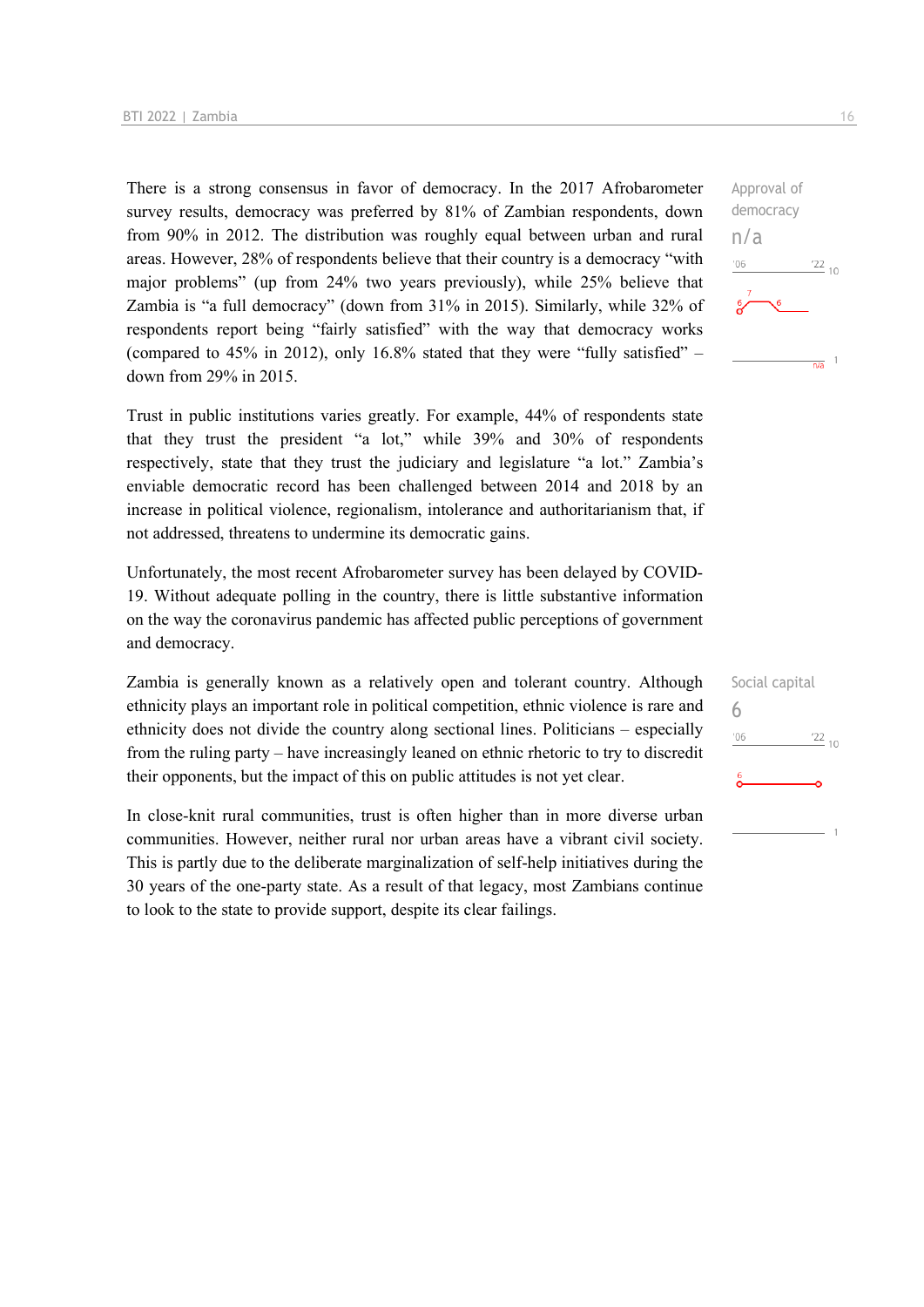### II. Economic Transformation

#### **6 | Level of Socioeconomic Development**

Zambia continues to be a very poor country. According to the latest Living Conditions Survey released by the government in 2015, poverty levels vary substantially between rural and urban areas. While poverty increased in rural areas from 74% to 77 % between 2010 and 2015, it declined from 26% to 23% in urban areas during the same period. Nonetheless, cities continue to have a high number of large urban slums. COVID-19 has exacerbated this challenge, as it has undermined revenue from the tourism sector and placed greater demand on key public services. According to a survey conducted by Innovations for Poverty Action in collaboration with the Ministry of General Education (MoGE) and the Ministry of Health, a majority of Zambians earned less pay after the government introduced COVID-19 protection measures (e.g., closing schools) than they did before and a majority of Zambians stated that they had to draw on their savings in order to pay for necessitates (e.g., food and health care) since February 2020. In over a third of cases, individuals also reported that they have had to reduce meal portion sizes or reduce the number of meals they have, leading to growing hunger and malnutrition.

There are various cash transfer programs that are designed to help with this, but the coverage is low. Government efforts to increase expenditure on some essential public services have yet to overturn a history of income inequality and gender inequality. This is evidenced by Zambia's very high score on the Gini index: 57.1. Zambia had begun to make marginal gains in the Human Development Index, from 0.583 in 2015 to 0.588 in 2017, but has since fallen back to 0.584 in 2020. Gender inequality, as measured by the Gender Inequality Index, is actually rising, having increased from 0.517 in 2017 to 0.539 in 2020.

| <b>Economic indicators</b> |      | 2017    | 2018    | 2019    | 2020    |
|----------------------------|------|---------|---------|---------|---------|
|                            |      |         |         |         |         |
| <b>GDP</b>                 | S M  | 25873.6 | 26311.6 | 23308.7 | 19320.1 |
| GDP growth                 | %    | 3.5     | 4.0     | 1.4     | $-3.0$  |
| Inflation (CPI)            | $\%$ | 6.6     | 7.5     | 9.2     | 15.7    |
| Unemployment               | %    | 11.6    | 12.0    | 11.9    | 12.2    |
|                            |      |         |         |         |         |

#### **Question** Score

| Socioeconomic |            |
|---------------|------------|
| barriers      |            |
| $\prime$      |            |
| 106           | $122_{10}$ |
|               |            |

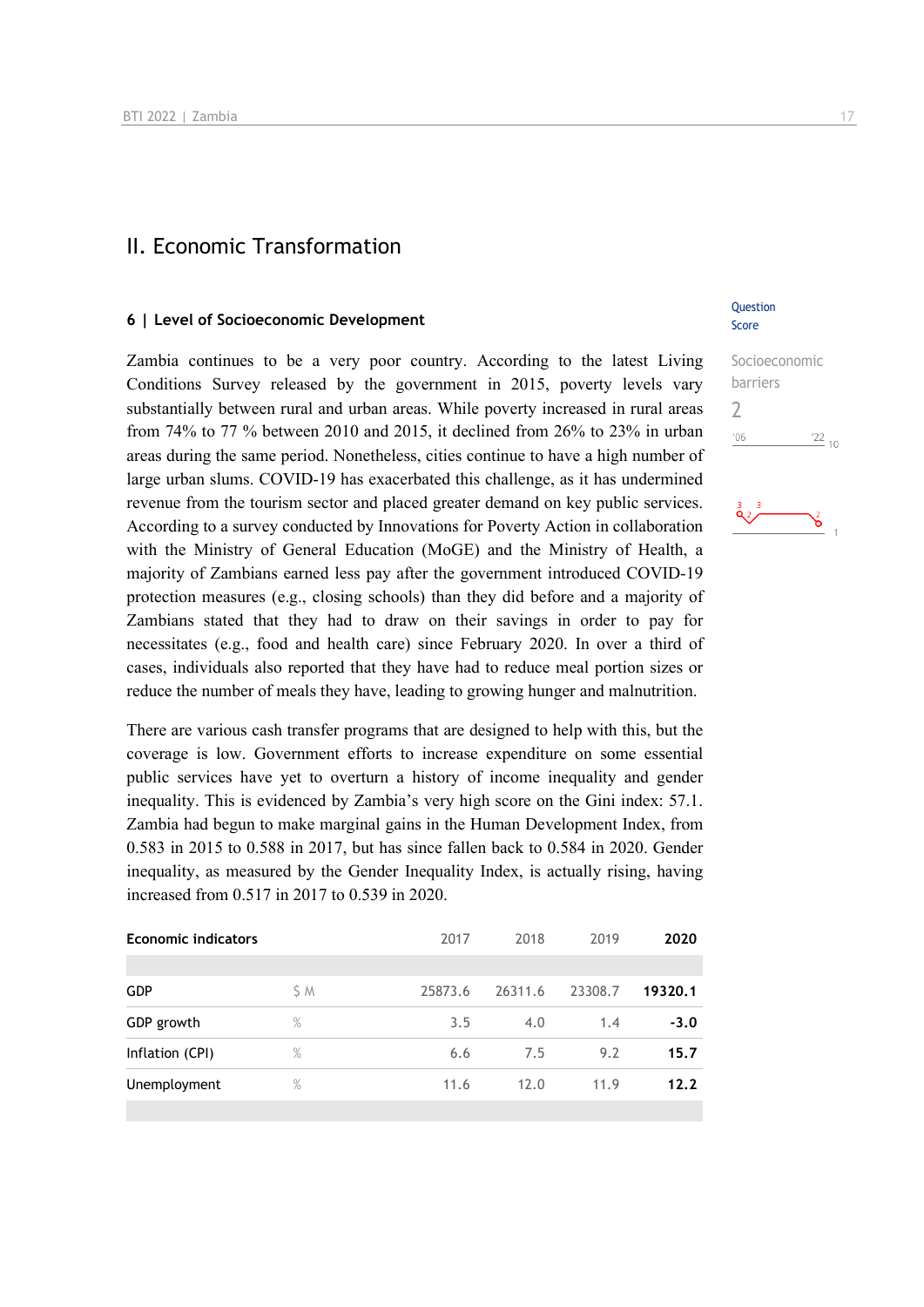| <b>Economic indicators</b>   |               | 2017                         | 2018     | 2019                         | 2020    |
|------------------------------|---------------|------------------------------|----------|------------------------------|---------|
|                              |               |                              |          |                              |         |
| Foreign direct<br>investment | $%$ of<br>GDP | 4.3                          | 1.6      | 2.4                          |         |
| Export growth                | $\%$          | $\blacksquare$               |          | $\frac{1}{2}$                |         |
| Import growth                | $\%$          | $\qquad \qquad \blacksquare$ | ä,       | $\qquad \qquad \blacksquare$ |         |
| Current account balance      | S M           | $-435.0$                     | $-342.4$ | 140.7                        | 2038.9  |
|                              |               |                              |          |                              |         |
| Public debt                  | $%$ of<br>GDP | 66.3                         | 80.4     | 97.4                         | 128.7   |
| External debt                | \$ M          | 22954.3                      | 23526.3  | 27726.3                      | 30045.9 |
| Total debt service           | S M           | 839.2                        | 1282.9   | 2604.7                       | 4059.8  |
|                              |               |                              |          |                              |         |
| Net lending/borrowing        | % of<br>GDP   | $-5.3$                       | $-8.8$   | $-7.9$                       |         |
| Tax revenue                  | $%$ of<br>GDP | 15.2                         | 16.6     | 16.7                         |         |
| Government<br>consumption    | $%$ of<br>GDP | 13.7                         | 12.7     | 17.7                         |         |
| Public education<br>spending | $%$ of<br>GDP | 3.7                          | 4.7      | 4.5                          |         |
| Public health spending       | $%$ of<br>GDP | 1.8                          | 1.9      | $\overline{\phantom{a}}$     |         |
| R&D expenditure              | $%$ of<br>GDP | $\qquad \qquad \blacksquare$ |          | $\overline{\phantom{m}}$     |         |
| Military expenditure         | $%$ of<br>GDP | 1.3                          | 1.4      | 1.2                          | 1.2     |

Sources (as of December 2021): The World Bank, World Development Indicators | International Monetary Fund (IMF), World Economic Outlook | Stockholm International Peace Research Institute (SIPRI), Military Expenditure Database.

#### **7 | Organization of the Market and Competition**

Zambia features freedom of pricing, currency convertibility, freedom of trade and free use of profits. However, market competition operates under a weak institutional framework in which corruption and red tape play a major role. The government has also at times intervened in the economy – as noted elsewhere in this report – in ways that infringe on strict market competition. Zambia ranked 85th in the World Bank's 2020 Ease of Doing Business Report, a small improvement from its ranking of 87th in 2019. Establishing a business is relatively burdensome: it involves seven procedures, takes 8.5 days and costs 34% of GNI per capita – a figure which has increased in recent years, although it remains below average for sub-Saharan Africa on this measure. According to the Heritage Foundation, economic freedom Market organization 5 $\frac{22}{10}$  $^{\prime}06$  $\sqrt{5}$   $\bigwedge^6$  $\overline{1}$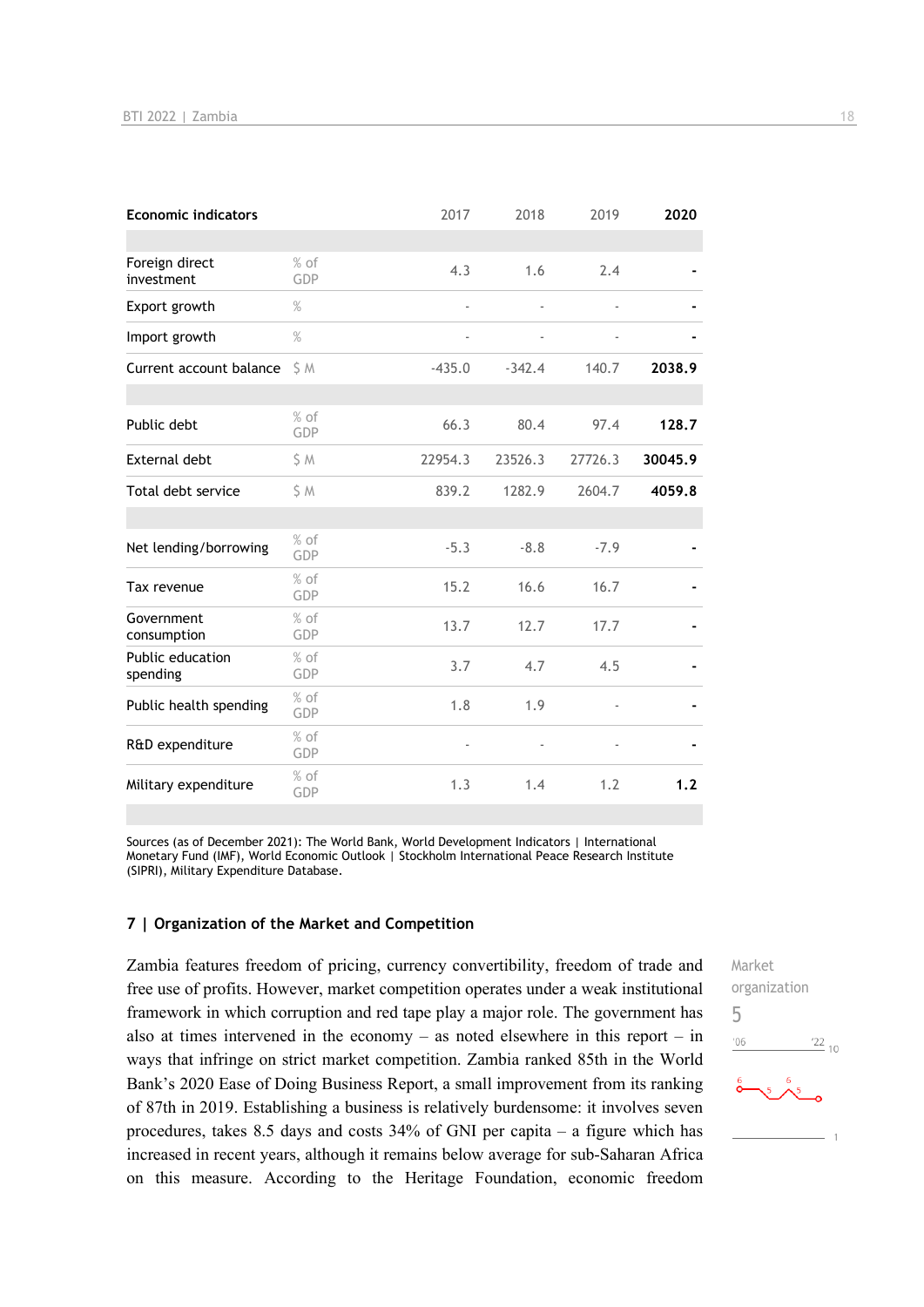markedly declined over the past few years, from 88 in their 2015 Index of Economic Freedom to 138 in 2019 and now sits at 147. In particular, the foundation reports declining judicial effectiveness, government integrity and business freedom. The informal sector is large. According to the Ministry of Labor and Social Security's 2017 Q3 Labor Force Survey, the formally employed population accounted for just 23.6% of the total employed population. Although this figure has yet to be updated, it is likely to have fallen further as a result of the loss of employment and revenue during the COVID-19 pandemic.

Zambia has a comprehensive competition law in the form of the Competition and Consumer Protection Act 2010. A regulatory body, the Zambia Competition Commission (ZCC), exists to enforce the law. Under this sits the Competition and Consumer Protection Commission (CCPC), with the powers to review monopolies and mergers. According to Freedom House, the Zambian competition authority is one of the most active in Africa. In 2018, it opened investigations into a large number of cases, including the dramatic increase in chlorine prices after the outbreak of cholera or with regard to increases in the price of bottled water. It issued guidelines on the abuse of dominance for public comment and issued a warning on single school uniform suppliers. Moreover, the CCPC has recently moved to punish companies that have been seen to have acted against the consumer interest. Most notably, in November 2018, it issued a ZMW 76,728,650 (\$6.4 million) fine to Zambia Sugar for abusing its market dominance. In 2020, the CCPC followed this up by announcing that it was investigating dramatic increases in prices for COVID-19 related products, such as masks, gloves and hand sanitizers, which constituted excessive pricing and thus contravened Zambian legislation. According to the CCPC, in 2020, it resolved 2,520 cases, up from 2,470 in 2019, and recovered ZMW 4,650,923 in "the value of goods that would have been lost by consumers." The scale of the authority's activities, however, remains modest. According to official figures, in 2020, the CCPC oversaw 93 mergers worth just \$80 million.

Some state-owned enterprises enjoy an effective monopoly, such as the Zambia Electricity Supply Company (ZESCO). ZESCO has not been fully privatized, but rather commercialized, meaning that it was put under private sector management while the state maintains a majority ownership share.

One barrier to increased competition is a widespread public suspicion of privatization, which is commonly seen as an opportunity for corruption with few benefits for consumers. As a result, some monopolies still exist and are likely to continue in the future. Another barrier is the practice of concluding high-value procurement deals without a tender process, although criticism of this practice is growing.

Competition policy 7 $-06$  $\frac{22}{10}$  $\alpha$ <sub>6</sub>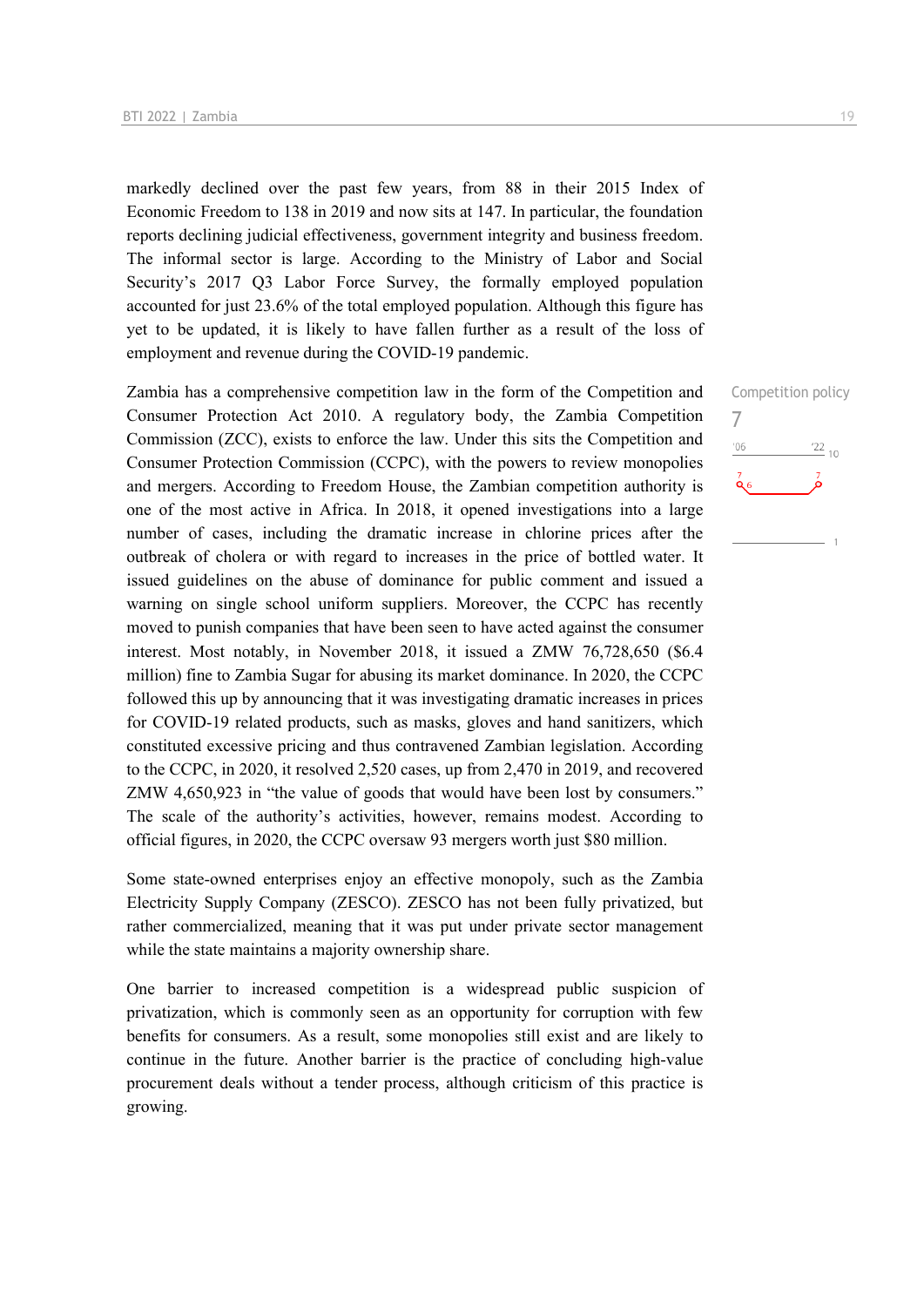In principle, foreign trade is liberalized. However, the Heritage Foundation finds that in reality "Relatively high tariffs and non-tariff barriers to trade have held back integration into the global marketplace and reduce the profitability of investment." The simple average of the most favored nation (MFN) applied tariff was 13.4% in 2018, while Zambia's average applied tariff rate was 6.2%. Overall trade freedom is considered to have fallen in recent years, from a high of 84.6 in 2014 to 72.6 in 2020. Non-tariff barriers include inefficiency at border crossings, and confusion over which tariffs apply and when, given that Zambian is a member of two regional economic organizations, the Southern African Development Community (SADC), and the Common Market for Eastern and Southern Africa (COMESA).

In July 2018, the Zambian government rejected pressure from the SADC to lift restrictions on the import of wheat, saying it was not in the interests of the Zambian economy to do so. In late 2020, however, concerns over the availability of wheat led the government to begin discussing plans to allow 100,000 metric tons of wheat to be imported from South Africa.

Despite Zambia's membership in both the COMESA and SADC, exports to the region have not significantly increased in recent years because of high production and transportation costs. External efforts to improve the trading environment have had little impact. In late 2018, the European Union announced plans to provide €800,000 of support to trade-related interventions in the gold mining and agricultural sectors via the SADC trade related facility project. This followed a  $€420,000$  grant to fund interventions in the areas of sanitary and phytosanitary standards, technical barriers to trade, and trade facilitation and promotion. However, these initiatives have yet to make a significant impact on cross-border trade.

The banking system and capital markets are differentiated, and oriented, in principle, to international standards. Zambia has some of the most liberal banking regulations in southern Africa, and banks function efficiently. There is functional banking supervision and minimum capital requirements. It is estimated that about 48% of adult Zambians have access to an account with a formal banking institution. Capital markets are open to domestic and foreign capital, and the stock exchange has listed 24 companies since 2016. However, the Lusaka Securities Exchange registered a drop in share prices from 5,764.02 in January 2019 to 3,983.90 in February 2021 and turnover is low.

The central bank has remained fairly activist, and the benchmark interest rate has fluctuated considerably dropping from 15.5% in 2016 to 9.75% at the end of 2018, then rising to 11.5% in November 2019, before dropping back down to 9.25% in May 2020 and 8% in August, before increasing slightly to 8.5% in early 2021.

High levels of government borrowing have typically crowded-out other domestic borrowers, which remains a barrier to entrepreneurship. The ratio of nonperforming loans increased from 7.3% in 2013 to 12% in 2017 but fell back to 8.9% in 2019. Bank capital to assets ratios have remained fairly consistent at around 11%.



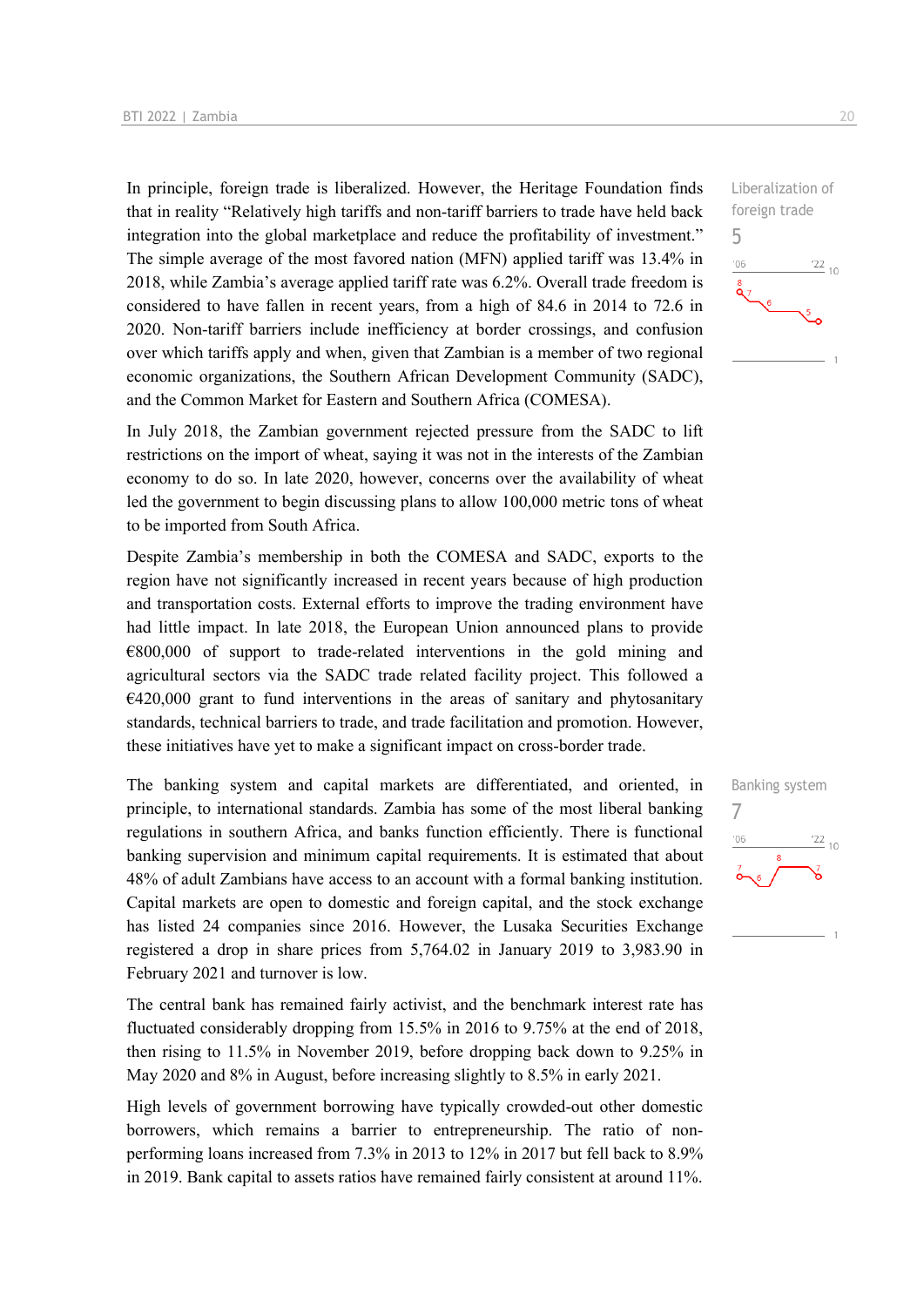Shortly after it was elected in 2012, the PF government raised the minimum capital requirement for local banks to ZMW 104 billion from ZMW 12 billion, while international banks are now required to demonstrate ZMW 520 billion worth of holdings, which has strengthened their position in this regard.

#### **8 | Monetary and fiscal stability**

The government has had some success with bringing inflation under control. Zambia experienced double-digit inflation between 2007 and 2009, and again between 2015 and 2016, but this fell to 6.6% in 2017, before rising to 7.6% in 2018. The real effective exchange rate fell from 89.1 to 78.7 between 2018 and 2019. The central bank has set an inflation target of 6–8% until 2021 but is finding it increasingly hard to meet this goal. In 2019, inflation rose to 9.15% and is estimated to have hit 14.45% in 2020, in part due to rising food prices. The central bank is unlikely to be able to significantly reduce this level of inflation as the country heads toward general elections in 2021.

The value of the kwacha against the U.S. dollar was fairly consistent until 2018, but this has since depreciated from ZMW 9.56 to the U.S. dollar in April 2018 to ZMW 21.16 in December 2020, with significant increases in 2020 that appear likely to continue into 2021. Monetary and macroeconomic stability was further thrown into question in August 2020 when the central bank governor, Denny Kalyalya, was controversially sacked in what was widely seen to have been a political decision, which prompted the IMF to take the unusual step of issuing a statement in support of central bank independence.

In the 2010s, Zambia experienced steady but unspectacular GDP growth. However, the growth rate has fallen considerably in recent years, with a disappointing return of 4.1% in 2017, which was followed by a slight fall to 4.0% in 2018 and a large fall to 1.4% in 2019. According to the World Bank, the impact of COVID-19 and uncertainty around the likelihood of a sovereign debt default led to a contraction of around 4.5% in 2020. This represents a major challenge to the government as it means that there are insufficient jobs to accommodate the number of people entering the job market every year.

Zambia benefited from the COVID-19 funds made available through the World Bank's COVID-19 Fast Track Facility, and the Debt Service Suspension Initiative of the World Bank and the International Monetary Fund, in addition to EUR 20 million from the German government. However, the DSSI is estimated to have only enabled Zambia to suspend debt service payments worth \$139.2 million – the equivalent of just 1.2% of its total debt stock.

Following repeated warnings in recent years, Zambia defaulted on a \$42.5 million eurobond repayment in November 2020. This had seemed increasingly likely in



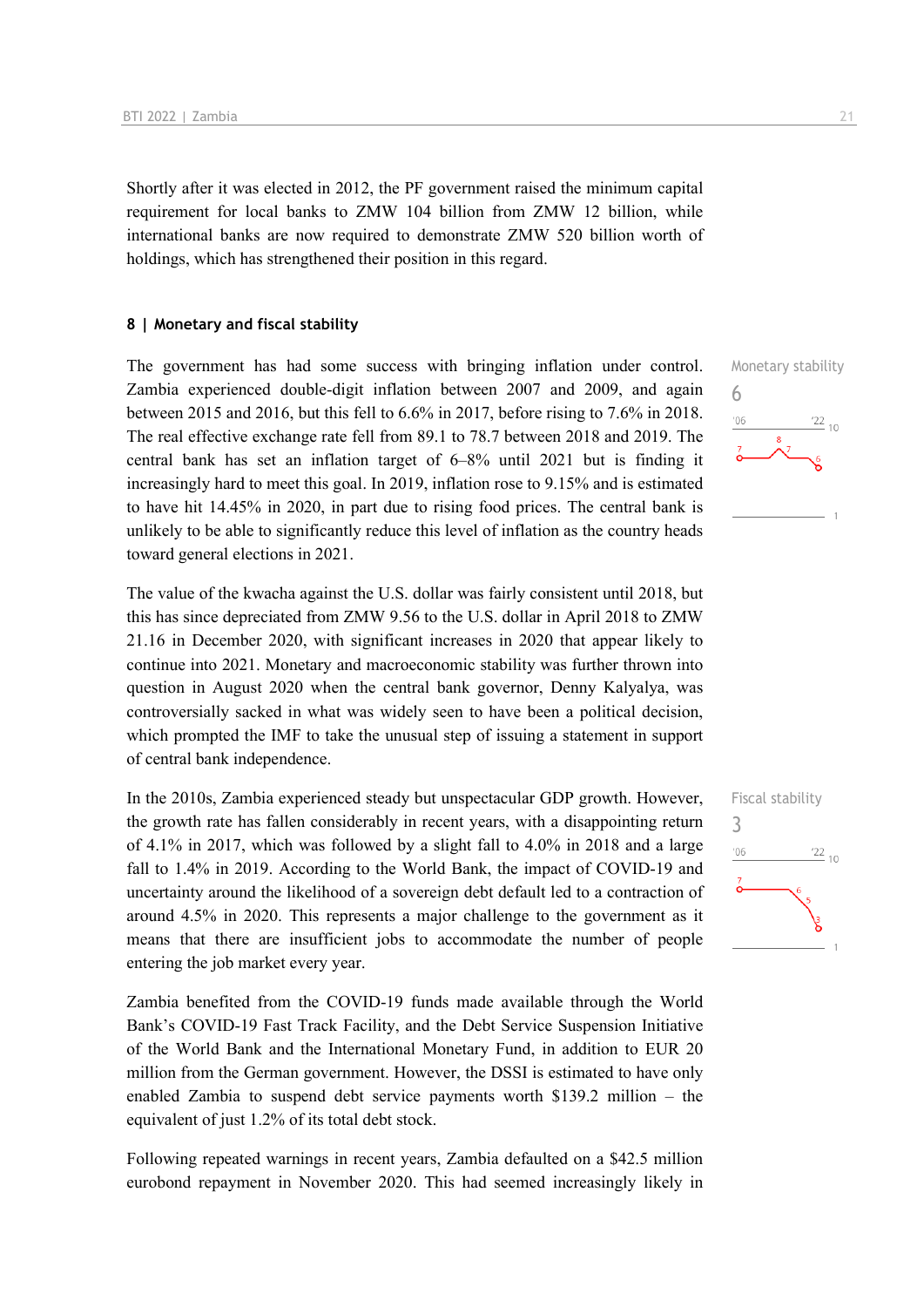recent years, with external debt increasing to around \$11 billion in 2021, up from \$8.74 billion at the end of 2017. By the time of the default, it was estimated that total national debt was almost 120% of GDP. Zambia missed a second \$56.1 million eurobond coupon payment in January 2021 and days later applied for loan restructuring under a G20 debt suspension initiative.

Pending an agreement with the IMF, it appears unlikely that the country will develop a more sustainable debt profile independently. Following a consistent increase since 2015, the current account balance was -\$0.2 billion in 2020. It is likely to increase further as the country enters an election year. Zambia now desperately requires an agreement with the IMF, following the repeated failure of the two sides to agree to terms on a proposed \$1.2 billion bailout package in recent years.

In line with these trends and falling economic growth, government consumption as a percentage of GDP increased from 12.79% in 2018 to 17.68% in 2019 and is expected to have risen further in 2020.

#### **9 | Private Property**

Property rights are governed by the Land Act of 1995, which recognizes two types of land tenure: leasehold and customary. Legally, all land ultimately belongs to the state.

Property rights are well defined in urban areas. However, property rights in rural areas are often poorly defined. According to the Heritage Foundation, "Property rights and the sanctity of contracts are well defined in principle but weakly enforced in practice." The foundation rates Zambia's property rights regime (on a scale of 0– 100 in which high scores reflect better performance) as having regressed from a score of 49.6 in 2017 to 45.2 in 2020.

Meanwhile, the property rights of women are often not respected, most notably in relation to the inheritance of land. For example, a large proportion of agricultural land in Barotseland remains under the control of traditional leaders. In turn, control of land by traditional leaders increases the difficulty of defining and enforcing private property rights.

Zambia underwent a prolonged and painful process of privatization following the end of the one-party state and the election of the Movement for Multiparty Democracy (MMD). This process was partly reversed following the election of the statist and economically populist PF in 2011, which renationalized some companies, including the telecommunications company, Zamtel; the rail company, Railway System of Zambia; the oil company, Indeni Petroleum Company; and the coal mining company, Maamba Collieries.



5 $\frac{22}{10}$  $^{\prime}$ O<sub>F</sub>

Private enterprise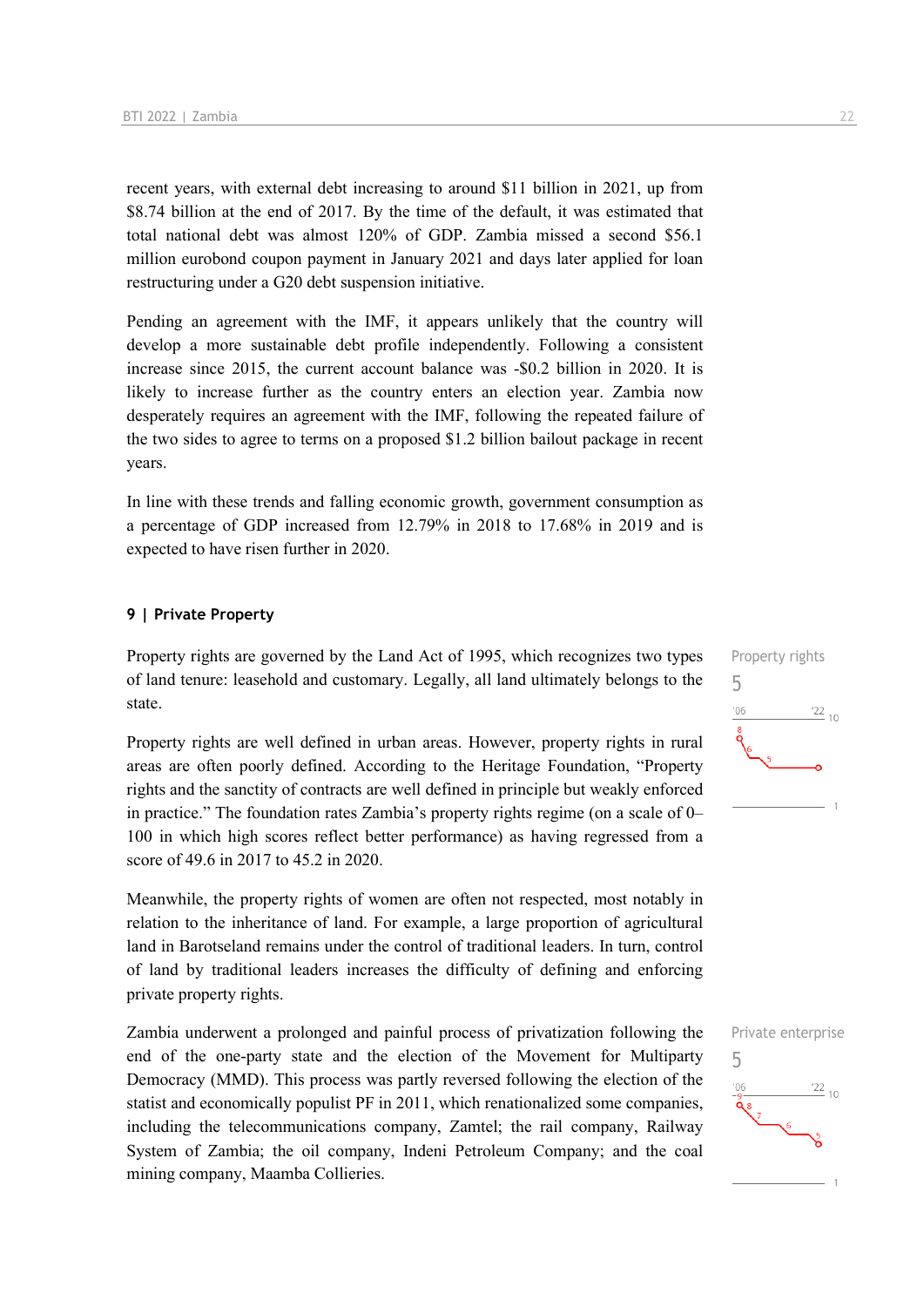It was expected that this trend would be reversed with the sale of the energy utility company ZESCO, but – despite strong rumors from 2016 onwards – the company remains in state hands. More recently, Energy Minister Mathew Nkhuwa has gone on record to pledge that the government has no plans to sell ZESCO to a Chinese firm, but this has done little to halt the rumors.

A legal framework for the protection of private enterprises exists. Zambia is also a member country of the World Bank's Multilateral Investment Guarantee Agency (MIGA), which guarantees foreign investment protection in cases of war, strife, disasters and other disturbances or in cases of expropriation. However, the Heritage Foundation finds that the "regulatory environment does not promote entrepreneurial activity," and following small improvements in business freedom between 2016 and 2018 recorded a decline in 2020.

There are occasional demands from figures such as Lubinda Haabazoka, the president of the Economics Association of Zambia, for the government to renationalize the mining industry, but this appears to be beyond the state's capacity. In December 2020, Lungu argued that the Zambian government must take up majority stakes in selected mines in order to achieve economic recovery.

#### **10 | Welfare Regime**

Despite the country's economic difficulties, Zambia recorded a small increase in life expectancy at birth, from 60.8 in 2014 to 63.51 in 2018. This reflects the greater expenditure on health seen under the Patriotic Front government, which has increased from 2.1% of GDP in 2011 to 4.9% in 2020. This has helped drive a slow but consistent improvement in the country's Human Development Index score from 0.425 in 2000 to 0.584 in 2019.

These changes reflect a broader commitment by the PF to investing in public services. According to UNICEF, between 2017 and 2018, the share of the budget devoted to the social sector increased from ZMW 20.9 billion to ZMW 22.8 billion, although as a proportion of the overall budget this remained static at 32% due to increased expenditure elsewhere. With a substantial increase in debt-related interest repayments, currently at nearly 39% of the 2021 budget, which has increased by 32% since 2020, the shares of some of the large spending functions (e.g., general public services, economic affairs, education and health care) are projected to have only marginally increased in 2021. Defense, and public order and safety have been allocated 7.3% of the budget (up from 6.2% in 2020), compared to 8% of the budget being spent on health care, 0.8% on environmental protection, 1.9% on housing, water and sanitation (down from 3.3%in 2020), 4% on social protection, and 11.5% on education.

The government introduced the Minimum Wages and Conditions of Employment Act in 2012. Partly as a result, the proportion of employed people who are "poor" has fallen from 75.6% in 2010 to 64% in 2019.

Social safety nets 3 $'06$  $\frac{22}{10}$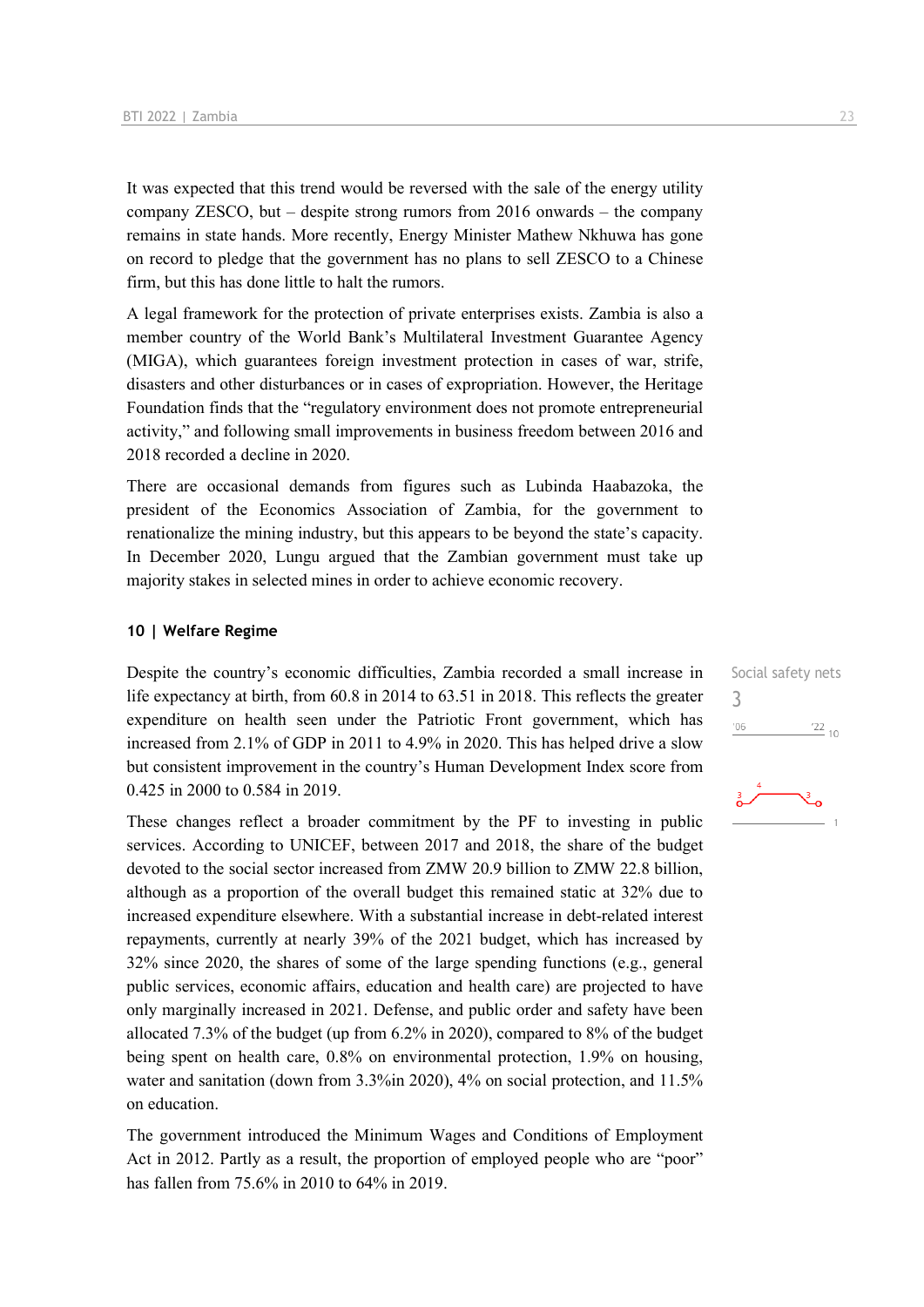In 2019, the total sum invested in social protection was just 2.5% of the budget – 1% of GDP. The government has been working with the International Labour Organization to expand pension coverage to those working in the informal economy.

While there is no real debate on social protection in the country, the government runs an inefficient national social welfare scheme known as the Public Welfare Assistance Scheme (PWAS). PWAS only covers a limited number of beneficiaries and benefits are inadequate.

Zambia has achieved parity between males and females when it comes to primary school enrollment, but this masks the fact that girls are more likely to drop out before completing their education. As a result, men enjoy more schooling than women – on average by 2.2 years. Tellingly, while the literacy rate is 91% for men, it is only 83% for women, although this figure has improved considerably over the last 10 years. Women represent less than half the labor force, although this is gradually improving from 47.7% when the PF came to power to 48.4% today and on current trends will reach parity in the next decade.

There is little official discrimination on the basis of race or religion. However, antihomosexuality legislation is in place and Amnesty International records homosexuality as being illegal in Zambia. President Edgar Lungu has spoken out publicly against gay rights, and in 2018, the police used its cybercrime unit to try and identify gay individuals "outed" in pictures on social media. For the first time in years, in November 2019, the Lusaka High Court sentenced a gay couple to 15 years imprisonment with hard labor for "unnatural acts" – prompting a strong statement from the U.S. ambassador, which developed into a public spat between the embassy and Zambian government and resulted in the withdrawal of the U.S. ambassador at the request of the Zambian government. Diplomatic pressure resulted in the couple quietly being granted amnesty in May 2020.

Despite Zambia's ethnic diversity, the country has largely managed to balance the interests of its various groups. However, each president appears to give preference in appointments and contracts to people from his home area. This has led to some dissatisfaction in Western, North-Western and Southern provinces, as no president has ever come from these areas and they feel – to differing degrees – as though they have been excluded from national development.

Equal opportunity 6 $\frac{22}{10}$  $106$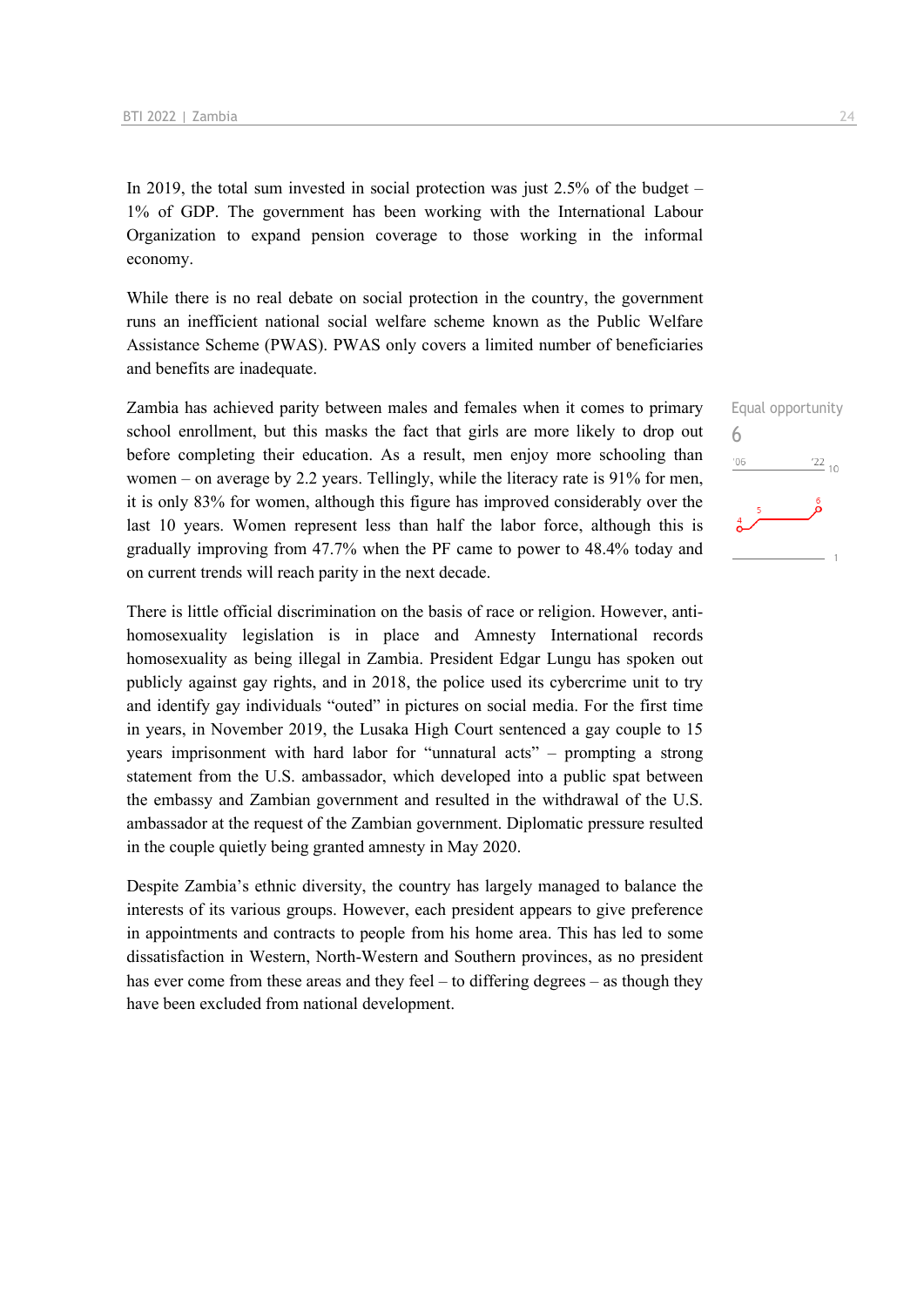#### **11 | Economic Performance**

In the last two years, Zambia's economic growth has gone from fragile to poor. Having achieved slow but steady economic growth in 2017 and 2018, growth fell to 1.4% in 2019. According to the World Bank, the impact of COVID-19 and uncertainty around the country's debt position led to a contraction of around 4.5% in 2020. The figures look considerably worse if one takes population growth into account by considering GDP per capita. From a high of 7.13% in 2010, GDP per capita growth was either zero or negligible between 2015 and 2019, falling to - 1.45% in 2019. The proportion of unemployed workers in the labor force is growing and is estimated by the World Bank to have been increased from 7.9% to 12.2% between 2012 and 2020.

Despite recent improvements in the performance of the Zambia Revenue Authority (ZRA), the tax take fell from 17% of GDP in 2014 to 14.9% in 2016 but has since rebounded to 16.5% in 2019. The government managed to hold inflation (CPI) to single figures for many years, but it rose to 9.15% in 2019 – outside of the government's target range – and again to 14.45% in 2020.

Partly as a result of fears of economic instability, and partly due to the political controversy and concerns over a potential debt default, as documented elsewhere in this report, foreign direct investment fell from 7.5% of GDP in 2015 to 2.6% in 2019 and is expected to have fallen further in 2020 as a result of the COVID-19 pandemic.

According to the IMF, the current account as a share of GDP is approximately 1% in 2020, a decline from 0.6% in the previous year. The combination of a growing debt burden and the government's refusal to do anything to reduce government spending resulted in a debt default on a \$42.5 million eurobond repayment in November 2020 and a second missed coupon payment in January 2021.

#### **12 | Sustainability**

The Patriotic Front government has consistently stressed the importance of environmental stability and made this a manifesto commitment. However, limited progress has been made toward any of these goals. Previously, environmental issues causes were the responsibility of the Environmental Council of Zambia (ECZ).

However, the ECZ was recently restructured into the Zambia Environmental and Management Agency (ZEMA), which is responsible for conducting environmental risk assessments for new projects. ZEMA appears to carry more authority than the ECZ. In October 2020, for example, ZEMA halted operations at the copperprocessing plant operated by Rongxin Investments Ltd after a waste dam burst, flooding a store and doing considerable damage to both crops and fish.



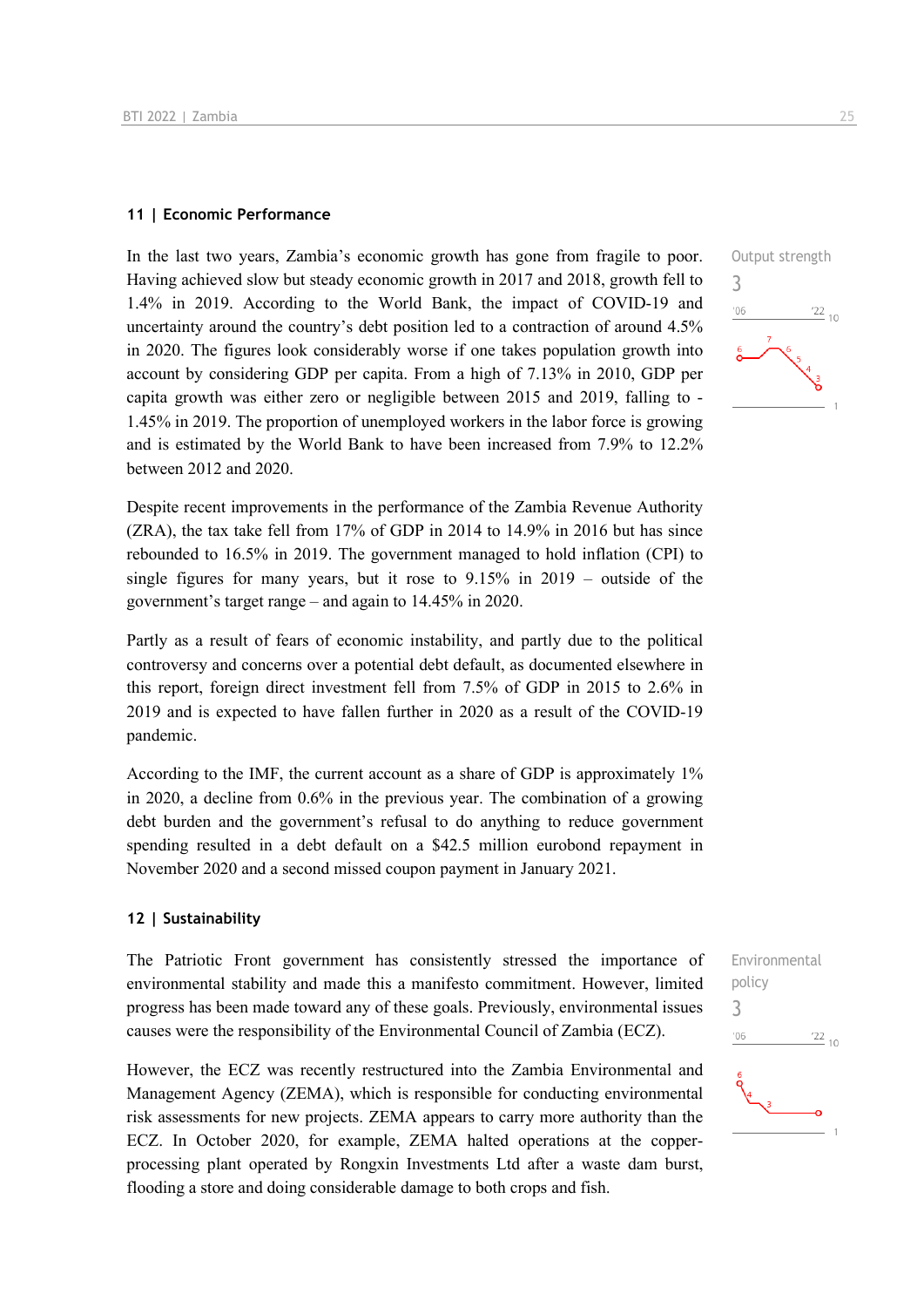However, the implementation of policies on environmental protection and sustainability has been undermined by a lack of political will and corruption. In the 2021 budget, just 0.8% of the budget was allocated to environmental protection. President Lungu asked the Ministry of Lands, Environment and Natural Resources to provide greater oversight of the timber business to prevent the depletion of forests, which he said had been losing around 270,000 hectares every year. But a report published by the Center for International Forestry Research (CIFOR) on the production and trade of mukula (rosewood) timber in June 2018 revealed that an estimated \$1.7 million worth of bribes were paid to government officials who are linked to the president and his family to facilitate the export of mukula logs. It estimated that the total lost amounted to 100,000 cubic meters per year, equivalent to revenue of \$3.2 million.

Contemporary and reliable figures for literacy and educational achievements are difficult to source. However, the U.N. Education Index suggests that provision is stagnating, with Zambia hovering around 0.557 on a scale of zero to one in 2019.

A small improvement recorded in the index from 2014 to 2018 may reflect higher educational expenditure during the early years of the PF government, which increased from around 2% of GDP to 4.7% in 2018. However, expenditure on education as a proportion of the overall budget has fallen in recent years, in part due to growing tensions between the government, and university students and lecturers who are frustrated by low salaries and the underfunding of their institutions. This continued when students at the University of Zambia (UNZA) were reported to have rioted in March 2020 because lecturers were not teaching.

For its part, the reputation of the Ministry of Education has been undermined by the arrest of a number of individuals suspected of being involved in a ZMW 3 million money-laundering scam that involved raising checks under false names and laundering the proceeds through the purchase of properties and vehicles. At the same time, the presence of poor-quality teachers, some of whom cannot read and write, remain a serious challenge. In 2017, over 500 teachers were found with fake qualifications, and the teaching service commission found that problem had still not been eradicated in 2018.

The country requires considerable further investment to strengthen the educational system. In 2020, the pupil to teacher ratio in primary schools was 42 and the literacy rate was 86.7% – though it is important to note that the 86.7% literacy rate represents a small improvement over the 83% recorded in 2010. No reliable figures for research and development are available beyond 2008, when it equated to 0.3% of GDP.

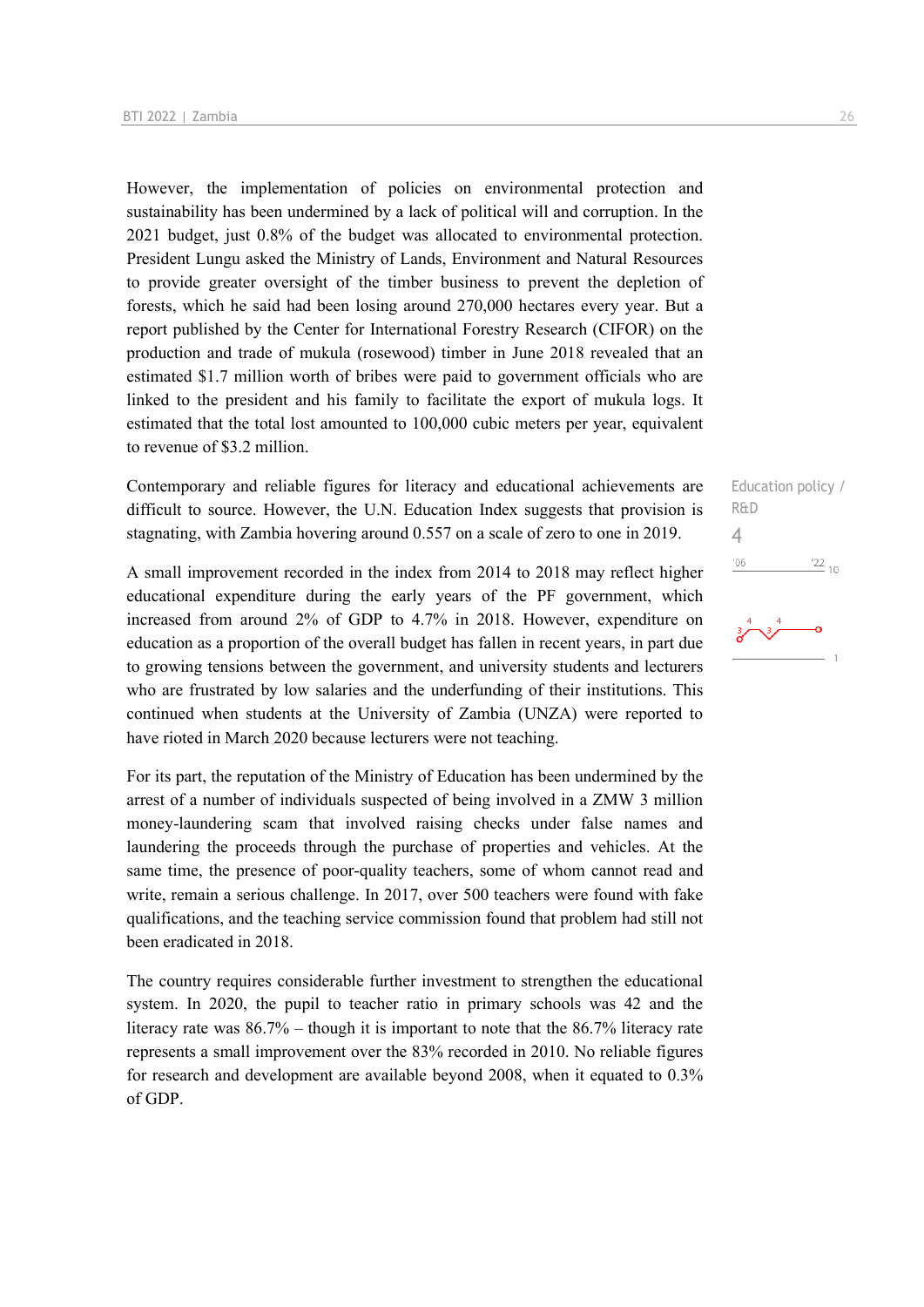## Governance

## I. Level of Difficulty

The government faces considerable structural constraints, underpinned by a limited revenue base and exacerbated by the debt crisis, which led to a default in November 2020. The main challenges facing Zambia include the landlocked nature of the country, which increases the cost of imports and exports, and limited infrastructure. Meanwhile, the economy's historic dependency on copper mining has made it difficult to diversify into other industries, while rendering Zambia extremely vulnerable to fluctuations in the value of copper on world markets.

Despite low copper prices, successive governments have struggled to reorient the economy toward either manufacturing or agricultural growth. In 2018, poor rains led to a contraction in agricultural output by 35%. In 2019, agricultural exports represented just 1.3% of GDP.

Weak physical infrastructure has been a major historic limitation on economic growth, though the PF government's ambitious program of road building has provided new connections to a number of parts of the country.

Furthermore, the limited quality of education remains a serious concern. Poor educational standards mean that much of the adult workforce is low skilled, with the recent expansion of primary education yet to alter this situation. Malaria is also a major problem and accounts for 8,000 deaths a year, with 50% under five years old.

All of these challenges have been exacerbated by the COVID-19 pandemic and the country's unsustainable debt burden. COVID-19 has cut off key lines of revenue from tourism and has placed the health sector under considerable strain.

Civil society groups in Zambia, such as trade unions and churches, have a long and proud tradition of checking authoritarian rule but are now significantly weakened.

The privatization of the mining sector and the informalization of the labor force (i.e., the increasing proportion of the labor force that work in the informal economy) have weakened the trade unions.

A number of civil society groups have played an inconsistent role due to their partisan affiliations. For example, some of the major human rights and democracy groups supported the PF in opposition and were then co-opted by the PF when it was elected to government.

**Structural** constraints 8  $\frac{22}{10}$  $-06$ 

Civil society traditions 6 $^{22}_{-10}$  $'06$ Áه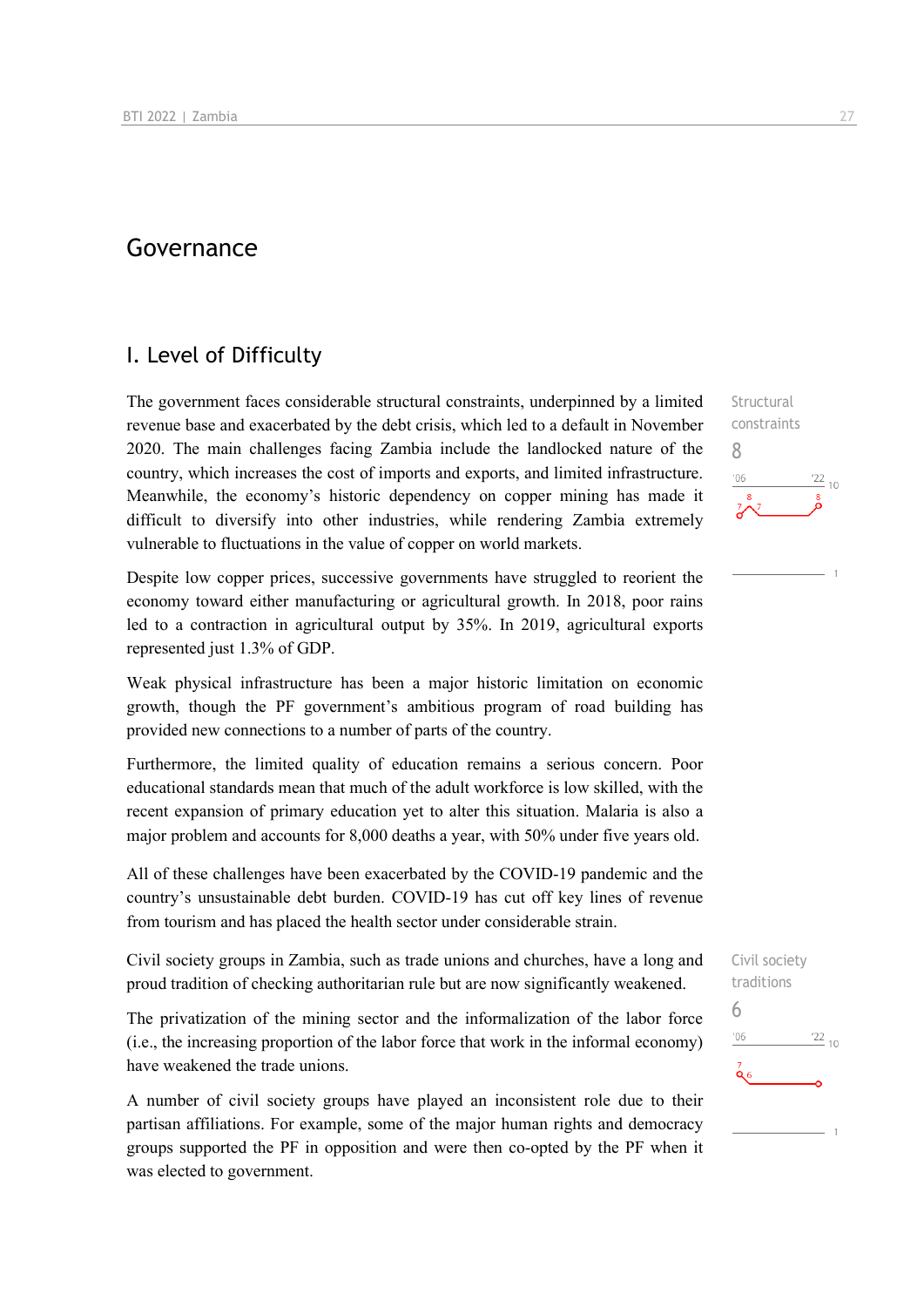More recently, the government of Edgar Lungu has become increasingly hostile toward the media. Although Diggers and The Mast newspaper has taken on the critical mantle from the now defunct Post newspaper, the paper's circulation is limited. Human rights groups and media organizations have suggested that the move was in part motivated by the fact that Prime TV was an independent station not firmly under President Lungu's control.

The government also disrupted anti-corruption protests planned for the outskirts of Lusaka in June 2020 by deploying security forces in a heavy-handed response, highlighting the limits on freedom of expression under the current Patriotic Front government.

The position of religious organizations has also become increasingly difficult. For example, in October 2018, a meeting of clergymen in Ndola to discuss the proposed budget for 2019 was disrupted by the police, who detained some of the organizers. However, it is also significant that, when secret talks between Lungu and opposition leader Hakainde Hichilema were held toward the end of 2018, the meeting was convened by the Catholic Church.

Zambia has never suffered a civil war or a prolonged period of ethnic conflict. It has also, thus far, proved immune to the rise of religious extremism. Overall, the use and spread of politically motivated violence is limited. However, there are a number of concerning trends.

One is that the 2016 general election witnessed greater political violence than in the past, causing considerable consternation among Zambian commentators. Although this was generally localized and did not result in political instability, it represents a worrying increase in the use of violence as a political strategy.

The aggressive stances adopted by President Lungu and the response of the opposition to continued democratic backsliding have exacerbated these fears. By taking a hardline stance against protests, and arresting Hichilema on trumped up charges of treason in April 2017 – he was only released in August after negotiations brokered by the Commonwealth – Lungu enraged opposition supporters and generated concerns that his government will become more repressive as it loses popularity, with further political clashes likely as we head toward the next general elections scheduled for August 2021.

If this comes to pass, existing fault lines are likely to be exacerbated, including demands for greater autonomy in Western Province/Barotseland and long-standing partisan rivalries.



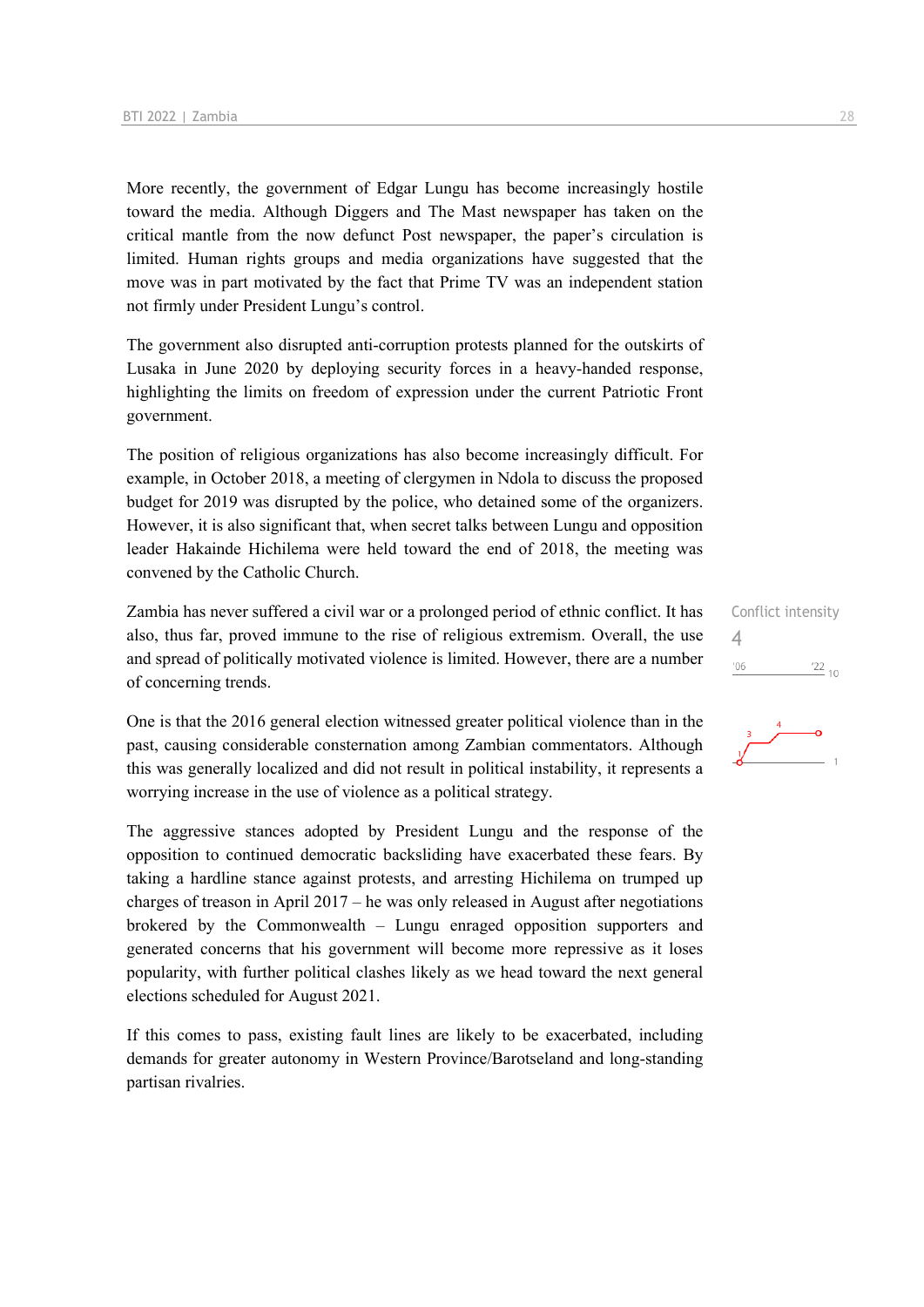### II. Governance Performance

#### **14 | Steering Capability**

Prioritization has historically been a challenge for Zambian governments, which have struggled to decide between implementing the reforms needed to reduce dependence on copper and using the proceeds of copper to improve public services.

When President Lungu succeeded Sata, this pattern largely continued. Most notably, successive ministers of finance have stated that coming to an agreement with the IMF over an economic rescue package is one of the government's top priorities, but this has yet to be achieved. A major barrier is the failure of the government to focus on long term political and economic stability rather than short term political expediency and personal gain.

The weak political position of President Lungu is one of the most significant contemporary drivers of weak prioritization. Because a deal with the IMF – and running the economy in a way that would make it possible to pay back its debt – would require spending cuts, Lungu knows that it would further undermine his popularity, which he can ill afford given that 2021 is an election year. As a result, rational policy priorities are sacrificed in order to avoid losing political support – as the sacking of the central bank governor in August 2020 demonstrates – which in turn has eroded the economic credibility of the government at home and abroad.

The COVID-19 pandemic appears to have not had a profound impact on prioritization. In the 2021 budget, the government actually decreased the proportion of expenditure targeted at the health sector, suggesting that the coronavirus crisis did not divert government attention from other spending concerns. Instead, the main challenge facing the government remains debt payments – though it is worth noting that by contributing to the country's balance of payment and debt problems, COVID-19 could be seen to be an indirect contributor to the government's inability to effectively prioritize.

The PF government has performed better when implementing policy goals such as the introduction of a minimum wage, and a road building project, but has largely failed to implement plans to reduce government spending, access financial assistance from the IMF, or reduce the country's reliance on copper exports. There is a lack of clarity and implementation when it comes to government policy regarding the mining sector.

While the economic and logistical challenges represented by the COVID-19 pandemic have disrupted government plans, a more significant factor has been the

**Ouestion** Score



5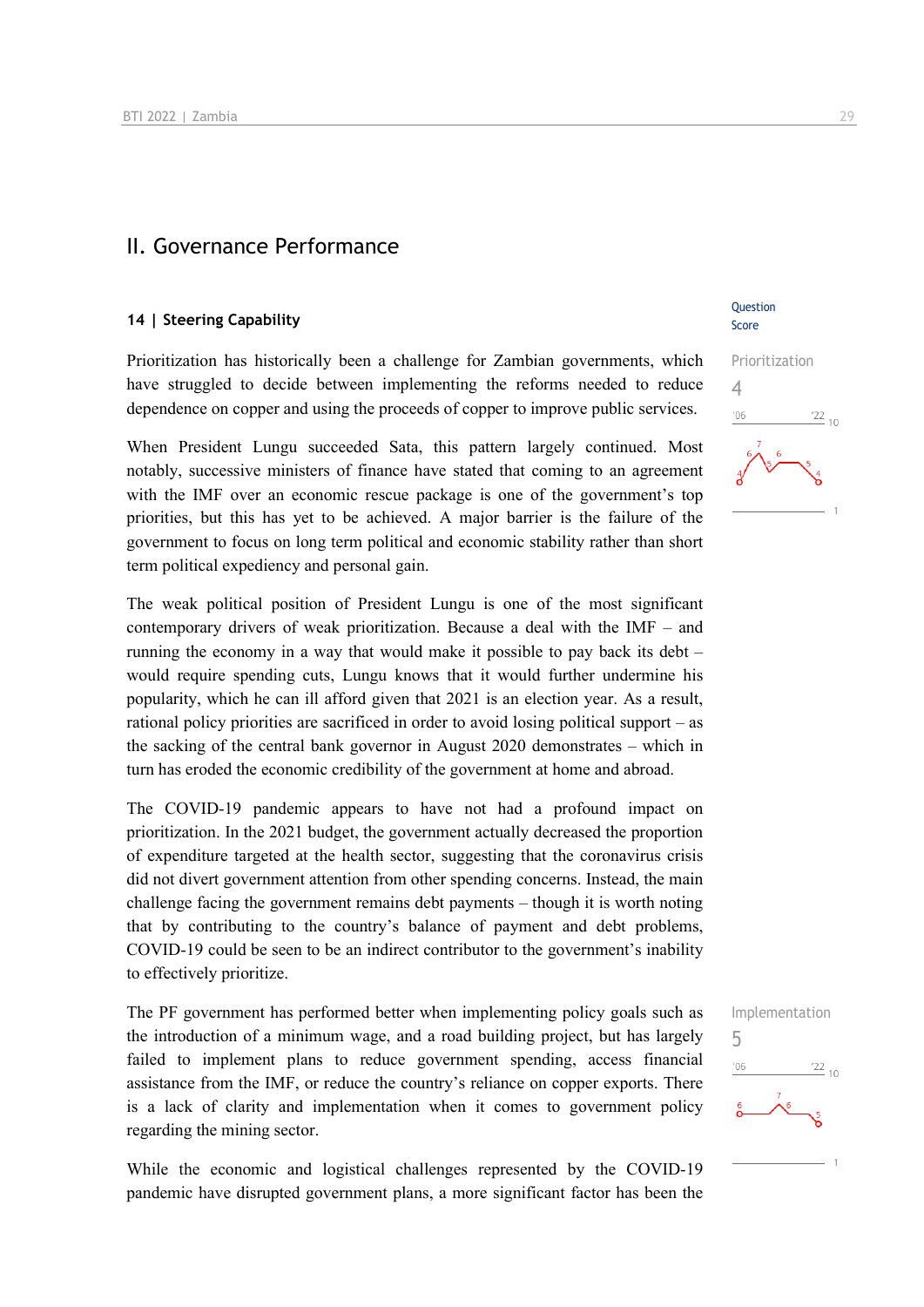mismanagement of the economy and the debt default in November 2020. Most notably, Zambia's economic growth rate was already falling prior to the onset of the coronavirus pandemic.

The problematic impact of the gap between government statements and implementation is best demonstrated by the mining sector. PF leaders have frequently talked about changing the mining tax system and taking a tougher line on measuring how much copper is exported. However, these statements have often been quickly contradicted by other leaders or have not been followed by the introduction of the stated changes. This is well illustrated by President Lungu's statement in December 2020 that the Zambian government should take up majority stakes in selected mines, which generated considerable uncertainty in the sector at a challenging economic time.

This is also likely to apply to some of the other economic goals that the president has recently set out, such as buying gold direct from miners to boost foreign reserves and reducing the fiscal deficit to 9% of GDP in 2021.

In the past, there has been considerable learning from international experience. Most notably, the PF introduced a minimum wage and issued two eurobonds to fund investment projects. It has also, at times, increased investment in areas such as health care, with positive effects.

However, there has been a lack of willingness to learn key lessons when it comes to the risk of impending debt distress, and the need to moderate government spending. This has meant a repetition of many of the mistakes made during the one-party state era and also during the presidency of Frederick Chiluba. Despite clear evidence that the debt burden was rising to an unsustainable level, President Edgar Lungu refused to either reduce expenditure or come to an agreement with the IMF. As a result, Zambia defaulted on one of the eurobond payments in November 2020 and on another in January 2021, sparking a fresh political crisis.

There are also worrying signs that the lessons that President Edgar Lungu is learning from abroad are anti-democratic. Most obviously, he recently followed a precedent set by presidents in countries such as Burundi and Rwanda of pushing for a third term and has aligned himself with authoritarian neighbors such as Zimbabwe.

Perhaps most worrying of all, there is evidence that the debt default has not led to a significant change of policy or greater economic focus. Instead, the government willingly took on a further \$1.5 billion of debt in order to take a majority share in Glencore copper mine at the end of 2020/start of 2021, in a move that was broadly seen as expedient ahead of the 2021 elections.

Policy learning 4 $\frac{22}{10}$  $106$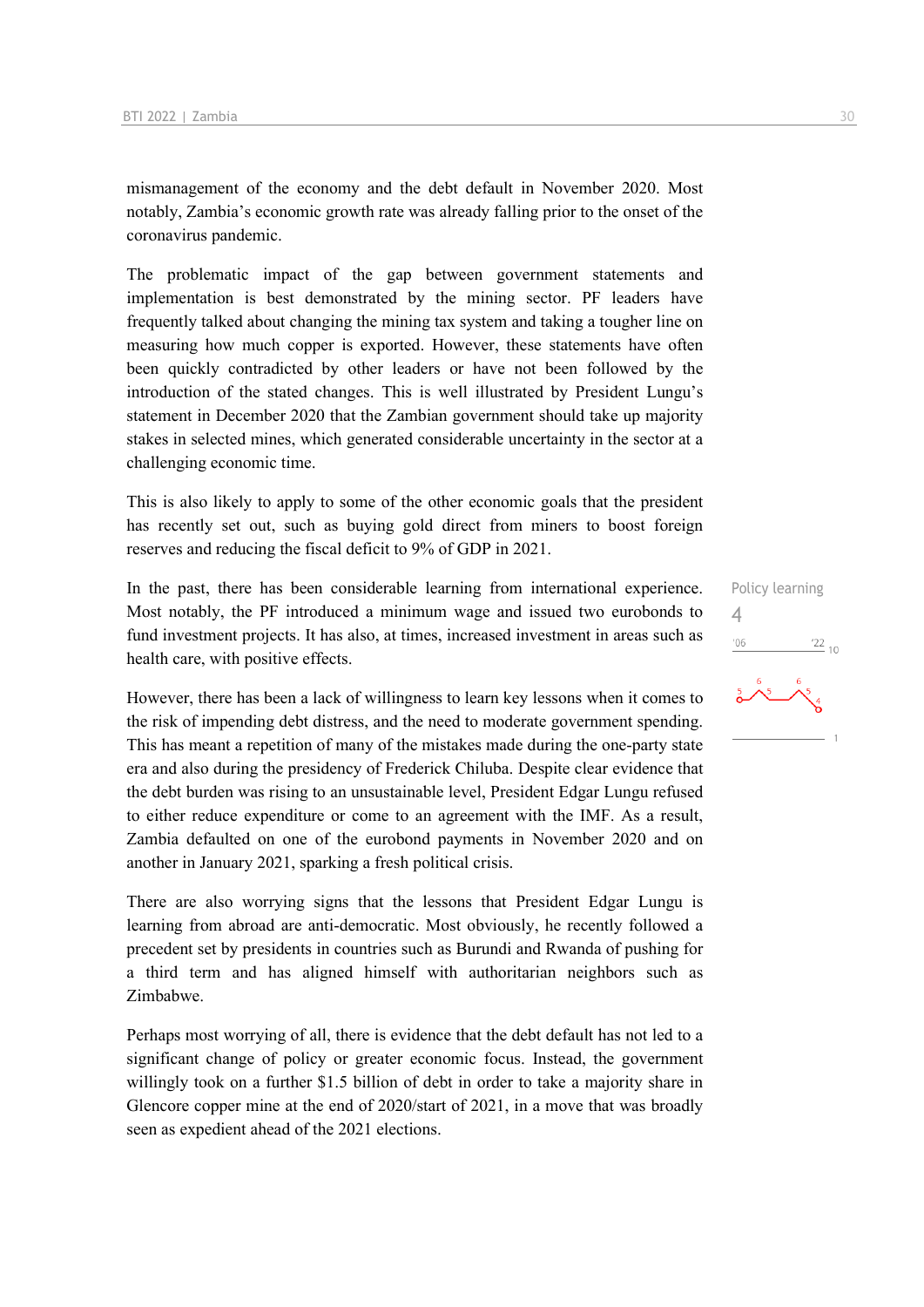#### **15 | Resource Efficiency**

Evaluating exactly how efficiently Zambia's natural resources are used is complicated by the lack of transparency in the sector. In 2020, copper represent 73% of all exports – the next most valuable exports were salt, sulfur, earths, stone and plastering materials at 3.22%. Tobacco exports represented 1.49%.

The government has also alternated its position on key issues such as whether or not to increase mining taxes. The Zambia Revenue Authority (ZRA) has at times been directed to pursue mining companies for the alleged underpayment of taxes, but mining companies are said to have hit back, threatening to pull out of the country if a greater tax burden made the sector unprofitable. The inconsistency in government policy has generated considerable uncertainty, especially as it seems likely that the government will seek to generate greater revenue from the mining sector as its debt burden rises.

This pattern continued in 2020. First, President Lungu announced that the government planned to take a majority stake in a few selected mines. This was followed by the government taking on \$1.5 billion in debt in return for a 73% stake in the Mopani Copper Mines, previously operated by Glencore. Then, in early 2021, the government stated that it did not actually intend to take over any further mines.

The civil service has recovered from the rapid changes in personnel that accompanied the PF's 2011 election victory. However, a pattern of "retirements in the national interest" has continued to 2021, which has targeted senior civil servants who are perceived to be sympathetic to the opposition, come from oppositionsupporting regions or who are critical of the government's policies. The Zambia Revenue Authority (ZRA) has made significant improvements over the last decade. Tax revenue from income, profits and capital gains increased from ZMW 9.454 billion in 2013 to ZMW 20.206 billion in 2018, although tax revenue as a proportion of GDP only increased by 2% over the same period.

Zambia scores poorly when it comes to budget planning. In 2019, the Open Budget Survey scored the country 30 out of 100 for transparency, 46 out of 100 for oversight and just 20 out of 100 for public participation. The country's score for 2020 has not yet been published, but it is likely to have fallen further due to the challenges of maintaining public participation and media coverage during the COVID-19 pandemic.

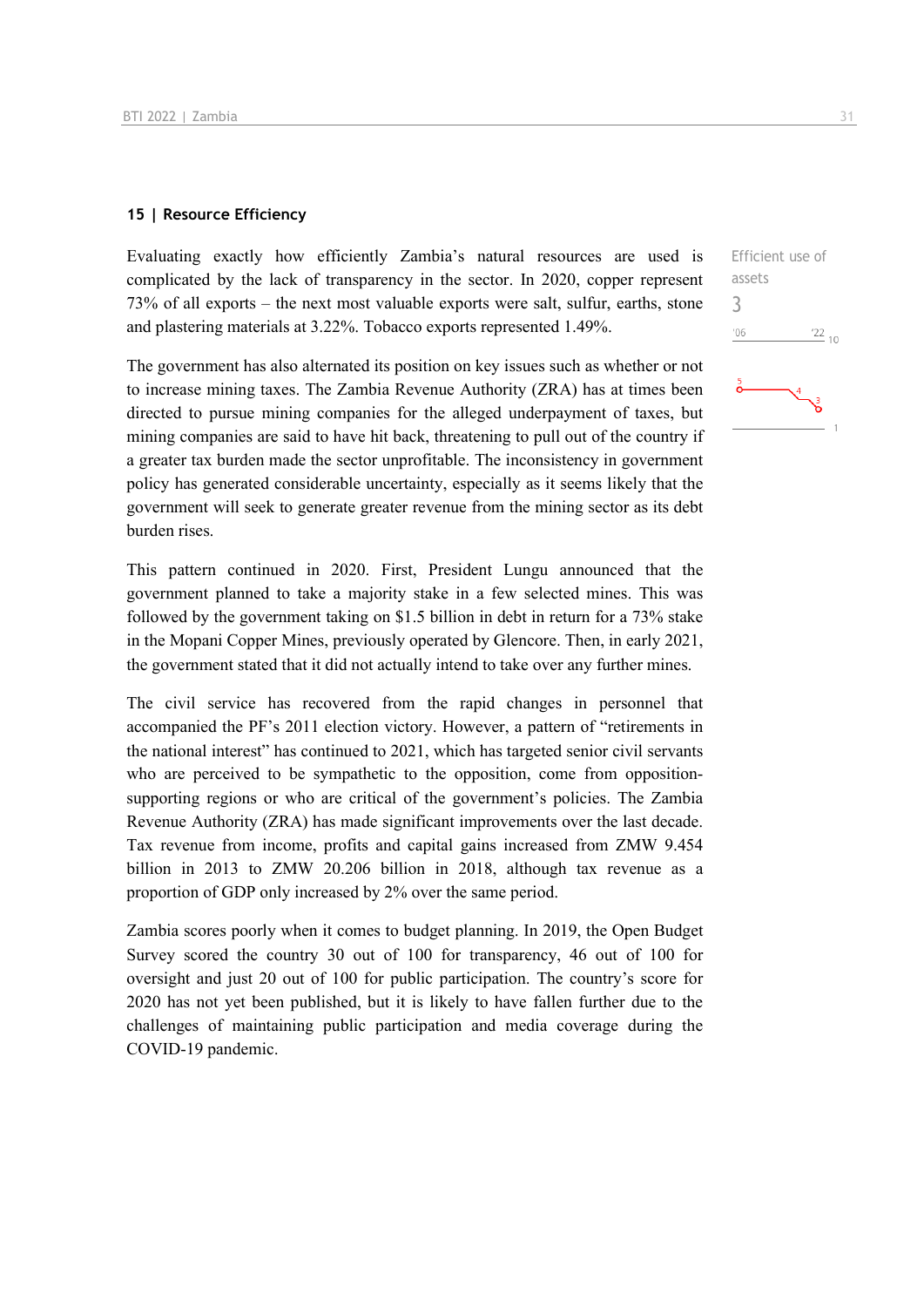Policy coordination has been a consistent challenge for the Patriotic Front government. Things did not improve when Sata was replaced by Edgar Lungu for two reasons. First, Sata's death and the succession battle that it generated created a major rift within the PF that led to considerable instability in the government and the cabinet. Second, Lungu immediately faced major political challenges facing a presidential by-election in 2015 and then a general election in 2016 – that has distracted him from focusing on economic issues.

These problems have been exacerbated by instability in the position of minister of finance and the governor of the central bank, as President Lungu has searched for individuals that will comply with his political requirements. Most notably, Zambia has had three finance ministers in as many years. This has undermined coordination both between different ministries, and between the Zambian government and key international players such as the International Monetary Fund.

In October 2018, the then finance minister, Mwanakatwe, announced that she would reconstitute the tax policy review committee in order to scrutinize tax implementation matters, particularly tax issues involving the mining industry. However, this initiative appears to have faded after she was removed. Instead, in August 2020, Secretary to the Treasury Fredson Yamba announced a new interministerial Tax Policy Review Committee (TPRC) would be constituted ahead of the 2021 budget.

Opposition parties and some business leaders have also accused the government of manipulating the economy for political ends. Toward the end of 2018 and early 2019, the government stated that it was worried that civil servants were collecting paychecks without actually attending work or delivering services.

Corruption has long been a challenge in Zambia and anti-corruption programs have often been used to attack political opponents, leading to accusations of witch hunts and generating public skepticism. Most notably, the former president, Rupiah Banda, escaped prosecution for the abuses committed during his time in office, and later formed an alliance with President Edgar Lungu.

President Lungu promised to end graft but has made limited progress in this direction. It was reported by the Environment Investigation Agency in late 2019 that the president, several members of his cabinet, as well as his daughter were all implicated in the illegal trafficking of Mukula wood. However, the politicization of key positions that are nominally independent (e.g., the position of central bank governor) has undermined the government's claims to be willing to allow meritocracy to replace patronage politics.

There is an Anti-Corruption Commission, although it usually targets junior and mid-level officials and is consistently criticized by opposition parties for politicizing its investigations in favor of the ruling party.





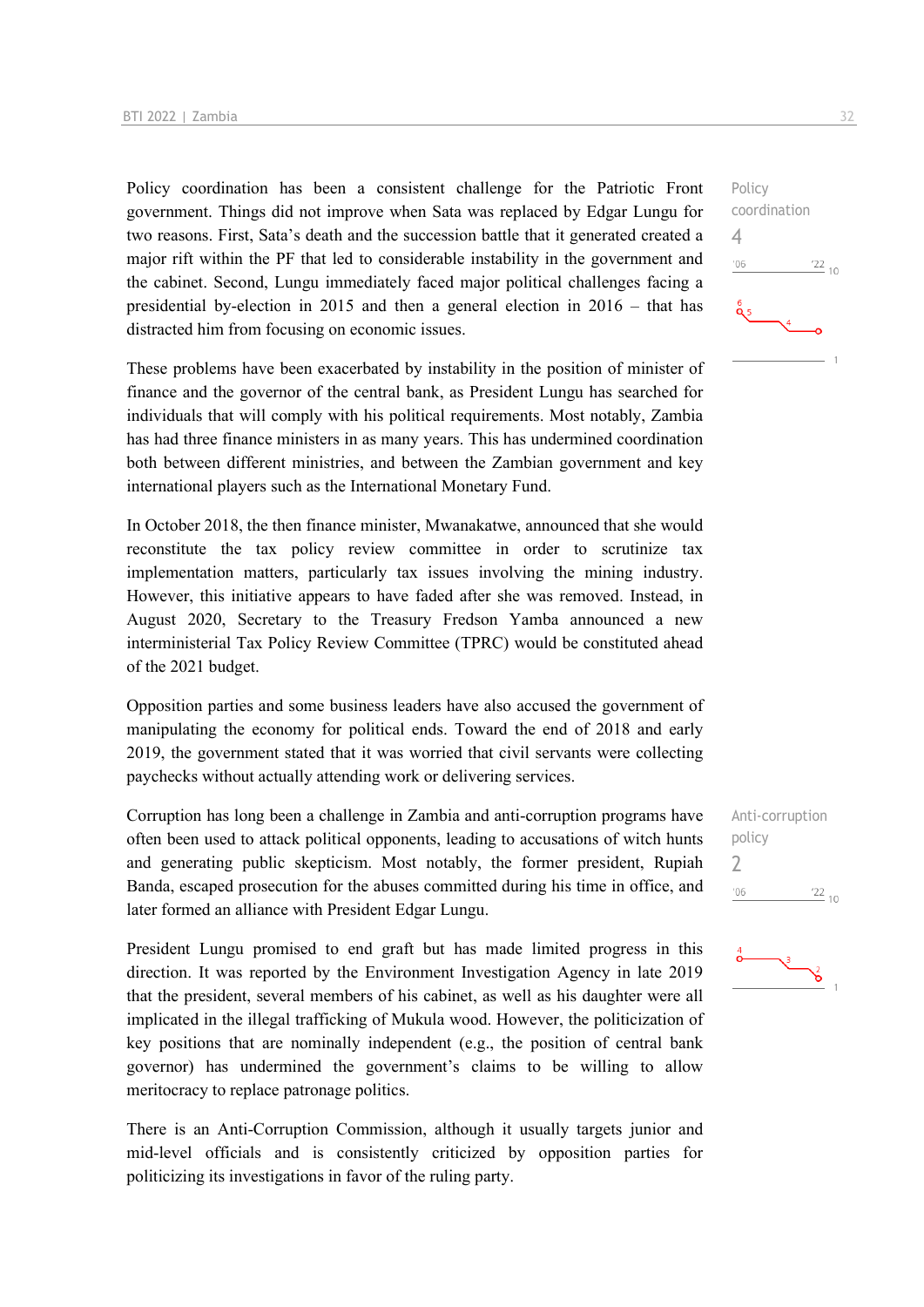One of the main areas of concern is public procurement. Amidst widespread rumors that COVID-19 funds were being misappropriated by political leaders, with contracts given to individuals with close relationships to senior figures at inflated prices, Transparency International noted that "gaps existing in the Ministry of Health's handling of the COVID-19 donations were a potential conduit for corruption." At the same time, a scandal broke in June 2020 concerning irregularities in the procurement of health kits worth around \$17 million the year before.

The Financial Intelligence Center (FIC) has had a strained relationship with the Lungu administration for the last two years. In 2019 the FIC released the 2018 "Trends Report" which found that Zambia had lost approximately ZMW 6.1 billion through various illicit financial flows. After the release of the FIC's moneylaundering "Trends Report" in June 2019, the director and the center were attacked by Ministry of Information Permanent Secretary Chanda Kasolo. The latest FIC report has been watered down compared to previous ones, according to Global Integrity (2020). The number of cases investigated has also dropped, allegedly because of sporadic funding from government.

Constitution Bill 10 would have further weakened the FIC and the Drug Enforcement Commission (DEC). The DEC recently came under fire from the administration after summoning a close associate of the president – Valden Findlay – for questioning on drug-trafficking allegations, after he was implicated by Vijaygiri Vicky Goswami, whom the U.S. government extradited from Kenya and turned into a state witness in the ongoing U.S. trial of a drug-trafficking syndicate in Africa.

#### **16 | Consensus-Building**

Zambia is known for achieving a higher degree of consensus – in terms of public policy, support for democracy and avoiding the use of political violence – than many other African states. However, this has always been marked by considerable disagreement over how to engage with foreign investors, how best to reduce the country's reliance on copper exports, and the appropriate degree of decentralization.Over the past few years, these tensions have been exacerbated by growing disagreement over government economic policy. This tends to focus on three areas. First, although all main political actors remain rhetorically committed to democracy, opposition parties have questioned President Lungu's eligibility to stand for the presidency in the 2021 general elections on the basis that it would represent an unconstitutional third term in office. Although the Constitutional Court has deemed Lungu eligible to run, this issue remains controversial – not least because the court is seen to be politically bias – and so is likely to be an issue during the next election campaign, which will make the polls more divisive.

Consensus on goals 5 $-06$  $\frac{22}{10}$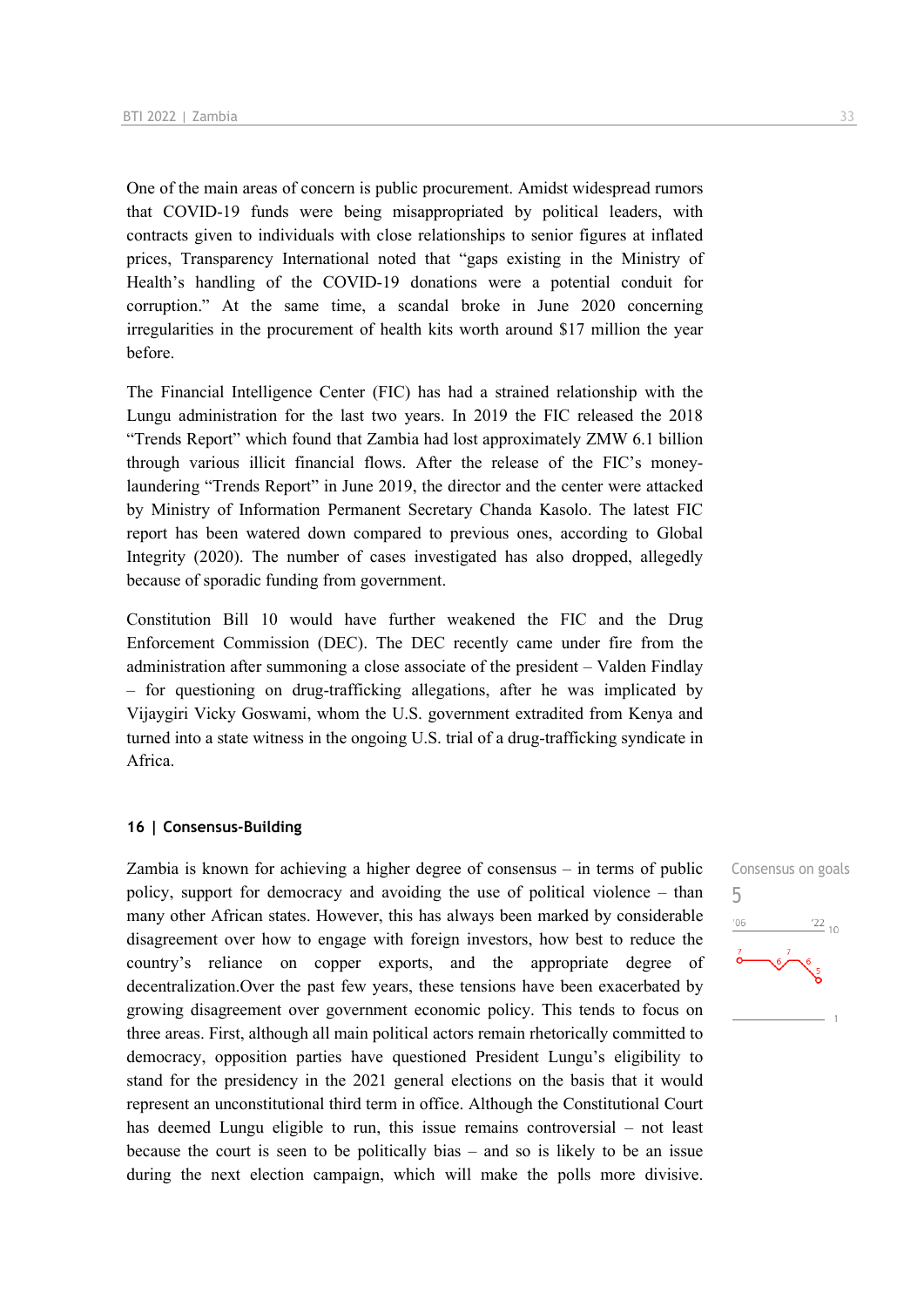Concerns surrounding the freeness and fairness of the upcoming 2021 elections will further exacerbate tensions between the ruling and opposition parties, and might lead to protests and low-grade post-election violence.

Second, while both main parties pay lip service to the need to balance the books and reduce the country's debt burden, the government's refusal to conclude a deal with the IMF has increasingly frustrated opposition leaders such as Hakainde Hichilema, who depicts himself as a more business-friendly candidate. This tendency was further exacerbated in 2020 when Zambia defaulted on a eurobond payment and once again failed to adopt more sustainable economic policies.Third, the significant amount of money owed to Chinese lenders – which comprises the majority of external debt – has led to growing criticism of China's role in the country. Most notably, rumors that Zambia had already fallen behind on debt repayments and was consequently poised to sell off key assets to China led to rumors that the stateowned timber company Zambia Forestry and Forest Industries Corporation (Zaffico) was to be sold to China. This is believed to have been the main trigger for a riot in Kitwe in November 2019. The PF government therefore finds itself in the difficult position of having to defend and protect China and its interests in Zambia – which the government has become more reliant on as a result of the deteriorating relationship with western donors – and reconciling this with its campaign against foreign investors when in opposition. Thus, while all parties would publicly identify reducing debt, increasing jobs and deepening democracy to be key goals, in reality there is growing disagreement on how this should be achieved, and increasing evidence that the government lacks a genuine commitment to all of these goals.

There are no avowedly anti-democratic actors in Zambia. However, democracy remains fragile and recent elections appear not to have been free and fair. This was particularly the case in 2016, when the opposition claimed to have been engineered out of the presidential election, following a heated campaign and narrow victory for President Edgar Lungu. Although international observers found no obvious evidence of fraud, the decision to effectively throw out an opposition electoral petition on a technicality, having previously indicated it would be heard, undermined the credibility of the process.

At present, the country is experiencing a period of democratic backsliding as President Lungu seeks to ensure that he will win the 2021 general elections against a backdrop of economic decline and growing frustration with his rule. Already, organizations and individuals who speak out publicly against the president risk intimidation and arrest – and the Public Order Act is being used to repress rights to freedom of expression, association and assembly. There are also major concerns about the voter registration process conducted in 2020, which effectively increased the number of voters in areas that tend to support the president and decreased the number of voters in areas that tend to support the opposition.

The loudest advocacy for democratic reform comes from opposition parties and civil society groups, despite the pressure they face from the government. In this

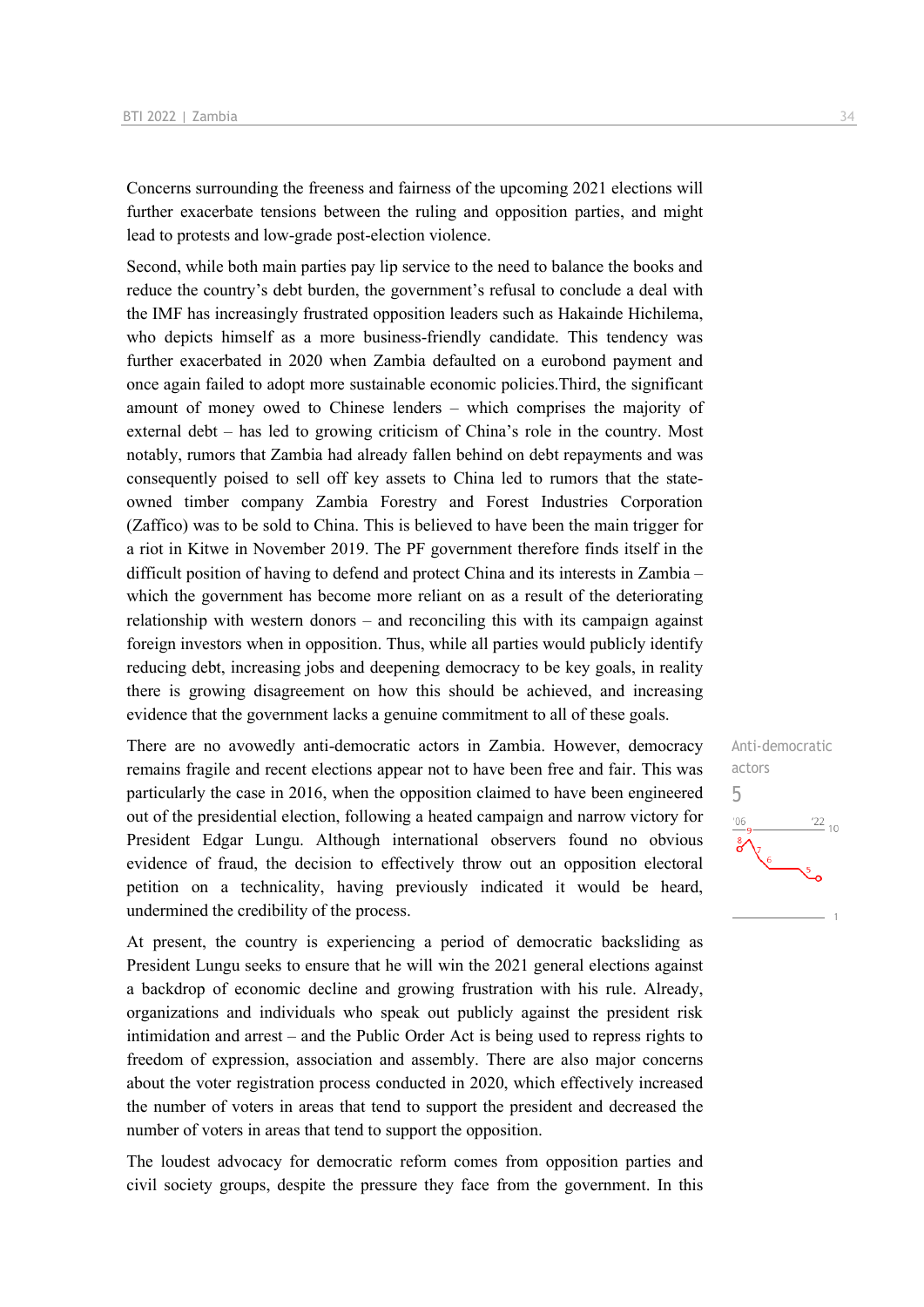context, the most significant actor is probably the Catholic church, following the weakening of the trade unions and the intimidation of other civil society bodies. Although civil society groups have not been able to protect Zambian democracy, they did succeed in effectively mobilizing support against the 2019 constitutional amendment (Bill 10), which was widely seen as being intended to weaken democratic checks and balances, and so entrench President Lungu's grip on power.

There are a number of significant social cleavages in Zambia. The first is ethnolinguistic. In the past, Bemba speaking Zambians have overwhelmingly supported the PF, while the Tonga people in Southern Province have largely supported the UPND. However, successive governments have failed to retain the Bemba vote while in power, which has often precipitated the victory of opposition parties in the following elections.

A number of factors have historically worked to prevent ethnic tensions from spilling over. First, under the one-party state, former President Kenneth Kaunda favored a policy of ethnic inclusion, rejecting the winner-takes-all strategy adopted in Kenya. Partly as a result, Zambia has never experienced significant ethnic violence and relations between the different ethnic groups have generally been good. Second, several political leaders, such as former president Michael Sata, have won electoral support across ethnic groups in urban areas. This cross-ethnic appeal undermined ethnic voting patterns. Third, no cabinet under the multiparty system has been ethnically exclusive. Although each cabinet is weighted in favor of the president's ethnicity, or regional base, there is typically an attempt to achieve ethnic diversity. Finally, political elites have tended not to use violence to secure political power.

The major source of concern since the 2016 election campaign has been the fact that exceptionally close elections have increased the political temperature at the same time as government and opposition leaders have been more willing to play a dangerous game of political brinkmanship. In addition, recent cabinets and appointments of permanent secretaries have been more ethnically exclusionary – with no appointments at all from the opposition-supporting Southern Province – and are weighted heavily in favor of regions that support the ruling party to the exclusion of those that do not. Combined with the ruling party's increasing reliance on ethnic appeals ahead of the 2021 polls, this has increased tensions.

Together with continued sensitivities around the status of Barotseland, a region of Western Zambia that has seen an increase in secessionist sentiment in recent years, there is a genuine prospect that the increasingly hostile and careless strategies being invoked by political leaders will exacerbate ethnoregional tensions. In early 2020, for example, The Barotseland Post argued that President Lungu was deliberately plotting to use the Litunga, the king of Barotseland, to undermine the arguments of UPND members of parliament that opposed government efforts to change the constitution by having the Litunga demand that they show loyalty to the king rather than their party leader.

Cleavage / conflict management

 $\frac{22}{10}$ 

5 $106$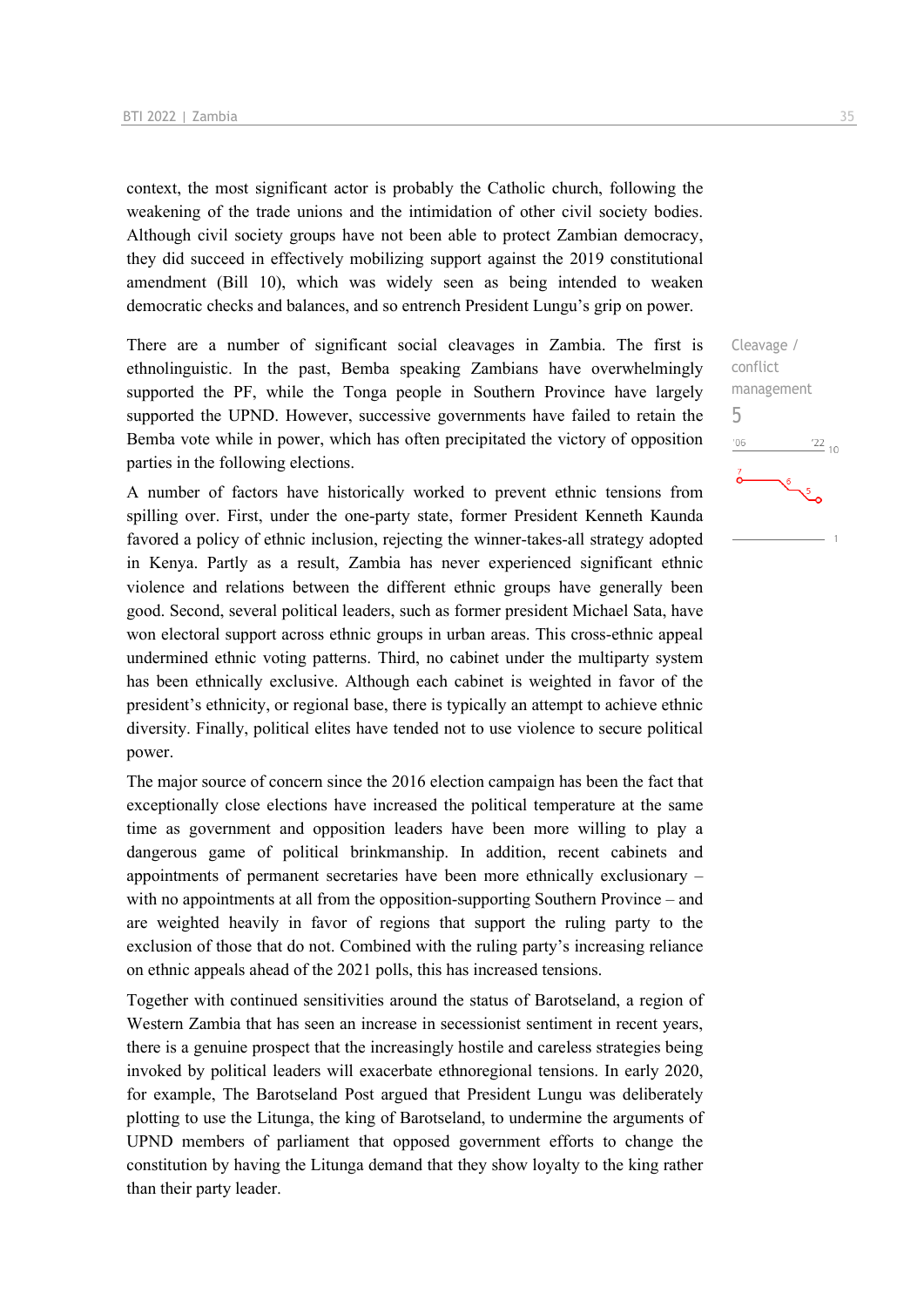Zambian civil society is known for being one of the more effective associational spaces in sub-Saharan Africa.

Recently, the relationship between NGOs and the PF has become increasingly adversarial. Civil society organizations (CSOs) involved in the governance space – rather than in service delivery – are subject to increasing government pressure. Reduced donor funding has also reduced CSO efficacy and independence from government. The government has consistently clamped down on critical media organizations since 2015 and has been quick to rebuke civil society bodies that take a critical line.

In addition to calling into question the existence of the Law Association of Zambia, the government has sought to use the Public Order Act to prevent opposition rallies and some civil society meetings on the grounds of public safety. In 2020, a heavyhanded response from the security forces prevented anti-corruption protests from taking place in Lusaka, forcing activists to hold "secret" protests in "the bush" in order to evade arrest. In March 2020, for example, two activists – Laura Miti and Bornwell Mwewa – who had traveled to Livingstone to support Pilato – a prominent Zambian hip-hop artist who had been harassed and arrested by the police – appeared in court charged with "assault on a police officer" and "disorderly conduct." According to Amnesty International, these charges were politically motivated and "fit into a much wider pattern of suppression of peaceful dissent that we have seen in Zambia in recent years."

Civil society participation in the budget process has been one casualty of this increasingly confrontational approach. Over the last three years, a number of individuals were arrested for attempting to hold public meetings on a range of issues, including environmental pollution and the government budget.

There was almost no involvement from civil society in the drafting of Constitution Bill 10 (2019), which has been roundly condemned by most non-partisan civil society actors. Various civil society actors are open to co-optation – either through the dispersal of government resources or through job offers. This is partly a result of the limited opportunities available in the private sector; a position in government still represents one of the most reliable routes to prosperity and prestige. Many civil society groups have been co-opted over the last 12 months through the election of leaders who are sympathetic to government.

Civil society participation 3 $-06$  $\frac{22}{10}$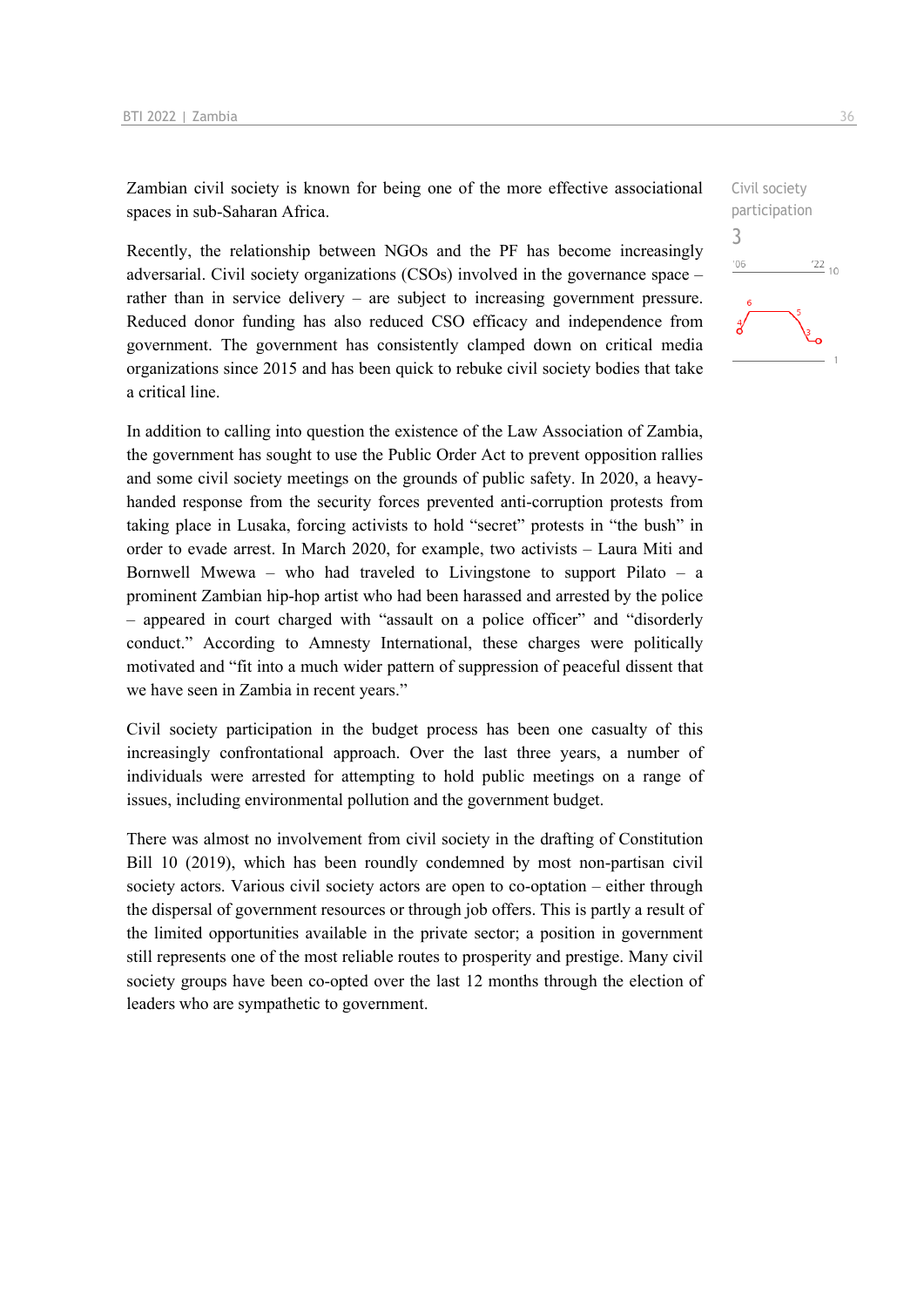The government of Zambia has not committed any major human rights violations that necessitate a national program of reconciliation. However, there were clearly errors made during the 2016 election that caused considerable frustration to opposition leaders and supporters, most notably the long delay in the declaration of the official results and the failure of the Constitutional Court to hear an opposition election petition regarding the results.

There has been no serious investigation of the alleged torture that Hichilema and others suffered during their arrest and detention. At the same time, the heavyhanded response to popular protests – and the refusal to allow anti-corruption protests to take place on the outskirts of Lusaka – has exacerbated political tensions.

The status of the western region of Barotseland is also yet to be settled. Former president Michael Sata played on demands for greater autonomy to mobilize support in the region during his successful election campaign in 2011, but the PF subsequently refused to make any significant concessions. In November 2018, the Zambian media reported that the Litunga, king of Barotseland, "feels that the Zambian government is undermining his authority over his kingdom and that he is now threatening to support separatists in their push for Barotseland independence from the unitary state of Zambia."

Since then, relations appear to have improved following plans to create a Barotse Dialogue Council (BDC) by the Government of the Republic of Zambia (GRZ) and the Barotse Royal Establishment (BRE). However, some critics allege that this process has been designed by President Lungu simply to try and gain support in the region for his efforts to weaken democratic institutions, and that he will ultimately do little to respond to the long-standing complaints of Barotseland. If this comes to pass, recent events are likely to further entrench the region's sense of its political marginalization.

#### **17 | International Cooperation**

Zambia has historically made good use of international support. Under President Mwanawasa, Zambia developed a reputation for effectively managing its international relations. However, this has changed under President Lungu, with the government failing to broker a bailout package with the International Monetary Fund that is necessary to revive the economy.

In 2018, the United Kingdom joined Sweden and Ireland in halting aid programs following evidence of fraudulent activity in relation to \$4.7 million of donor funds. In turn, this has forced the government to become more independent of international aid, although it continues to engage productively with some international organizations and development agencies. Partly as a result, international aid as a proportion of central government expense has declined from around 136% in 2002

Reconciliation n/a  $06'$  $^{22}$  10  $\frac{5}{\mathbf{O}}$ 

 $n/a$ 

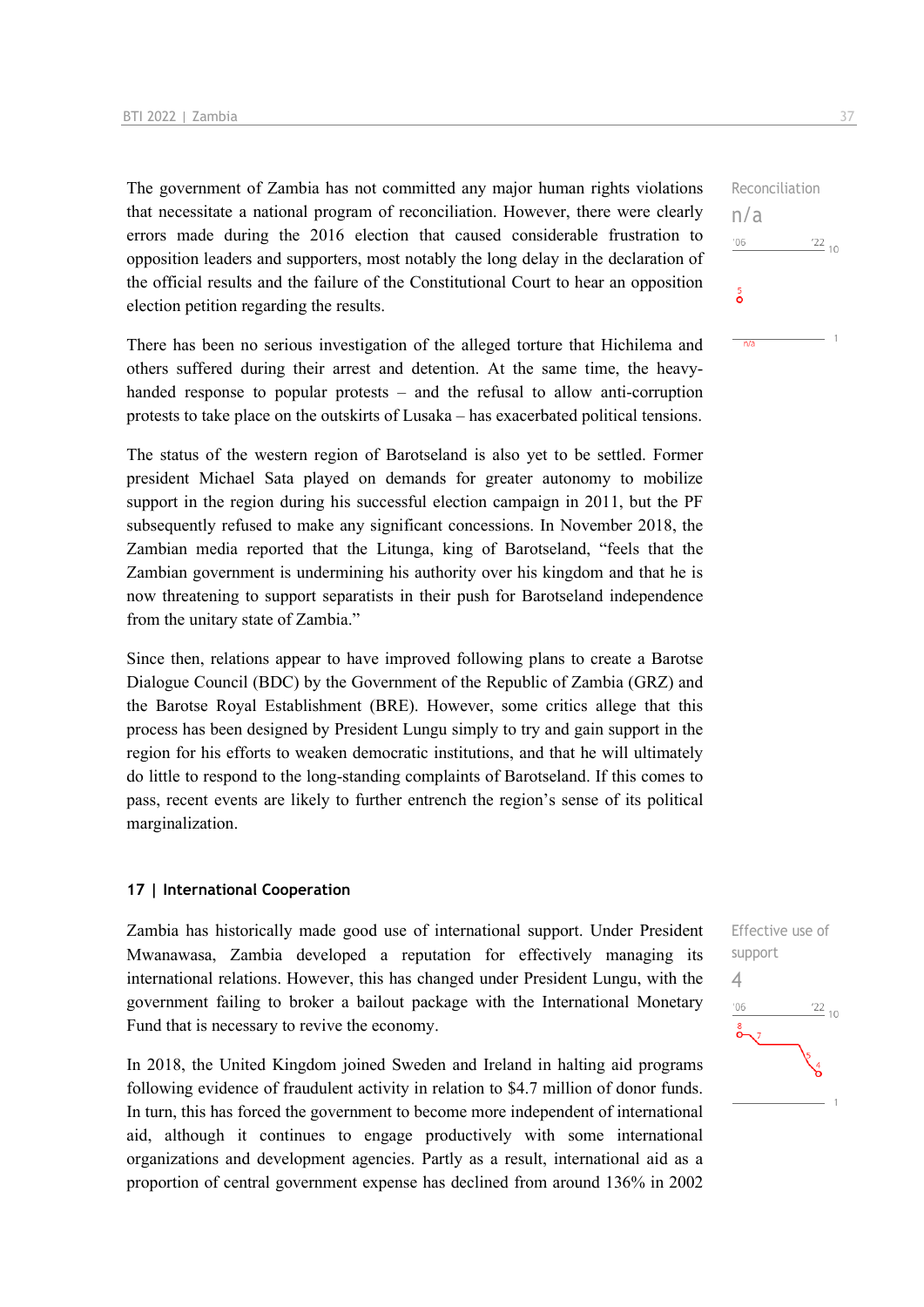to 19% today. In line with this, international aid per capita fell from \$101.3 in 2006 to \$54.66 in 2019.

A common area of agreement between the PF government and international donors has been the issue of poverty alleviation, and to a lesser extent infrastructural development. Relations with the IMF hit a recent low after the government demanded the removal of the IMF's resident representative to Zambia, Alfredo Baldini. While the government argued that Baldini should be removed after overstepping his authority, the IMF believes that the real motivation was that the government had no real commitment to resolving the financial crisis. Partly as a result, IMF officials have refused to sanction the release of a \$1.3 billion rescue package. The IMF's interpretation was largely borne out when Zambia defaulted on a eurobond payment in 2020.

Corruption has also impacted Zambia's relationship with donors. In September 2018, the UK government suspended aid entirely over fears that it was being misused. Having scored 38 and ranked 85 out of 175 countries on the Corruption Perception Index in 2014, Zambia fell to a score of 33 and a ranking of 117 in 2020.

However, Zambia has had some successes. It has made good use of the African Development Bank, which provided \$500,000 at the end of 2018 to fund the procurement of chemicals to protect crops. In late 2020, a climate resilience project supported by the African Development Bank and Climate Investment Funds (CIF) won the Water ChangeMaker People's Choice Award-Africa.

During COVID-19, the government benefited from the Debt Service Suspension Initiative (DSSI), but this only represented a small proportion of the country's debt burden and so did not prevent the default. The government was initially also able to agree a debt relief program from the Chinese government on official DSSI terms, but ultimately struggled to persuade other Chinese creditors to participate in the process because it refused to pay the \$200 million in arrears they demanded to agree on a deal.

The government's credibility on macroeconomic issues is extremely low following the controversial sacking of the central bank governor and its default on a eurobond payment in 2020. Economic growth has fallen considerably and was negative in per capita terms in 2019 and 2020. Inflation has risen above the target band identified by the government. In addition, the current account deficit increased in 2020 and is likely to rise further in 2021, as President Lungu seeks to secure re-election in what is likely to be a hotly contested election.

Zambia is a member of the International Criminal Court but has expressed criticism of the court alongside many other African countries. President Lungu announced in 2017 that Zambia would undertake consultation on whether the country should withdraw from the court. The public consultations revealed overwhelming support

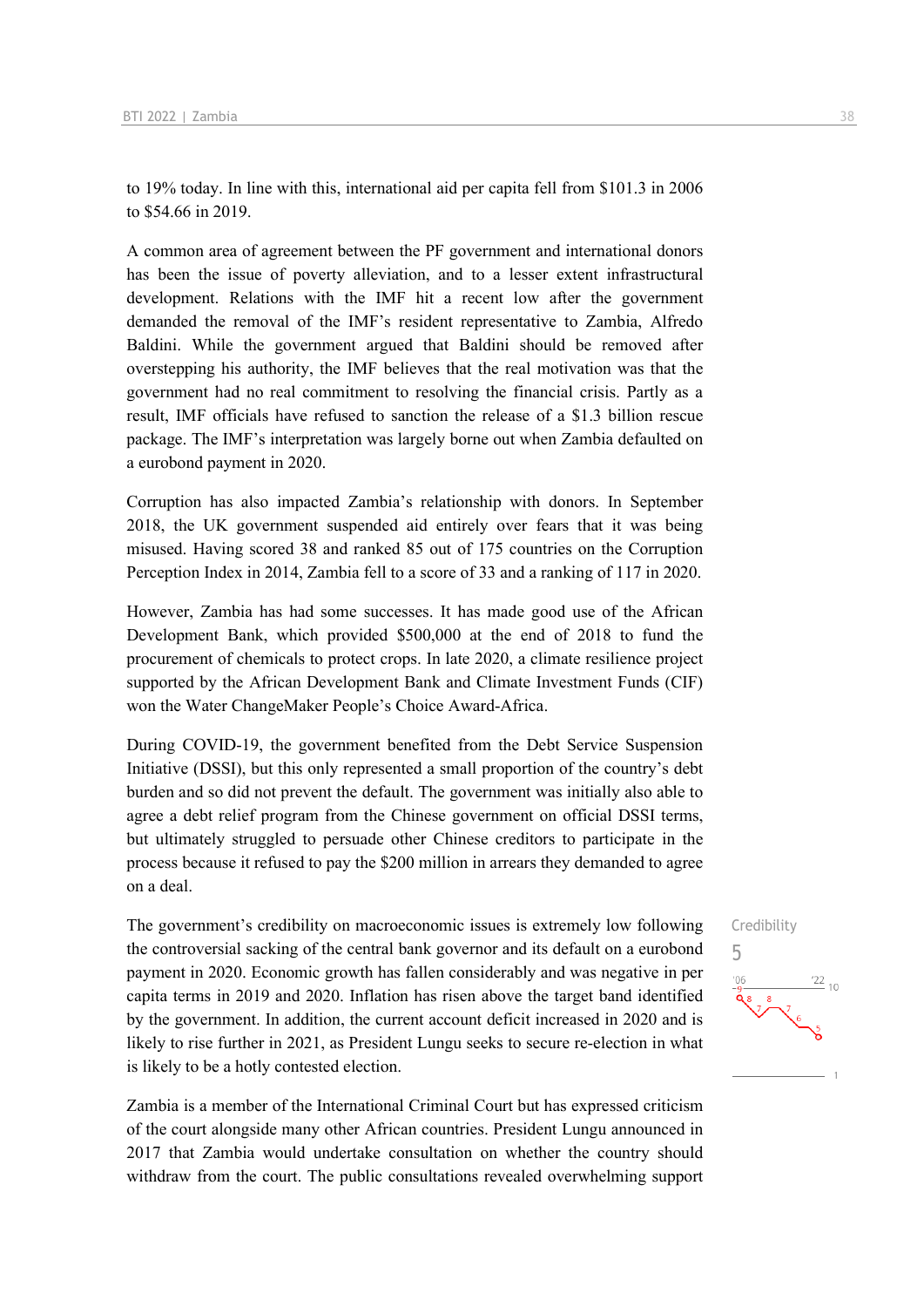for remaining a member of the International Criminal Court (ICC) and so plans to withdraw have been shelved.

The government is broadly seen to have done a reasonable job concerning COVID-19 and so this has not negatively impacted its international credibility. The number of deaths was initially very low, but during the cold season doubled from just 12 cases a day on June 24 to 197 cases a day by July 21. However, the rate of new infections fell from early August onward and by the end of the year the country was registering less than 100 cases a day – though it is important to note that this is shaped by a number of factors including the extent of the testing regime.

However, this has been overshadowed by the country's economic challenges, and growing international concern about human rights abuses and the potential rigging of the 2021 general elections.

Zambia enjoys good relations with its neighbors, and successive Zambian leaders have maintained their commitment to several regional bodies. Relations with Zimbabwe have been particularly warm since the Patriotic Front government came to power, due to the close relationship between Robert Mugabe and Michael Sata.

The death of Sata in late 2014 and the fall of Mugabe in 2017 complicated matters, but the relationship remains healthy. Most notably, following the 2018 election controversy in Zimbabwe, Zambia refused to accept the asylum application of opposition leader Tendai Biti, who claimed that he was at risk of arrest and torture. This move led to considerable international criticism, but endeared President Lungu to the new Zimbabwean administration under President Mnangagwa.

Zambia is a member of the South African Development Community (SADC), the African Union, and is the host country of the Common Market for Eastern and Southern Africa (COMESA). This dual membership can create tensions. Although these regional bodies have overlapping memberships, their rules are not completely aligned. This inconsistency can act as a barrier to regional economic integration.

Zambia enjoys political benefits from being a member of the SADC and African Union. Most notably, in 2018, President Lungu supported muted regional responses to compelling evidence of democratic backsliding and electoral manipulation in Zimbabwe and the Democratic Republic of Congo (DRC), respectively, and the favor was repaid when these bodies failed to speak out against his jailing of opposition leaders and intimidation of civil society.

Zambia also supported the creation of the African Continental Free Trade Area (AfCFTA). The government moved to ratify the agreement and confirm the start of trading under the agreement on January 1, 2021. In early 2021, the government submitted its instruments of ratification to the African Union Commission. However, as in other AU member states, this raised questions about exactly how AfCFTA would work, and which products would and would not be included – a

Regional cooperation 7 $^{\prime}06$  $\frac{22}{10}$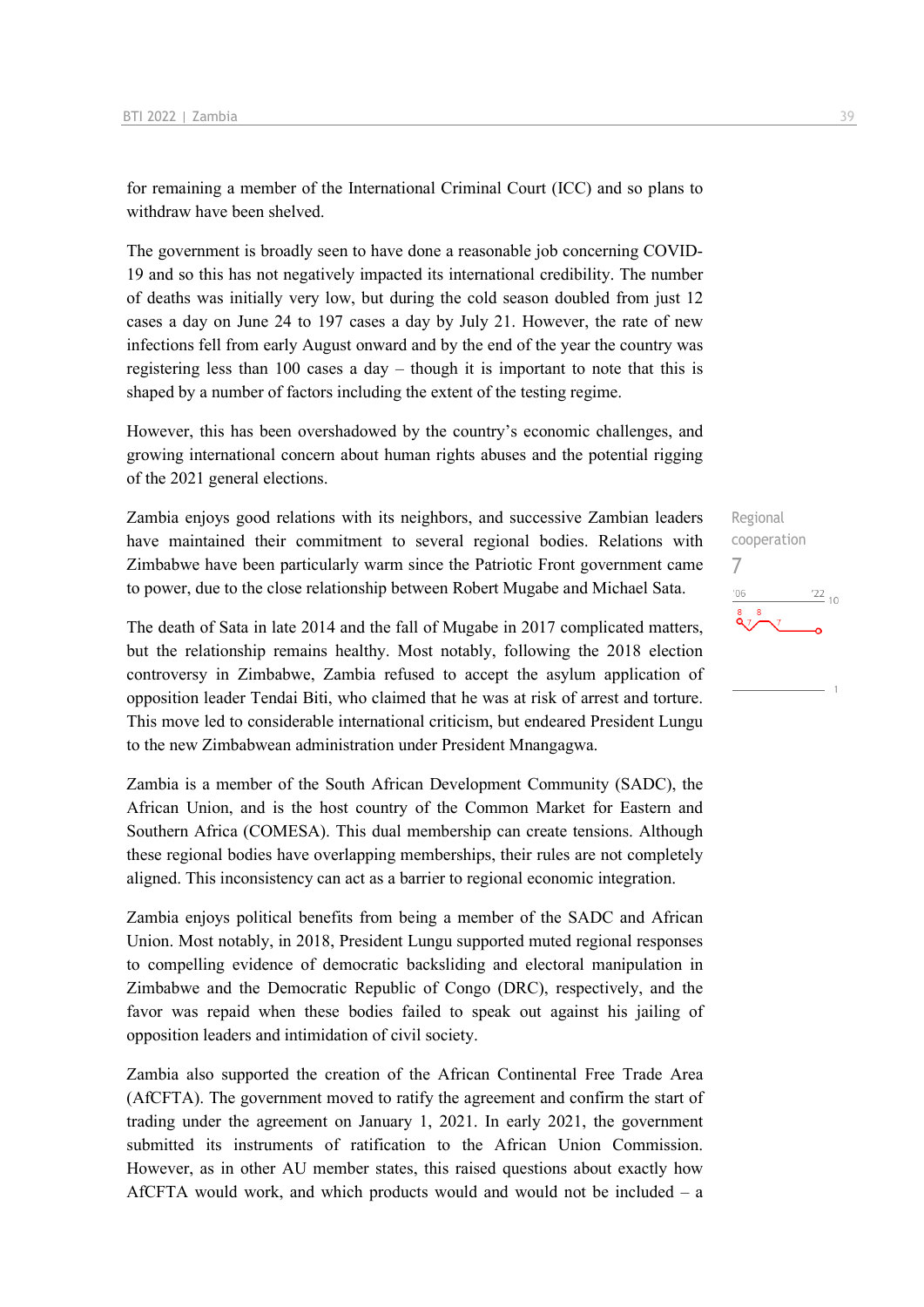fact emphasized when President Lungu argued that AfCFTA would present both opportunities and challenges when it came to its full implementation.

One localized effort to promote cross-border trade and strengthen regional integration is the plan to build the Kazungula Bridge between Botswana and Zambia. At the end of 2018, it was estimated that the bridge would open in the next 24 months. In October 2020, the Ministry of Transport and Communications confirmed that the construction was complete and that the construction of a onestop border post would be completed before the end of the year.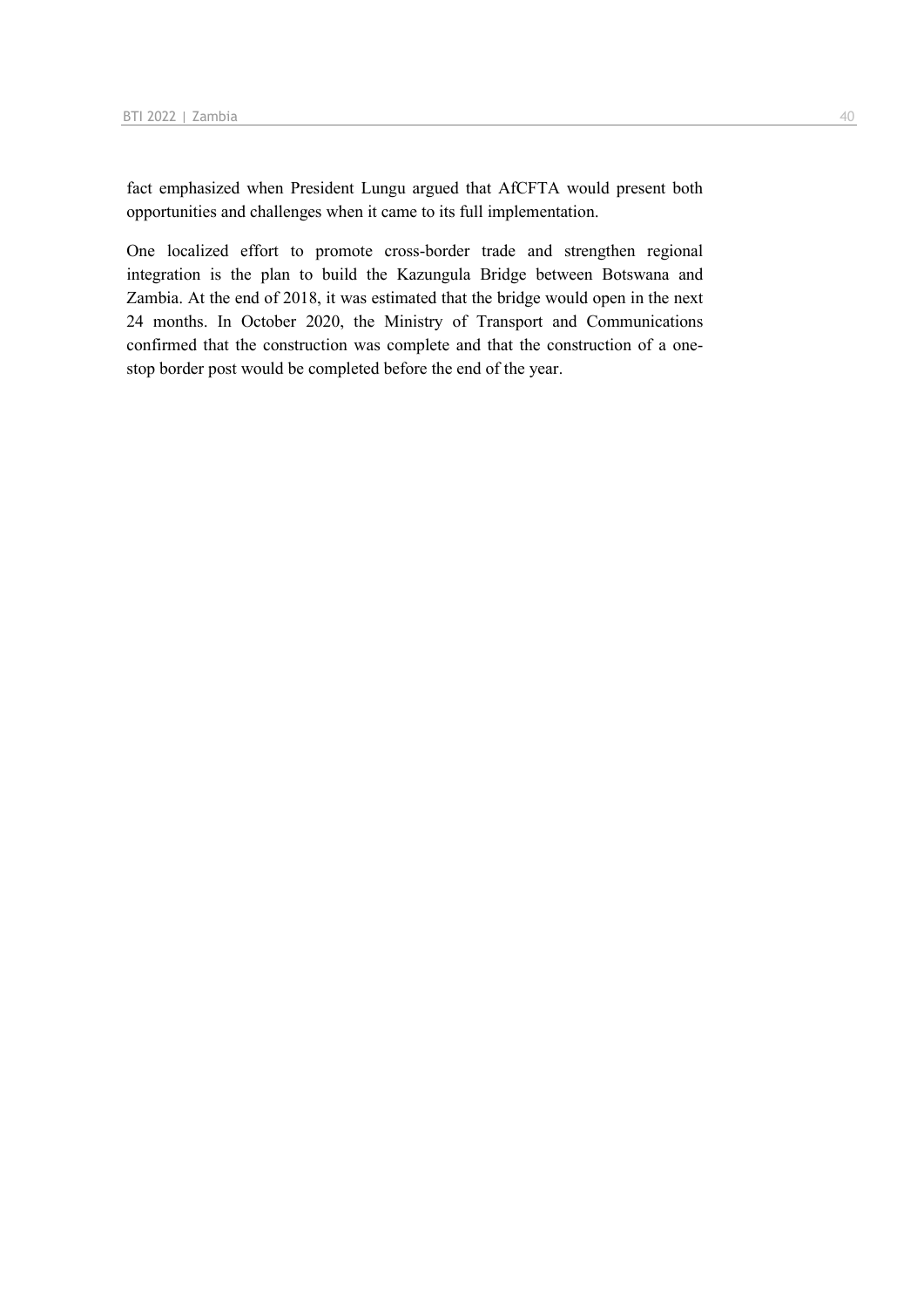## Strategic Outlook

The priority for domestic political leaders and international donors should be to pressure President Lungu to ensure that recent gains are not rolled back, enshrine a new bill of rights and enact further progressive constitutional changes, reverse recent democratic backsliding and end the repression of civil society groups. For international donors, this will involve linking the provision of international aid to constitutional and institutional reform efforts. Equally, the current pressure and intimidation exerted by the executive on the judiciary, media, the political opposition and civil society must be discouraged by local and international partners. The use of defamation legislation to curb online criticism of the president should be strongly condemned, along with the censorship of independent media.

With an election on the horizon in August 2021, there are worrying signs that the absence of a level playing field, the double standards on the enforcement of the Public Order Act and COVID-19 restrictions and the uneven voter registration exercise over which the Electoral Commission is presiding will benefit the ruling party. International donors should push the Electoral Commission to be more consultative, to allow an independent audit of the voters' roll and to enforce regulations even-handedly. If this election process is seen to be illegitimate, this could have long-term consequences for social cohesion and may result in low-grade electoral violence, as in the aftermath of the 2016 polls.

The PF's first priority should be to provide stable and consistent leadership and policy predictability. President Lungu has the opportunity to develop a more considered style of government, with a more coherent and better communicated policy agenda. This will involve maintaining a settled and competent cabinet. Reversing the recent trend of awarding large procurement deals in uncompetitive tenders to politically aligned firms is also essential. If President Lungu can achieve these objectives, then he will be in a position to tackle the high level of corruption in Zambia. Widespread financial mismanagement and corruption remain substantial obstacles to economic growth – as does the currently decentralized mode of debt accumulation – and in a fiscally constrained environment, the government will need to ensure that increasingly scarce funds are not diverted away from social welfare. International donors should continue to use public pressure to ensure that those found liable for the diversion of public funds are held accountable, as with the 2018 aid freeze.

The government has previously demonstrated a genuine commitment to expanding physical infrastructure. These efforts must be strengthened, but contracts must be transparent and contractors held accountable. Before this can be done, however, the government will need to resolve the current debt crisis. Major creditors have already said that agreeing to any plan to restructure Zambia's debt or offer debt relief will be conditional on the country reaching an agreement with the International Monetary Fund on an economic rescue package. The great danger for the country is, therefore, that President Lungu refuses to agree to a deal in order to maintain high government spending heading into the 2021 elections, leaving the country with an even greater debt burden and sustained uncertainty.